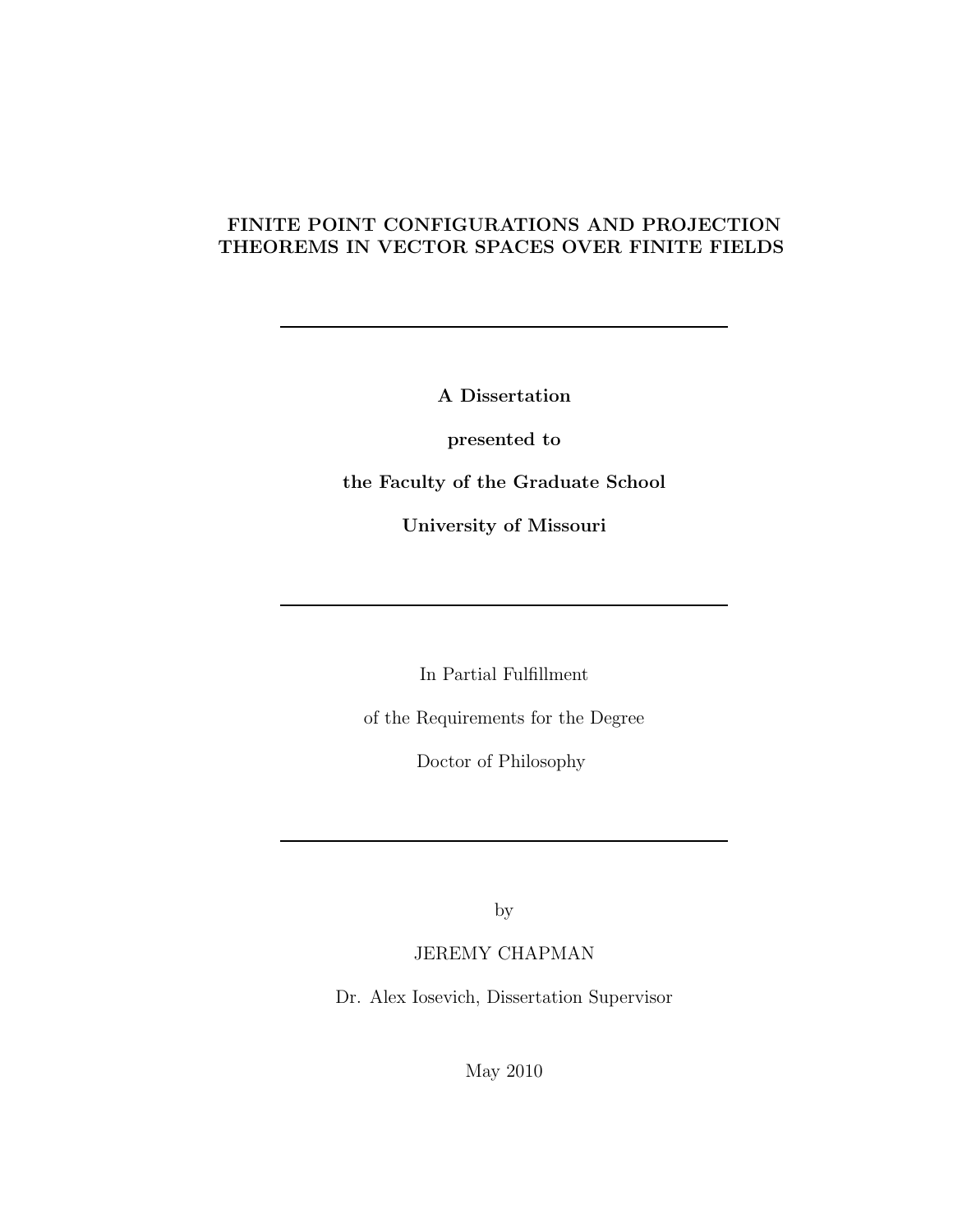$\bigodot$  Copyright by Jeremy Chapman 2010 All Rights Reserved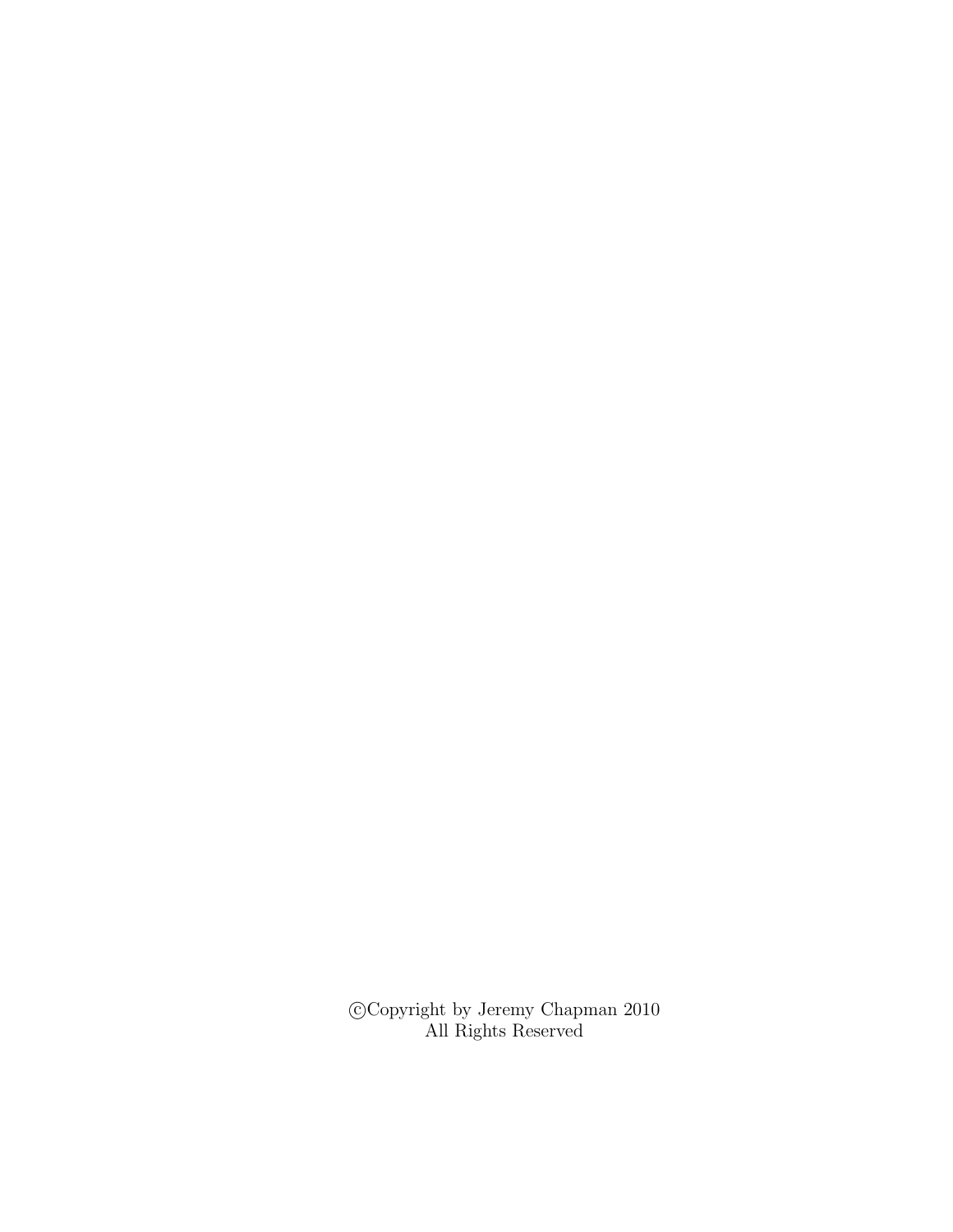The undersigned, appointed by the Dean of the Graduate School, have examined the dissertation entitled

### FINITE POINT CONFIGURATIONS AND PROJECTION THEOREMS IN VECTOR SPACES OVER FINITE FIELDS

presented by Jeremy Chapman,

a candidate for the degree of Doctor of Philosophy and hereby certify that in their opinion it is worthy of acceptance.

Professor Alex Iosevich

Professor William Banks

Professor Peter Casazza

Professor Dix Pettey

Professor Sergei Kopeikin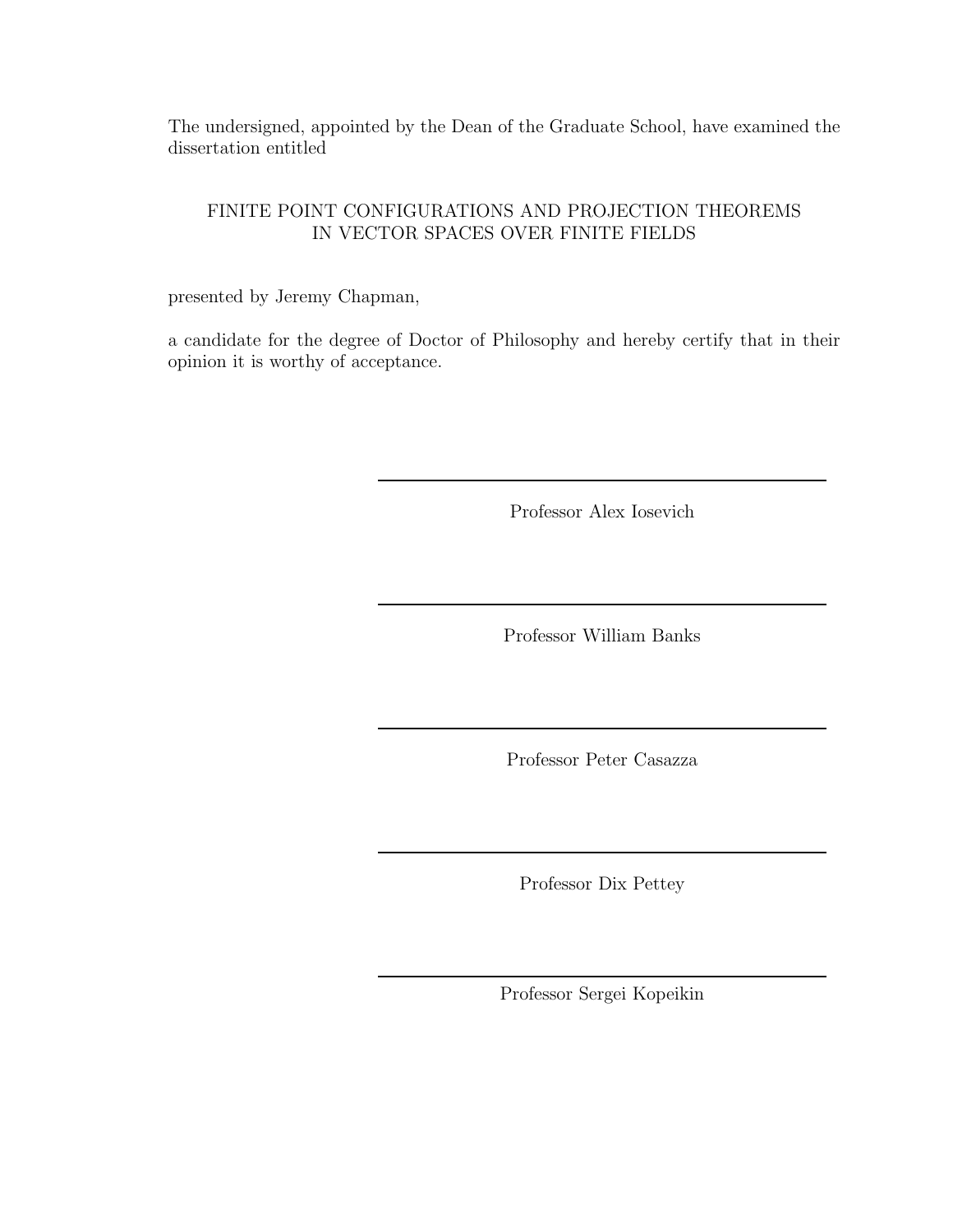#### ACKNOWLEDGMENTS

First, I would like to express my gratitude to my dissertation advisor, Alex Iosevich, for his support throughout the dissertation process. Without him, this dissertation would not have been possible. I would also like to thank Richard Belshoff, Albert Dixon, and Craig Haile for inspiring me to continue my education. I am also grateful to the members of my graduate committee, William Banks, Peter Casazza, Dix Pettey, and Sergei Kopeikin.

Finally, I would like to thank my family, especially my loving wife and son. Without their support none of this would be possible.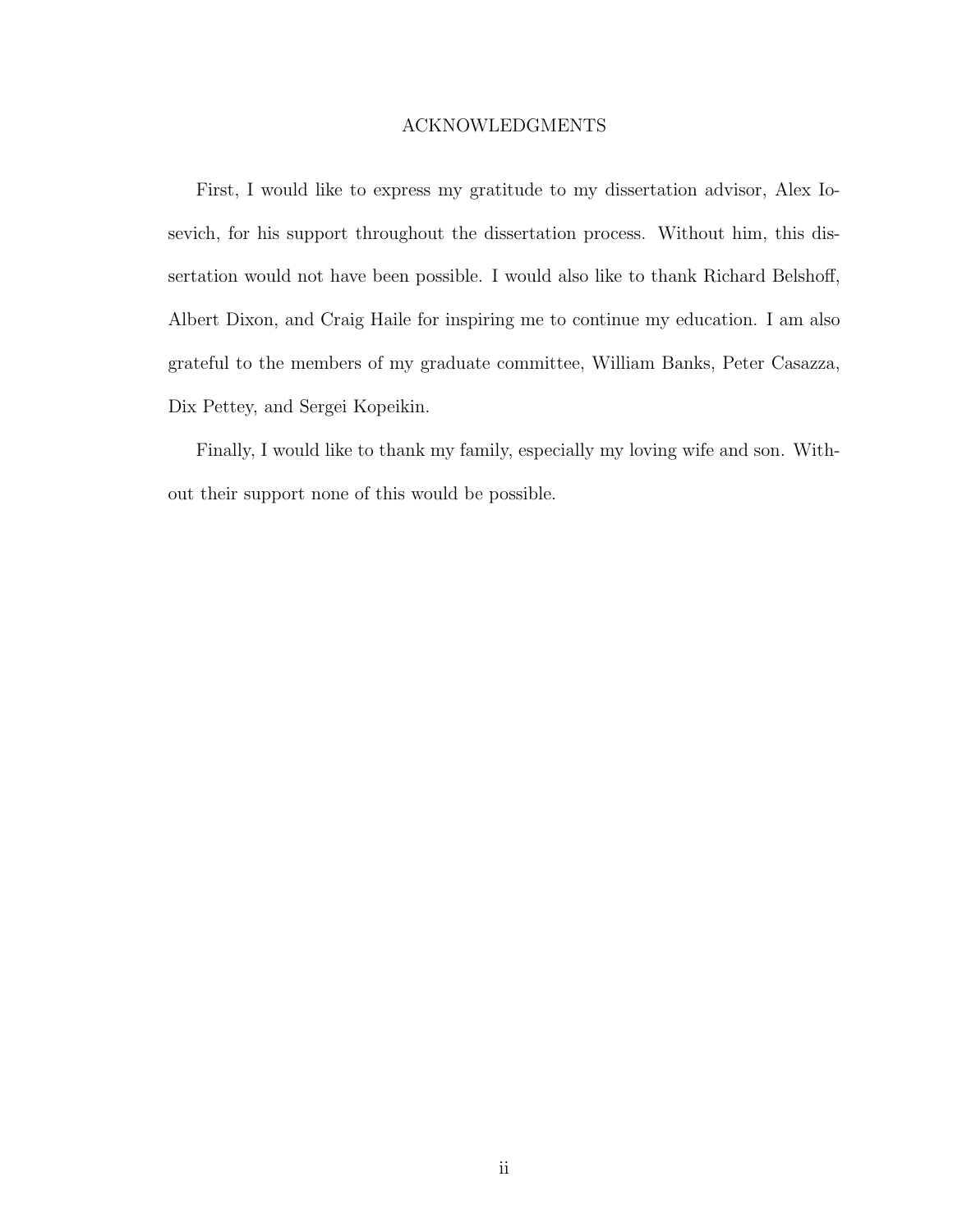### TABLE OF CONTENTS

| 3.8. Proof of Theorem 9: k-star distance sets on a sphere 31                         |
|--------------------------------------------------------------------------------------|
| 3.9. Proof of Theorem 10: k-simplices on a sphere $\dots\dots\dots\dots\dots\dots35$ |
|                                                                                      |
|                                                                                      |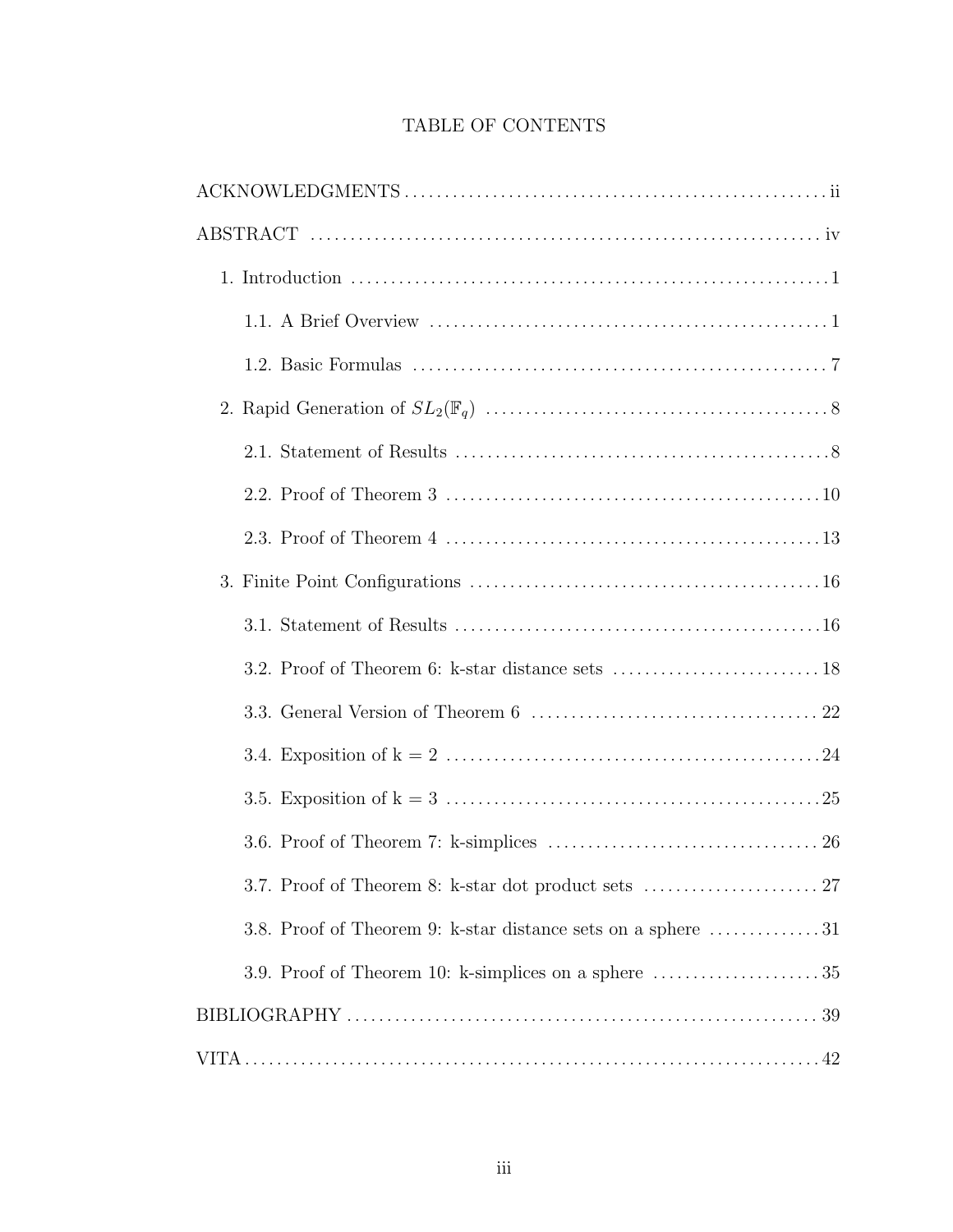## FINITE POINT CONFIGURATIONS AND PROJECTION THEOREMS IN VECTOR SPACES OVER FINITE FIELDS

Jeremy Chapman

Dr. Alex Iosevich, Dissertation Supervisor

#### ABSTRACT

We study a variety of combinatorial distance and dot product related problems in vector spaces over finite fields. First, we focus on the generation of the Special Linear Group whose elements belong to a finite field with q elements. Given  $A \subset \mathbb{F}_q$ , we use Fourier analytic methods to determine how large A needs to be to ensure that a certain product set contains a positive proportion of all the elements of  $SL_2(\mathbb{F}_q)$ .

We also study a variety of distance and dot product sets related to the Erdős-Falconer distance problem. In general, the Erdős-Falconer distance problem asks for the number of distances determined by a set of points. The classical Erdős distance problem asks for the minimal number of distinct distances determined by a finite point set in  $\mathbb{R}^d$ , where  $d \geq 2$ . The Falconer distance problem, which is the continuous analog of the Erdős distance problem, asks to find  $s_0 > 0$  such that if the Hausdorff dimension of E is greater than  $s_0$ , then the Lebesgue measure of  $\Delta(E)$  is positive.

A generalization of the Erdős-Falconer distance problem in vector spaces over finite fields is to determine the minimal  $\alpha > 0$  such that E contains a congruent copy of every k dimensional simplex whenever  $|E| \gtrsim q^{\alpha}$ . We improve on known results (for  $k > 3$ ) using Fourier analytic methods, showing that  $\alpha$  may be taken to be  $\frac{d+k}{2}$ . If E is a subset of a sphere, then we get a stronger result which shows that  $\alpha$  may be taken to be  $\frac{d+k-1}{2}$ .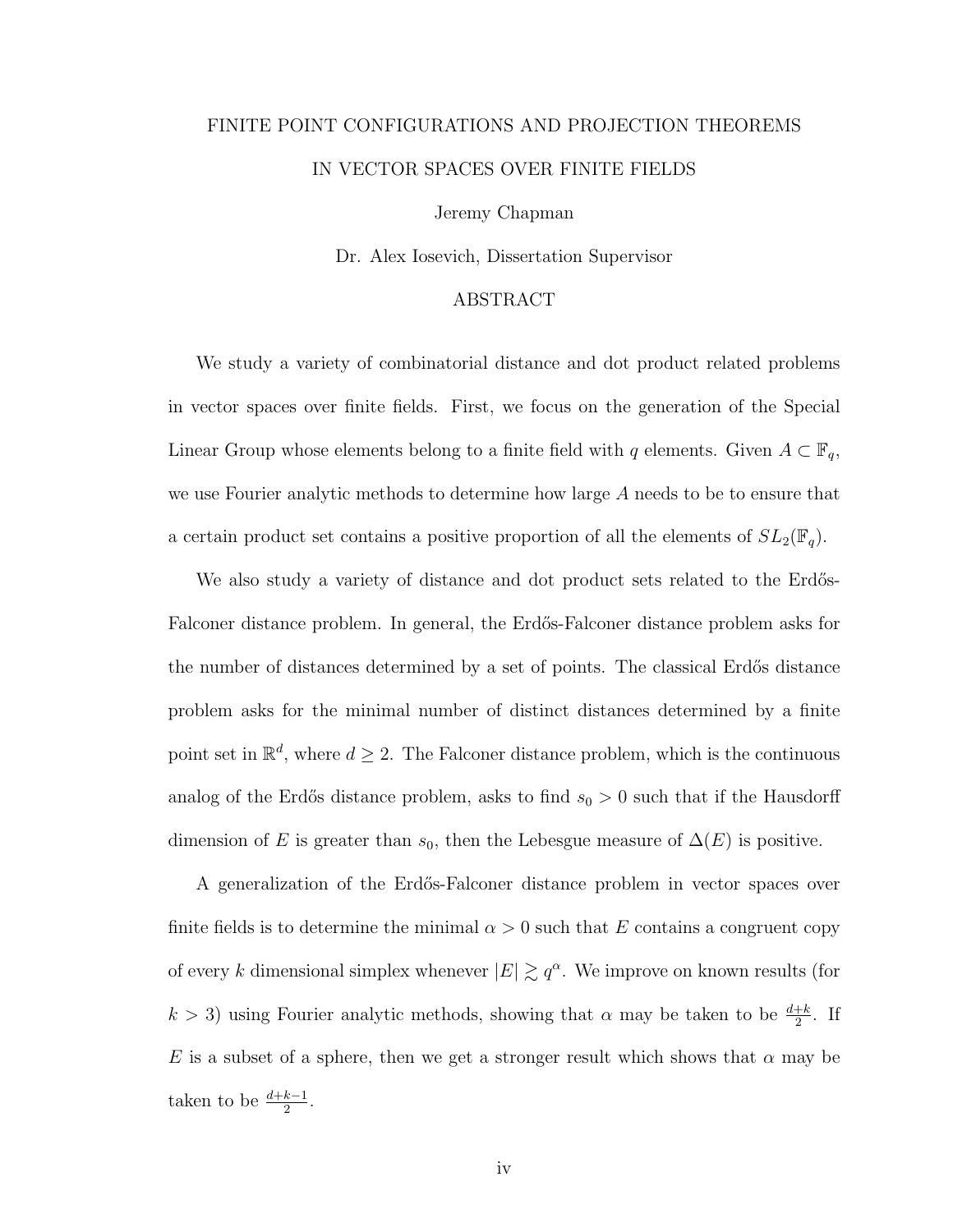# Chapter 1 Introduction

## 1.1 A Brief Overview

In geometric combinatorics, we often try to answer the following general question: how large does a set need to be in able to ensure that certain geometric properties hold? In recent years, mathematicians have looked to finite fields as models to gain insight to analogous problems in the Euclidean setting. We are hopeful that if a certain property holds in the finite field setting, then an analogous result will hold true in the Euclidean version. However, this is certainly not always the case. It is also a fallacy to believe that the finite field problem is always easier to solve than the Euclidean version. Often, the finite field problem entails complications not present in the Euclidean setting which makes the finite field problems interesting in their own right. In this dissertation, the author studies several geometric combinatorial problems in vector spaces over finite fields related to distance and dot product sets.

To get started, let  $\mathbb{F}_q$  denote a finite field with q elements, where in general  $q = p^n$ for an odd prime p and a positive integer n. Let  $SL_2(\mathbb{F}_q)$  denote the Special Linear Group of two by two matrices with determinant one whose elements belong to a finite field. In the second chapter, we will focus on the generation of  $SL_2(\mathbb{F}_q)$ .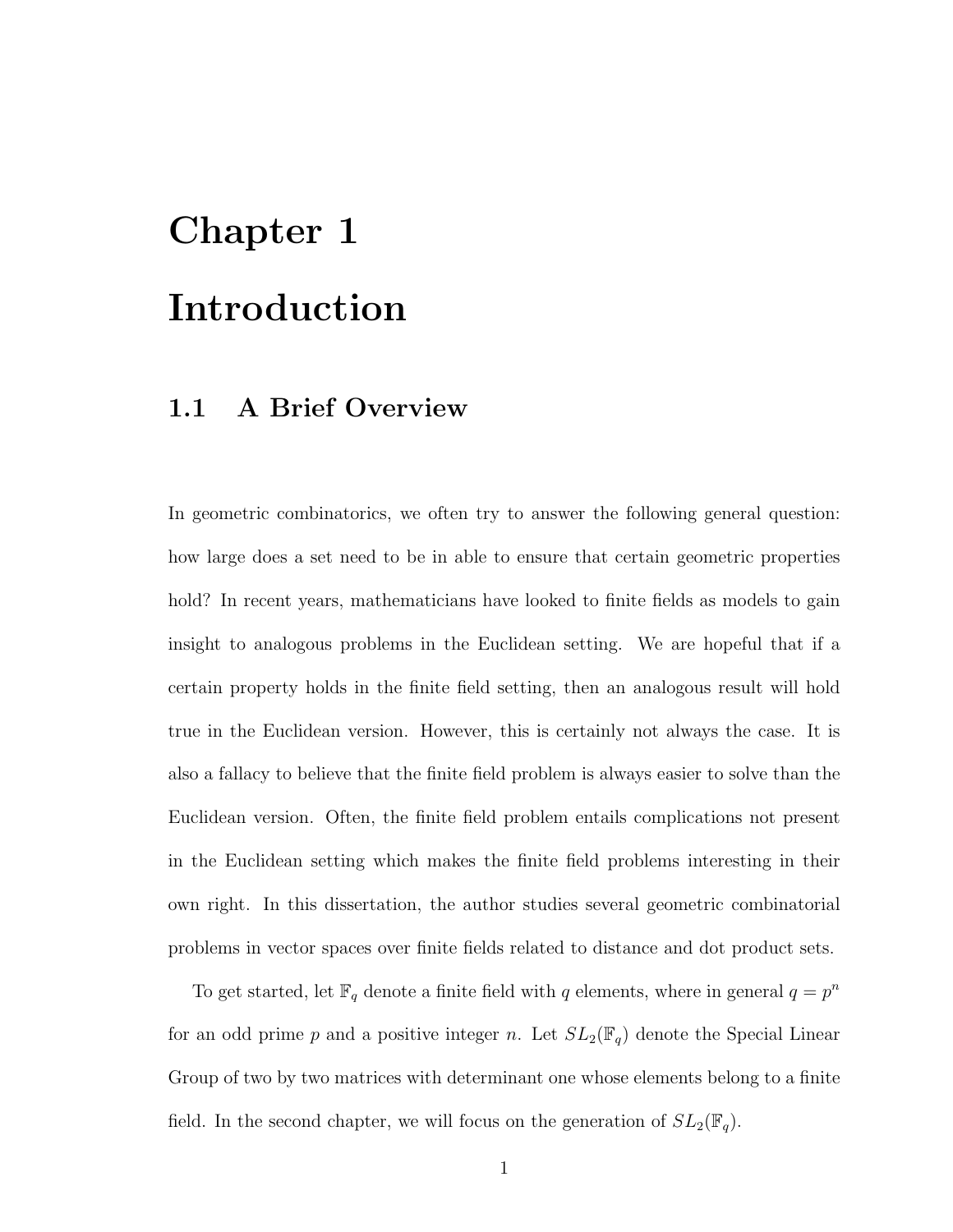Given  $A \subset \mathbb{F}_q$ , define

$$
R(A) = \left\{ \left( \begin{array}{cc} a_{11} & a_{12} \\ a_{21} & a_{22} \end{array} \right) \in SL_2(\mathbb{F}_q) : a_{11}, a_{12}, a_{21} \in A \right\}.
$$

We determine how large A needs to be to ensure that the product set

$$
R(A) \cdot R(A) = \{ M \cdot M' : M, M' \in R(A) \}
$$

contains a positive proportion of all the elements of  $SL_2(\mathbb{F}_q)$ . We prove that if  $A \subset$  $\mathbb{F}_q \setminus \{0\}$  with  $|A| > Cq^{\frac{5}{6}}$ , then  $|R(A) \cdot R(A)| \ge C'q^3$ .

Since the operation of matrix multiplication can be viewed as the dot product of a row vector and a column vector, we were able to make use of a dot product result previously established by D. Hart and A. Iosevich  $(11)$  which implies that if  $|A|$  is much larger than  $q^{\frac{3}{4}}$ , then

$$
|\{(a_{11}, a_{12}, a_{21}, a_{22}) \in A \times A \times A \times A : a_{11}a_{22} + a_{12}a_{21} = t\}| = |A|^4 q^{-1} (1 + o(1)).
$$

Our result is partly motivated by the following result due to Harald Helfgott ([14]). See his paper for further background on this problem and related references.

**Theorem 1.** (Helfgott) Let p be a prime. Let E be a subset of  $SL_2(\mathbb{Z}/p\mathbb{Z})$  not contained in any proper subgroup.

• Assume that  $|E| < p^{3-\delta}$  for some fixed  $\delta > 0$ . Then

$$
|E \cdot E \cdot E| > c|E|^{1+\epsilon},
$$

where  $c > 0$  and  $\epsilon > 0$  depend only on  $\delta$ .

• Assume that  $|E| > p^{\delta}$  for some fixed  $\delta > 0$ . Then there is an integer  $k > 0$ , depending only on  $\delta$ , such that every element of  $SL_2(\mathbb{Z}/p\mathbb{Z})$  can be expressed as a product of at most k elements of  $E \cup E^{-1}$ .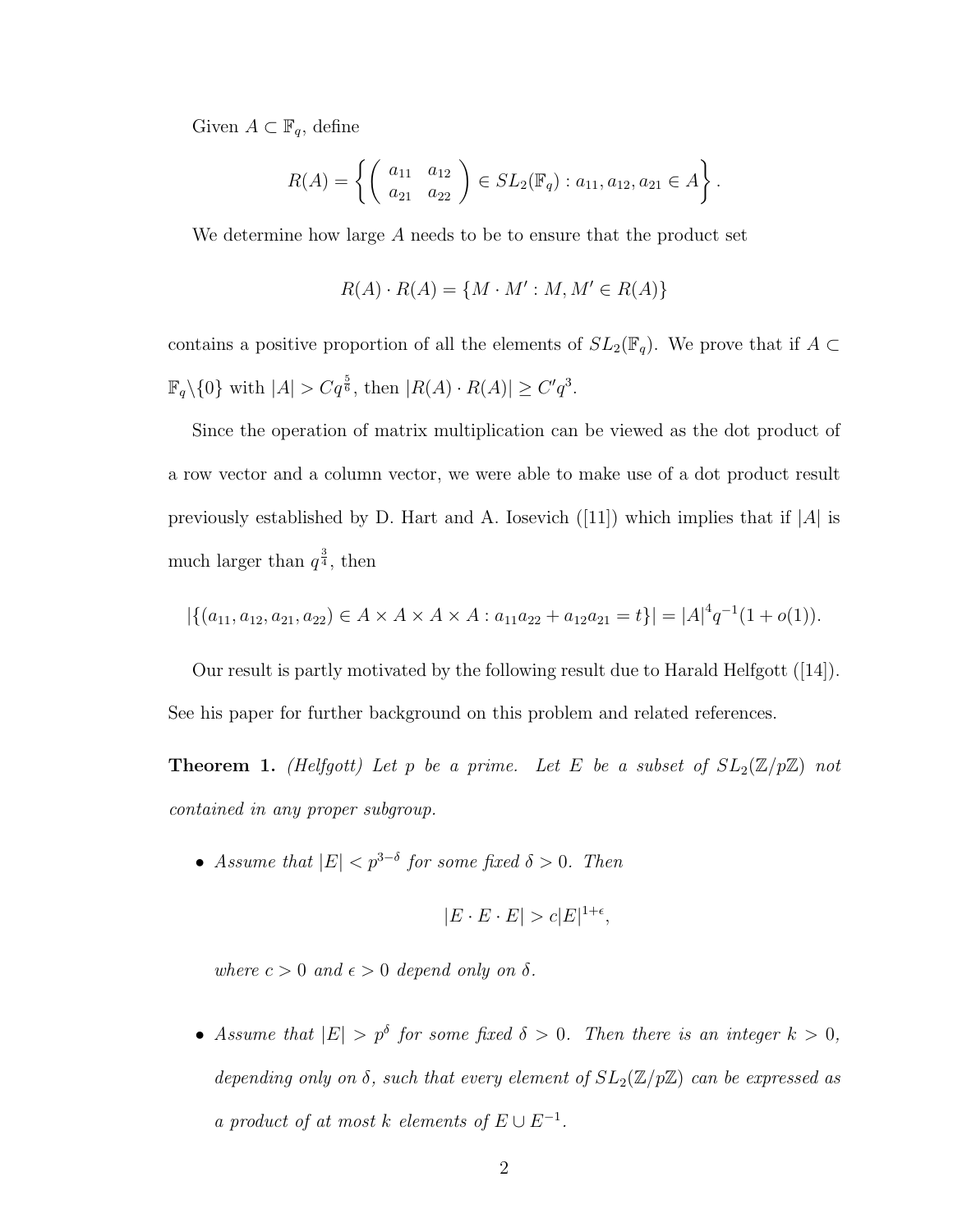In the third chapter we will turn our attention to problems related to the Erdős-Falconer distance problem. The classical Erdős distance problem asks for the minimal number of distinct distances determined by a finite point set in  $\mathbb{R}^d$  where  $d \geq 2$ . More precisely, the problem is to find the smallest possible size of  $\Delta(E)$  in terms of the size of E where  $\Delta(E) = \{ ||x - y|| : x, y \in E \}$  and  $E \subset \mathbb{R}^d$  is finite. The Erdős conjecture is that  $|\Delta(E)| \gtrapprox |E|^{2/d}$ , and taking E to be a subset of the integer lattice shows the exponent  $2/d$  is the best possible. Erdős showed in [7] that  $|\Delta(E)| \gtrsim |E|^{1/d}$ . Here, and throughout,  $X \leq Y$  means that for every  $\epsilon > 0$  there exists  $C_{\epsilon} > 0$  such that  $X \leq C_{\epsilon}N^{\epsilon}Y$ . Similarly,  $X \lesssim Y$  means that there exists  $C > 0$  independent of q such that  $X \leq CY$ .

The continuous analog of this problem, called the Falconer distance problem, asks for the optimal threshold such that the set of distances determined by a subset of  $\mathbb{R}^d$ ,  $d \geq 2$ , of larger dimension has positive Lebesgue measure. That is, if  $E \subset \mathbb{R}^d$ , then the problem is to find  $s_0 > 0$  such that if the Hausdorff dimension of E is greater than  $s_0$ , then the Lebesgue measure of  $\Delta(E)$  is positive. It is conjectured that  $s_0$  may be taken to be  $\frac{d}{2}$ .

Neither problem is close to being completely solved. See [17], [16], and the references contained therein for the latest developments on the Erdős distance problem. See [6] and the references contained therein for the best known exponents for the Falconer distance problem.

In vector spaces over finite fields, one may use the same definition of  $\Delta(E)$ ,  $E \subset \mathbb{F}_q^d$ , by defining  $||x|| = x_1^2 + \cdots + x_d^2$ . While  $||\cdot||$  does not satisfy the metric space definition of distance, it is still a rigid invariant in the sense that if  $||x - y|| = ||x' - y'||$ , then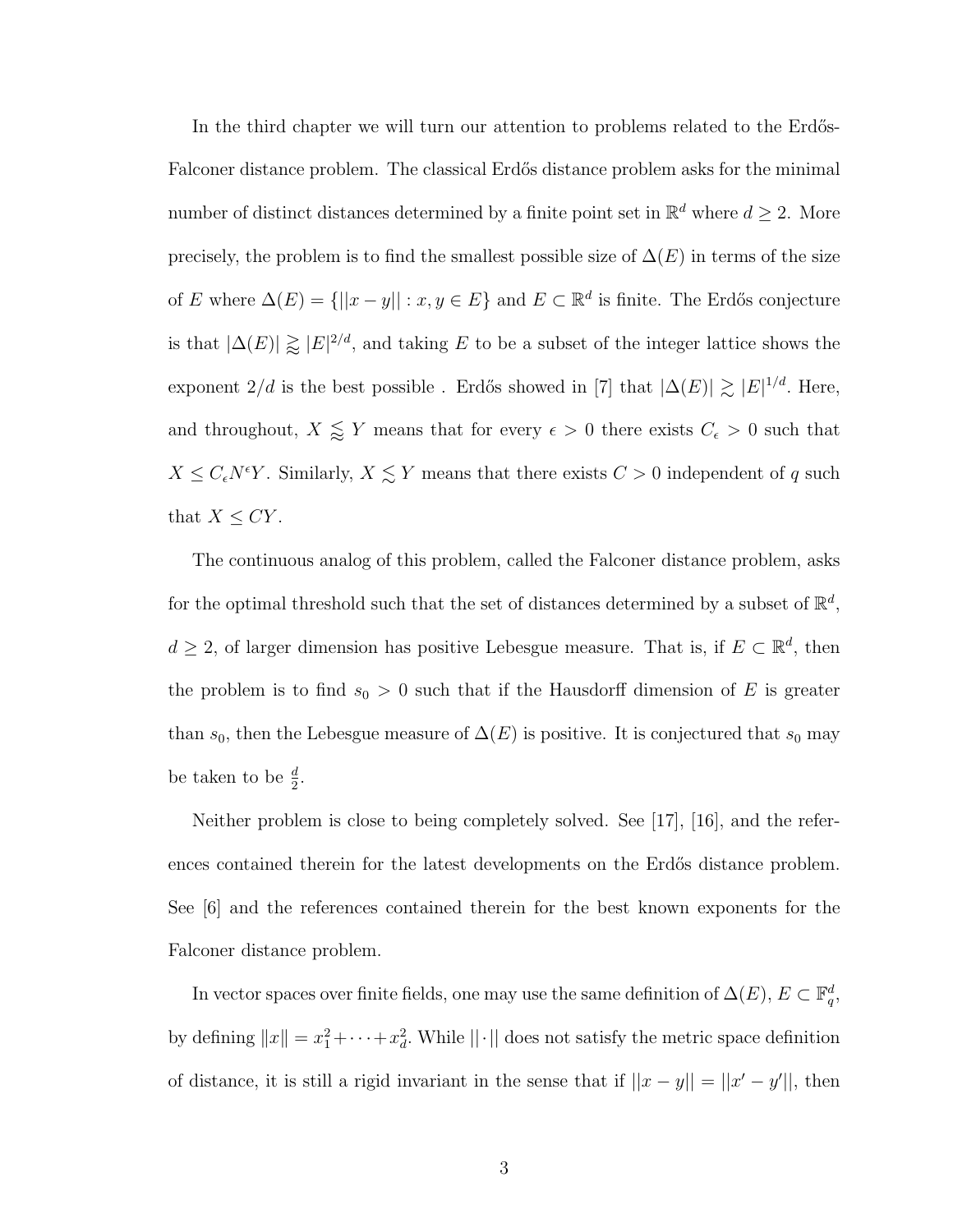there exists  $\tau \in \mathbb{F}_q^d$  and  $O \in SO_d(\mathbb{F}_q)$ , the group of special orthogonal matrices, such that  $x' = Ox + \tau$  and  $y' = Oy + \tau$ .

One may again ask for the smallest possible size of  $\Delta(E)$  in terms of the size of E. There are several issues to contend with here. First, if  $E = \mathbb{F}_q^d$ , the whole vector space, then  $\Delta(E) = \mathbb{F}_q$  which implies  $|\Delta(E)| = |E|^{1/d}$ . Also observe that if q is a prime congruent to 1 (*mod* 4), then there exists  $i \in \mathbb{F}_q$  such that  $i^2 = -1$ . This allows us to construct a set Z in  $\mathbb{F}_q^2$ ,  $Z = \{(t, it) : t \in \mathbb{F}_q\}$ , such that  $\Delta(Z) = \{0\}.$ 

The first non-trivial result on the Erdős-Falconer distance problem in vector spaces over finite fields was obtained by Bourgain, Katz and Tao in [1]. They consider the case  $d = 2$  and get around E being the whole vector space by assuming that  $|E|$   $\lesssim$   $q^{2-\epsilon}$  for some  $\epsilon > 0$ . They avoid the existence of *i* by assuming that *q* is a prime  $\equiv 3 \pmod{4}$ . As a result they prove that  $|\Delta(E)| \gtrsim |E|^{\frac{1}{2}+\delta}$ , where  $\delta$  is a function of  $\epsilon$ .

In [15] Iosevich and Rudnev solve an analog of the Falconer distance problem for general fields. They prove that if  $|E| \geq 2q^{\frac{d+1}{2}}$ , then  $\Delta(E) = \mathbb{F}_q$  directly in line with Falconer's result ([8]) in the Euclidean setting which says that if the Hausdorff dimension of a set is greater than  $\frac{d+1}{2}$  then the Lebesgue measure of the distance set is positive. Hart, Iosevich, Koh, and Rudnev discovered in [12] that the exponent  $\frac{d+1}{2}$ is sharp in odd dimensions. In even dimensions, it is still possible that the correct exponent is  $\frac{d}{2}$  in analogy with Falconer's conjecture.

A classical result due to Furstenberg, Katznelson and Weiss ([9]) states that if  $E \subset \mathbb{R}^2$  has positive upper Lebesgue density, then for any  $\delta > 0$ , the  $\delta$ -neighborhood of E contains a congruent copy of a sufficiently large dilate of every three-point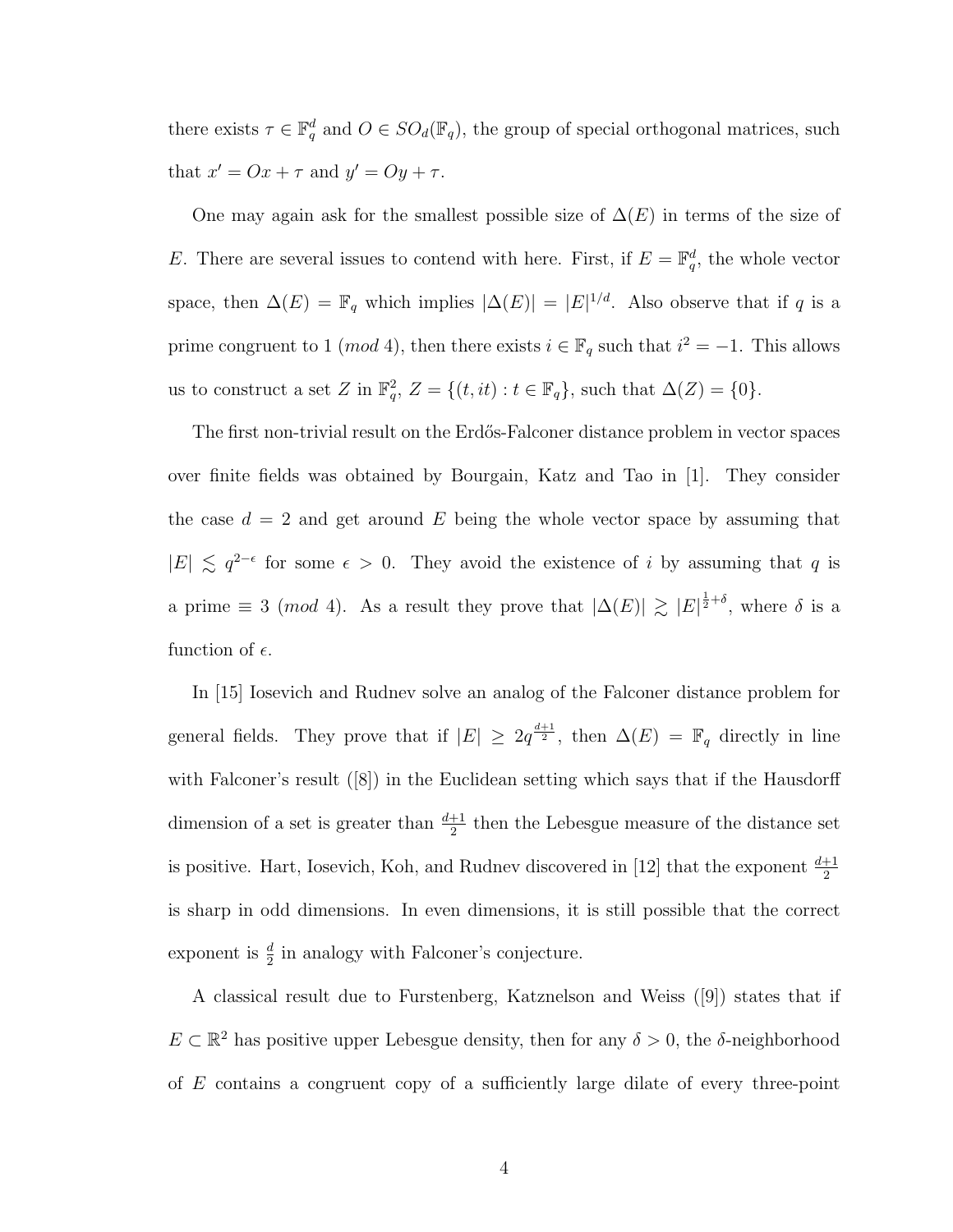configuration. Bourgain ([2]) showed that for arbitrary three-point configurations it is not possible to replace the thickened set  $E_{\delta}$  by E. He did this by giving an example of a degenerate triangle where all three vertices are on the same line whose large dilates could not be placed in  $E$ . In [2] Bourgain applied Fourier analytic techniques to prove that a set  $E$  of positive upper Lebesgue density will always contain a sufficiently large dilate of every non-degenerate k-point configuration where  $k < d$ . If  $k \geq d$ , it is not currently known whether the  $\delta$ -neighborhood assumption is necessary.

In combinatorics and geometric measure theory the study of k-simplices, that is  $k+1$  points spanning a k-dimensional subspace, up to congruence may be rephrased in terms of distances. Asking whether a particular translated and rotated copy of a k-simplex occurs in a set E is equivalent to asking whether the set of  $\binom{k+1}{2}$  $\binom{+1}{2}$  distances determined by that k-simplex is obtained by some  $k+1$  point subset of E. Notice that if we set  $k = 1$  then this is equivalent to the already discussed Erdős and Falconer distance problems.

One may then phrase the following generalization of the Erdős-Falconer distance problem in vector spaces over finite fields. How large does E need to be to ensure that E contains a congruent copy of every or at least a positive proportion of all k-simplices? Observe that the lack of order in a finite field makes the notion of a sufficiently large dilation meaningless, which is why dilations are not used.

The first investigation into this was done by Hart and Iosevich in [10] (see also [13]). It was shown that if a subset E of  $\mathbb{F}_q^d, d > \binom{k+1}{2}$  $\binom{+1}{2}$  is such that  $|E| \gtrsim q^{\frac{k}{k+1}d + \frac{k}{2}}$ then  $E$  contains a congruent copy of every  $k$  dimensional simplex. This was improved using graph theoretic methods by Vinh ([18]) who obtained the same conclusion for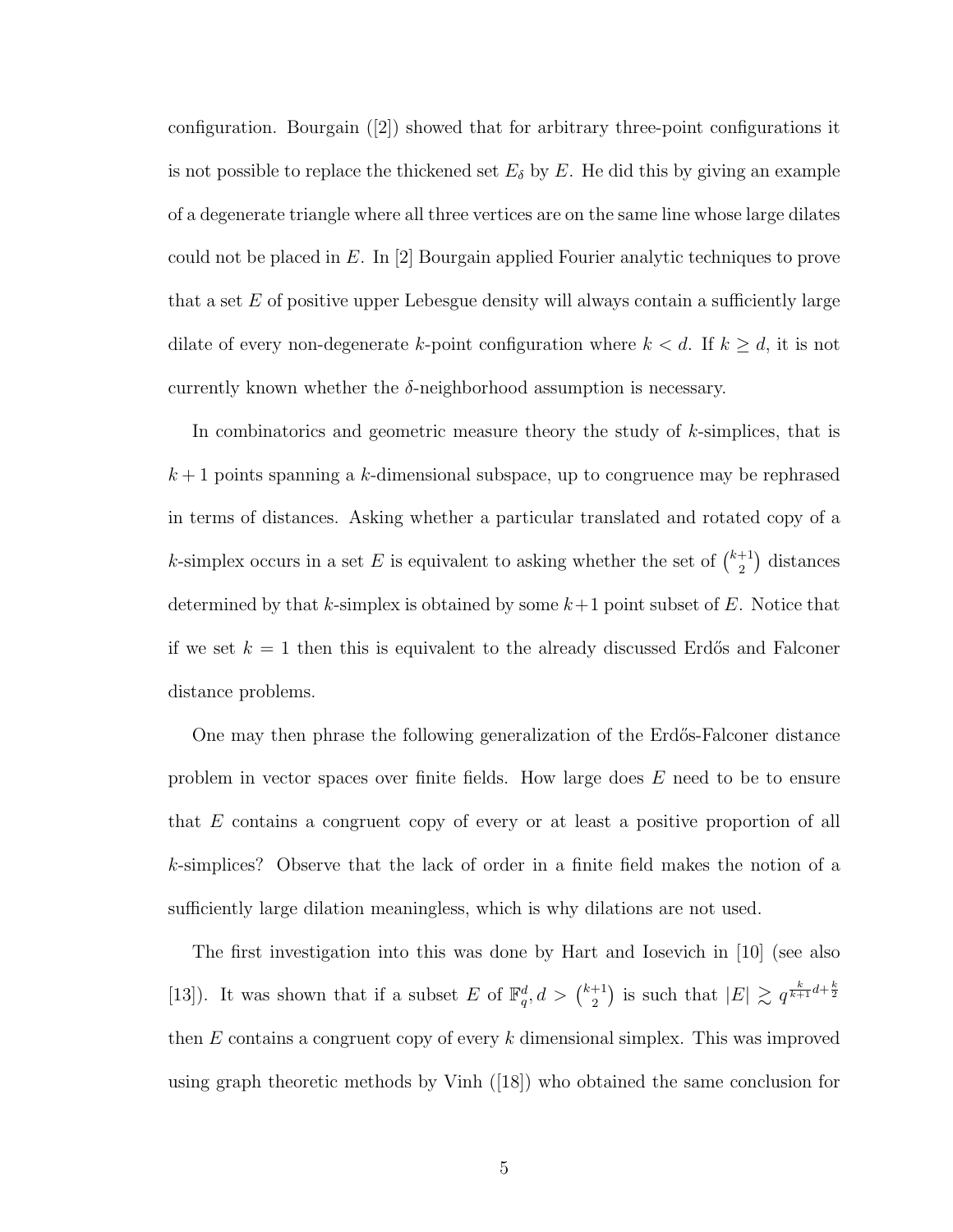E such that  $|E| \geq q^{\frac{d-1}{2}+k}$ ,  $d \geq 2k$ . In the case of triangles in  $\mathbb{F}_q^2$ , Covert, Hart, Iosevich, and Uriarte-Tuero ([5]) showed that if E has density greater than  $\rho$  for some  $Cq^{-1/2} \le \rho \le 1$  with a sufficiently large constant  $C > 0$ , then the set of triangles determined by E, up to congruence, has density greater than  $c\rho$ . Vinh ([19]) has shown that for  $|E| \geq q^{\frac{d+2}{2}}$  then the set of triangles, up to congruence, has density greater than c.

In this dissertation, we improve on known k-simplices results for  $k > 3$  using Fourier analytic methods. We show that if  $|E| \geq q^{\frac{d+k}{2}}$ ,  $d \geq k$ , then E contains a congruent copy of every k dimensional simplex.

If E is subset of a sphere S where  $S = \{x \in \mathbb{F}_q^d : ||x|| = 1\}$ , then one has for  $x, y \in E$  that  $||x - y|| = 2 - 2x \cdot y$ . Therefore, determining distances is equivalent to determining dot products. Under this assumption on  $E$  we obtain a stronger result. We show that if  $|E| \geq q^{\frac{d+k-1}{2}}$ , then E contains a congruent copy of every k dimensional simplex.

The only sharpness example we have at this point is the Cartesian product of sub-spaces. If  $q = p^2$ , then there exists a subset of  $\mathbb{F}_q^d$  of size exactly  $q^{\frac{d}{2}}$  such that all the distances among the vertices of a k-simplex are elements of  $\mathbb{F}_p$  and thus a positive proportion of k-simplices cannot possibly be realized. We conjecture that in odd dimensions, the exponent  $\frac{d+k}{2}$  is sharp. In even dimensions, we believe the exponent  $\frac{d+k-1}{2}$  to be the best possible.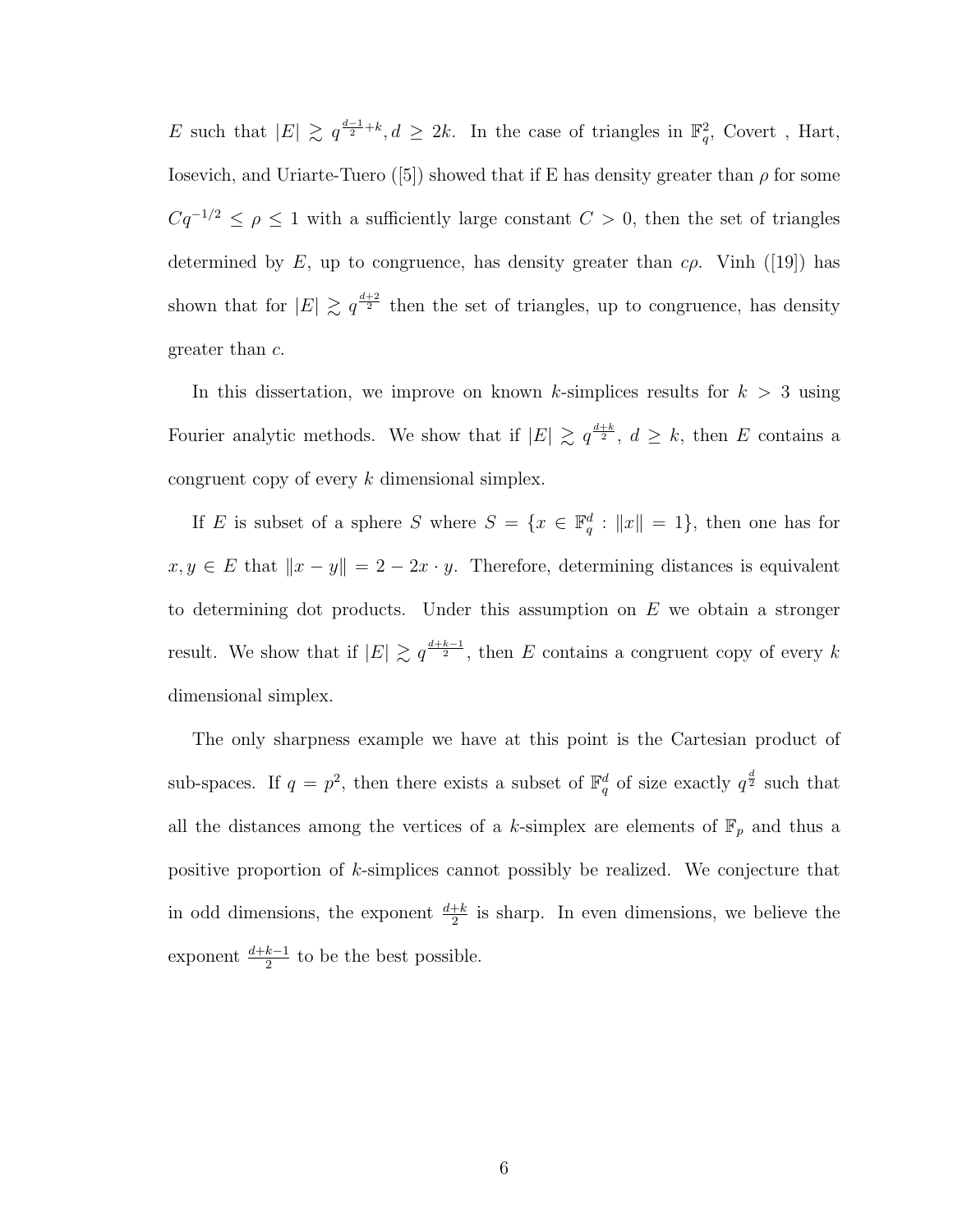## 1.2 Basic Formulas

We shall make use of the following basic formulas of Fourier analysis on  $\mathbb{F}_q^d$ . Let  $f: \mathbb{F}_q^d \to \mathbb{C}$  and let  $\chi$  denote a non-trivial additive character on  $\mathbb{F}_q$ . Define the Fourier Transform by the relation

$$
\widehat{f}(m) = q^{-d} \sum_{x \in \mathbb{F}_q^d} \chi(-x \cdot m) f(x).
$$

Also recall that the Fourier inversion theorem is given by

$$
f(x) = \sum_{m \in \mathbb{F}_q^d} \chi(x \cdot m) \hat{f}(m)
$$

and the Plancherel theorem is given by

$$
\sum_{m \in \mathbb{F}_q^d} |\widehat{f}(m)|^2 = q^{-d} \sum_{x \in \mathbb{F}_q^d} |f(x)|^2.
$$

We shall also frequently use the following orthogonality property which is given by

$$
q^{-d} \sum_{x \in \mathbb{F}_q^d} \chi(x \cdot m) = \begin{cases} 1 & \text{: } m = 0 \\ 0 & \text{: } otherwise \end{cases}
$$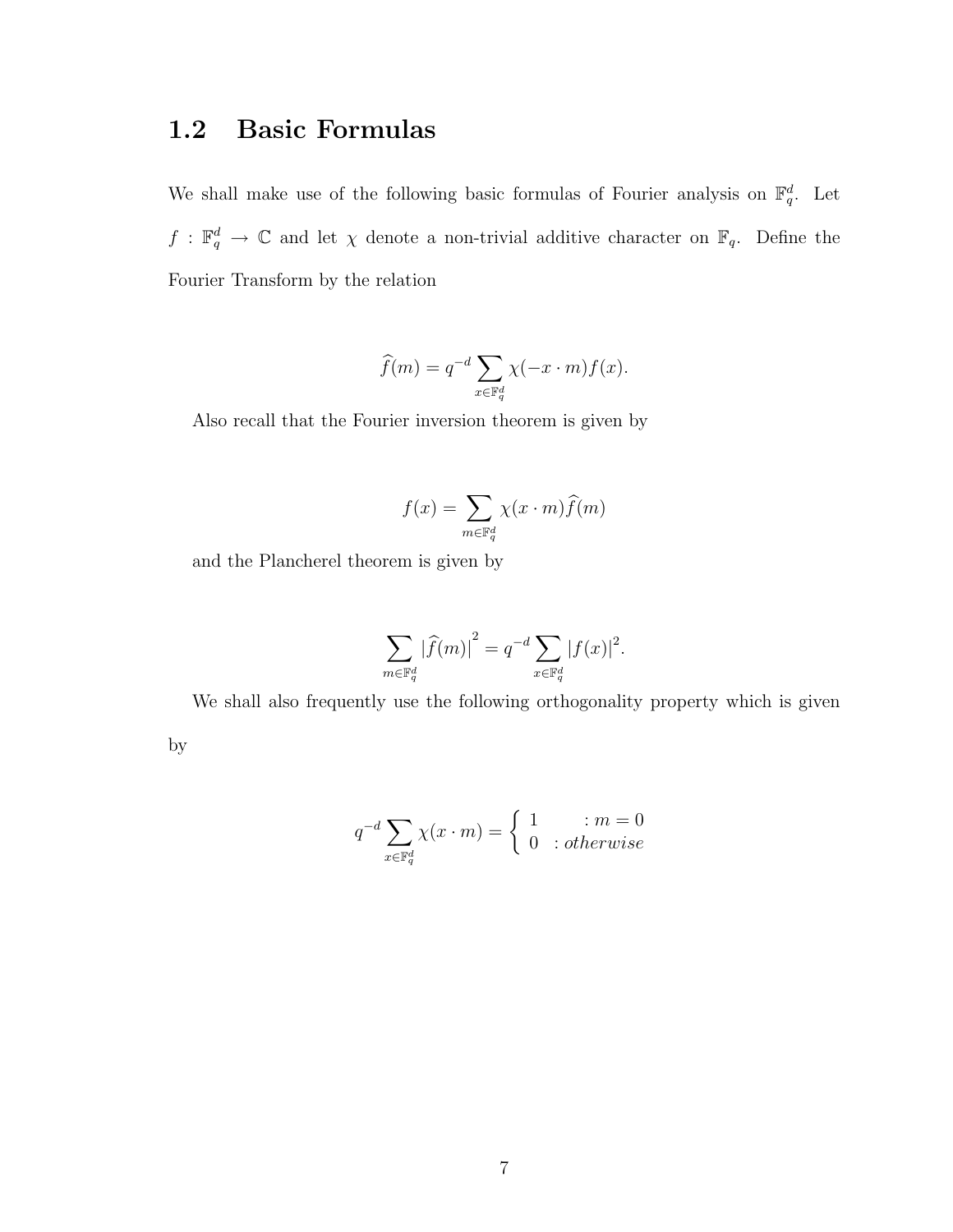# Chapter 2 Rapid Generation of  $SL_2(\mathbb{F}_q)$

## 2.1 Statement of Results

Recall the following definition.

**Definition 2.** Given  $A \subset \mathbb{F}_q$ , let

$$
R(A) = \left\{ \left( \begin{array}{cc} a_{11} & a_{12} \\ a_{21} & a_{22} \end{array} \right) \in SL_2(\mathbb{F}_q) : a_{11}, a_{12}, a_{21} \in A \right\}.
$$

Notice that the size of  $R(A)$  is exactly  $|A|^3$ . Our main result in [4] is the following.

**Theorem 3.** Let  $A \subset \mathbb{F}_q \setminus \{0\}$  with  $|A| \geq Cq^{\frac{5}{6}}$ . Then there exists  $C' > 0$  such that

$$
|R(A) \cdot R(A)| \ge C' |SL_2(\mathbb{F}_q)| \ge C''q^3. \tag{2.1.1}
$$

**Remark 1.** Observe that if  $q = p^2$ , then  $\mathbb{F}_q$  contains  $\mathbb{F}_p$  as a sub-field. Since  $R(\mathbb{F}_p)$ is a sub-group of  $SL_2(\mathbb{F}_q)$  we see that the threshold assumption on the size of A in Theorem 3 cannot be improved beyond  $|A| \geq q^{\frac{1}{2}}$ .

Since the operation of matrix multiplication can be viewed as the dot product of a row vector and a column vector, we were able to make use of the following dot product result due to Hart and Iosevich ([11]).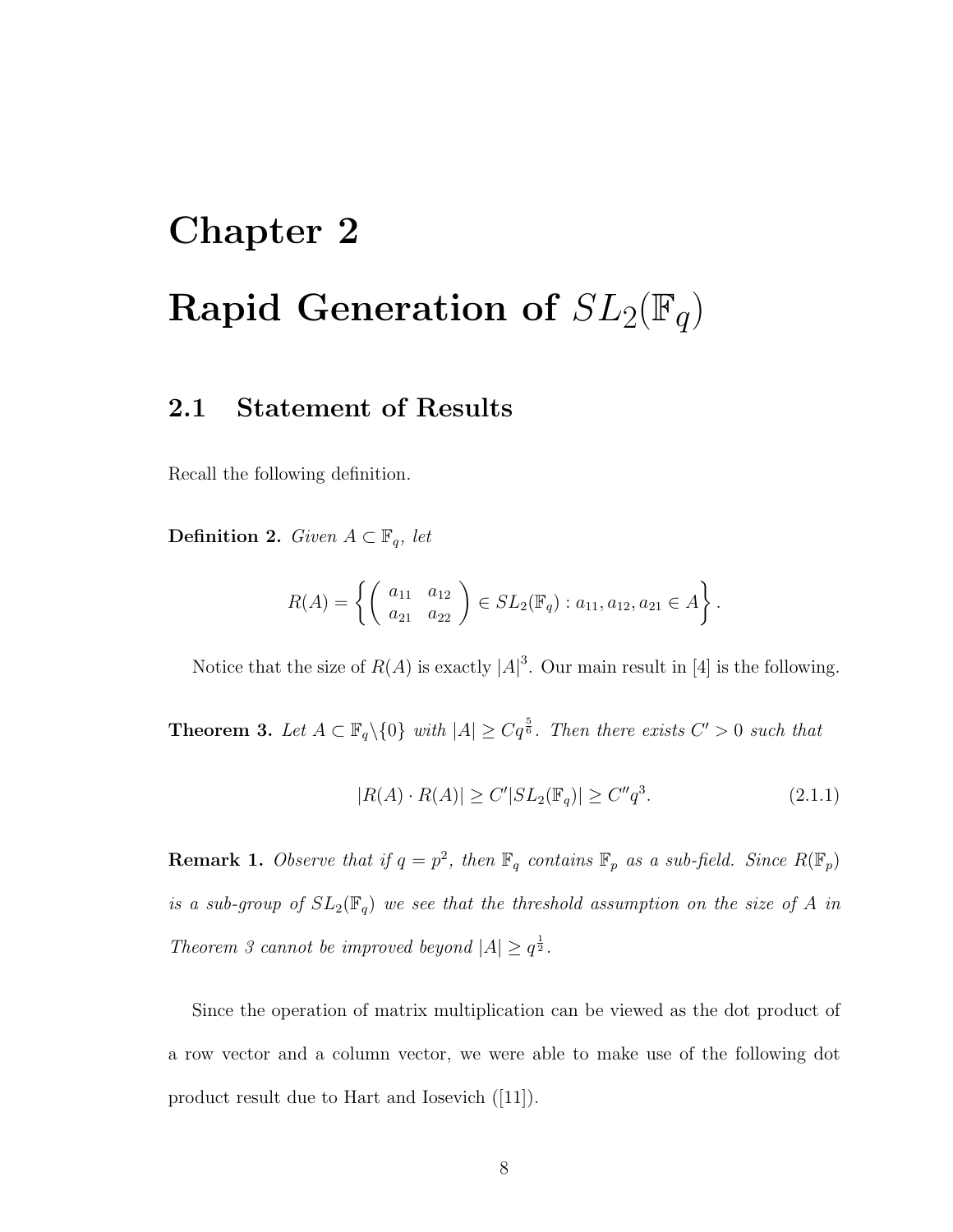**Theorem 4.** Let  $E \subset \mathbb{F}_q^d$ ,  $d \geq 2$ , and define

$$
\nu(t) = |\{(x, y) \in E \times E : x \cdot y \equiv x_1 y_1 + \dots + x_d y_d = t\}|.
$$

Then

$$
\nu(t) = |E|^2 q^{-1} + \mathcal{D}(t),
$$

where for every  $t > 0$ ,

$$
|\mathcal{D}(t)| < |E|q^{\frac{d-1}{2}}.
$$

In particular, if  $|E| > q^{\frac{d+1}{2}}$ , then  $\nu(t) > 0$  and as E grows beyond this threshold,

$$
\nu(t) = |E|^2 q^{-1} (1 + o(1)).
$$

Observe that Theorem 4 implies that if  $E = A \times A \subset \mathbb{F}_q^2$  and  $|A|$  is much larger than  $q^{\frac{3}{4}}$ , then

$$
|\{(a_{11}, a_{12}, a_{21}, a_{22}) \in A \times A \times A \times A : a_{11}a_{22} + a_{12}a_{21} = t\}| = |A|^4 q^{-1} (1 + o(1)).
$$
 (2.1.2)

This is what we actually use in the proof of Theorem 3.

The basic idea behind the argument below is the following. Let  $T\in SL_2(\mathbb{F}_q)$  and define

$$
\nu(T) = |\{(S, S') \in R(A) \times R(A) : S \cdot S' = T\}|.
$$

We prove below that

$$
\sqrt{var(\nu)} \le C|A|^3 q^{-\frac{1}{2}},
$$

where variance is defined, in the usual way as

$$
\mathbb{E}\left(\left(\nu-\mathbb{E}(\nu)\right)^2\right),\
$$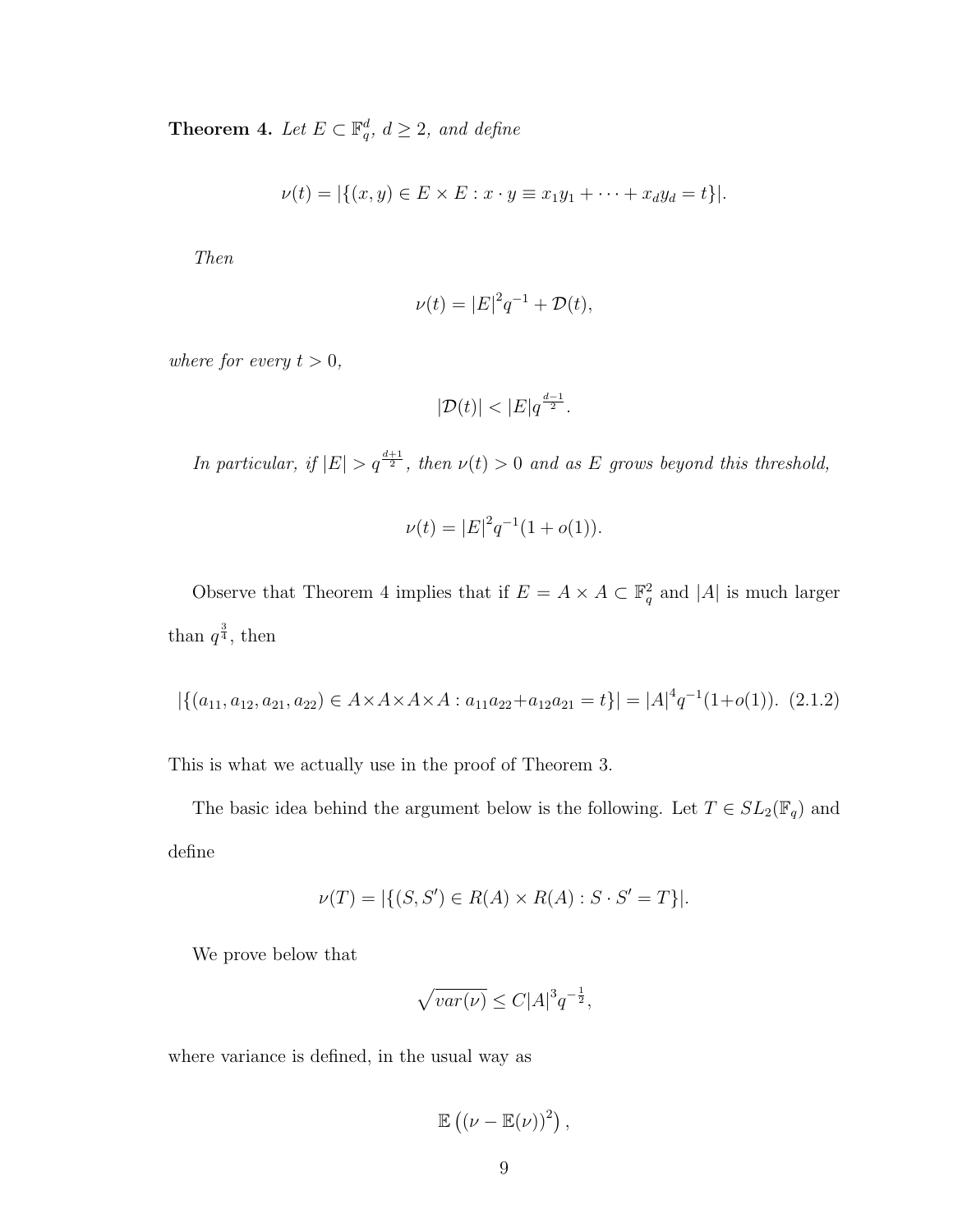with the expectation defined, also in the usual way, as

$$
\mathbb{E}(\nu) = |SL_2(\mathbb{F}_q)|^{-1} \sum_{T \in SL_2(\mathbb{F}_q)} \nu(T) = |A|^6 |SL_2(\mathbb{F}_q)|^{-1} = |A|^6 q^{-3} (1 + o(1)).
$$

One can then check by a direct computation that  $\sqrt{var(\nu)}$  is much smaller than  $\mathbb{E}(\nu)$  if  $|A| \geq Cq^{\frac{5}{6}}$ , with C sufficiently large, and we conclude that in this regime,  $\nu(T)$  is concentrated around its expected value  $\mathbb{E}(\nu) = |A|^6 q^{-3} (1 + o(1)).$ 

## 2.2 Proof of Theorem 3

We are looking to solve the equation

$$
\left(\begin{array}{cc}\n a_{11} & a_{12} \\
a_{21} & \frac{1+a_{12}a_{21}}{a_{11}}\n\end{array}\right) \cdot \left(\begin{array}{cc}\n b_{11} & b_{21} \\
b_{12} & \frac{1+b_{12}b_{21}}{b_{11}}\n\end{array}\right) = \left(\begin{array}{cc}\n t & \alpha \\
\beta & \frac{1+\alpha\beta}{t}\n\end{array}\right),
$$

which leads to the equations

$$
a_{11}b_{11} + a_{12}b_{12} = t,\t\t(2.2.1)
$$

$$
\frac{b_{21}}{b_{11}}t + \frac{a_{12}}{b_{11}} = \alpha,
$$

and

$$
\frac{a_{21}}{a_{11}}t + \frac{b_{12}}{a_{11}} = \beta.
$$

Let  $E = A \times A$  and let  $D_t$  denote the characteristic function of the set

 $\{(a_{11}, b_{11}, a_{12}, b_{12}) \in A \times A \times A \times A : a_{11}b_{11} + a_{12}b_{12} = t\}.$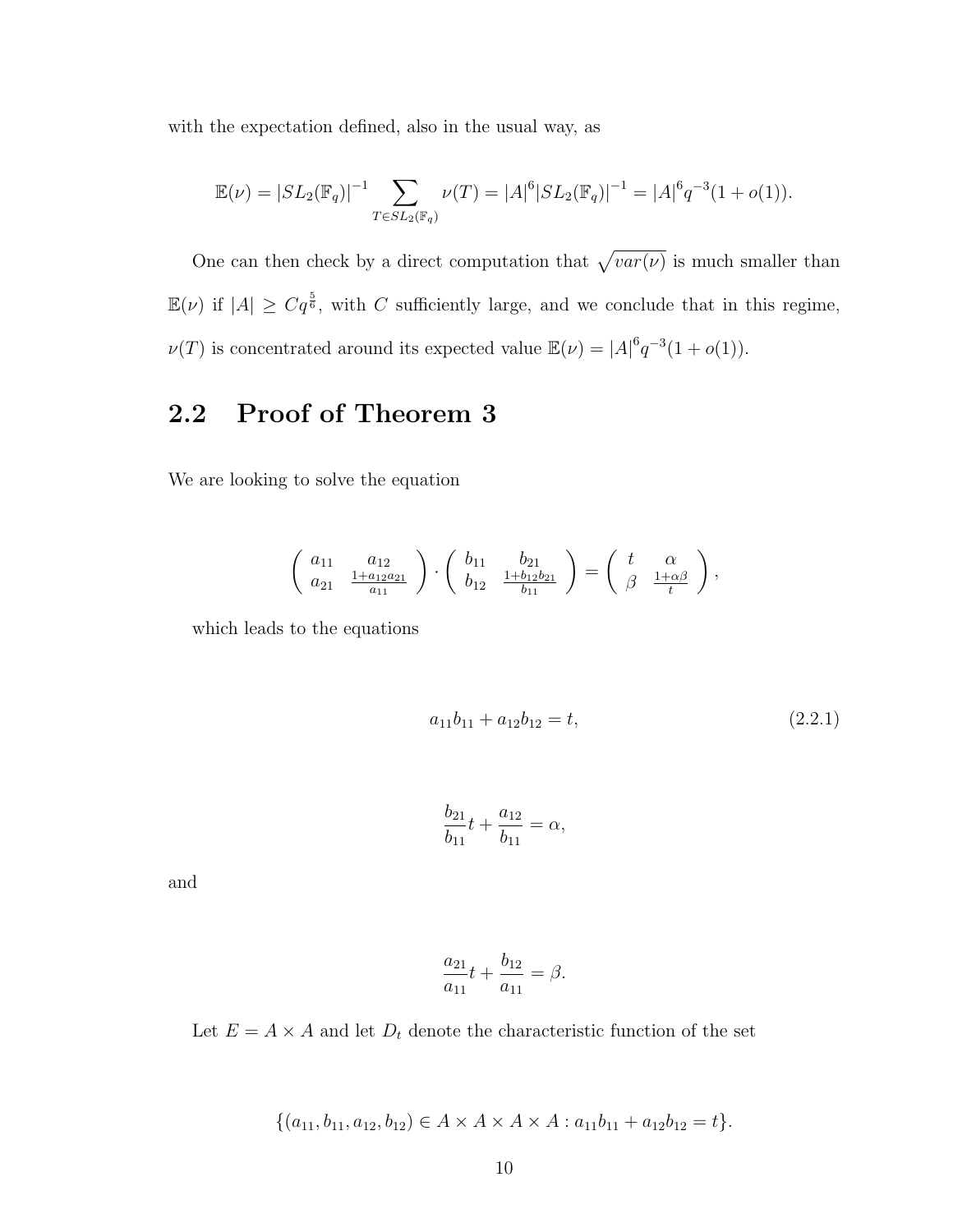$$
\mu = D_t(a_{11}, b_{11}, a_{12}, b_{12})E(a_{21}, b_{21})\chi(u(b_{21}t + a_{12} - \alpha b_{11}))\chi(v(a_{21}t + b_{12} - \beta a_{11})
$$

where  $E(a_{21}, b_{21})$  denotes the characteristic function of the set E.

Then, using orthogonality, the number of six-tuplets satisfying the equations (2.2.1) above equals

$$
\nu(t, \alpha, \beta) = \frac{1}{q^2} \sum_{u, v} \sum_{a_{11}, b_{11}, a_{12}, b_{12}, a_{21}, b_{21}} \mu
$$
  
=  $q^{-2} |D_t||E| + q^4 \sum_{\mathbb{F}_q^2 \setminus \{0, 0\}\}} \widehat{D}_t(\beta v, \alpha u, -u, -v) \widehat{E}(tv, tu)$   
=  $\nu_0(t, \alpha, \beta) + \nu_{main}(t, \alpha, \beta).$ 

By (2.1.2),

$$
\nu_0(t, \alpha, \beta) = q^{-3} |A|^6 (1 + o(1)),
$$

which implies that

$$
\sum_{t,\alpha,\beta} \nu_0^2(t,\alpha,\beta) = q^{-3}|A|^{12}(1+o(1)).
$$

We now estimate  $\sum_{t,\alpha,\beta} \nu_{main}^2(t,\alpha,\beta)$ . By Cauchy-Schwarz and Plancherel,

$$
\nu_{main}^2(t, \alpha, \beta) \le q^8 \sum_{u,v} |\widehat{D}_t(\beta v, \alpha u, -u, -v)|^2 \cdot \sum_{u,v} |\widehat{E}(tv, tu)|^2
$$
  

$$
\le |E| q^6 \sum_{u,v} |\widehat{D}_t(\beta v, \alpha u, -u, -v)|^2.
$$

Now,

$$
|E|q^{6} \sum_{\alpha,\beta} \sum_{u,v} |\widehat{D}_t(\beta v, \alpha u, -u, -v)|^2 = |E|q^{6}q^{-4}|A|^4q^{-1}(1+o(1))
$$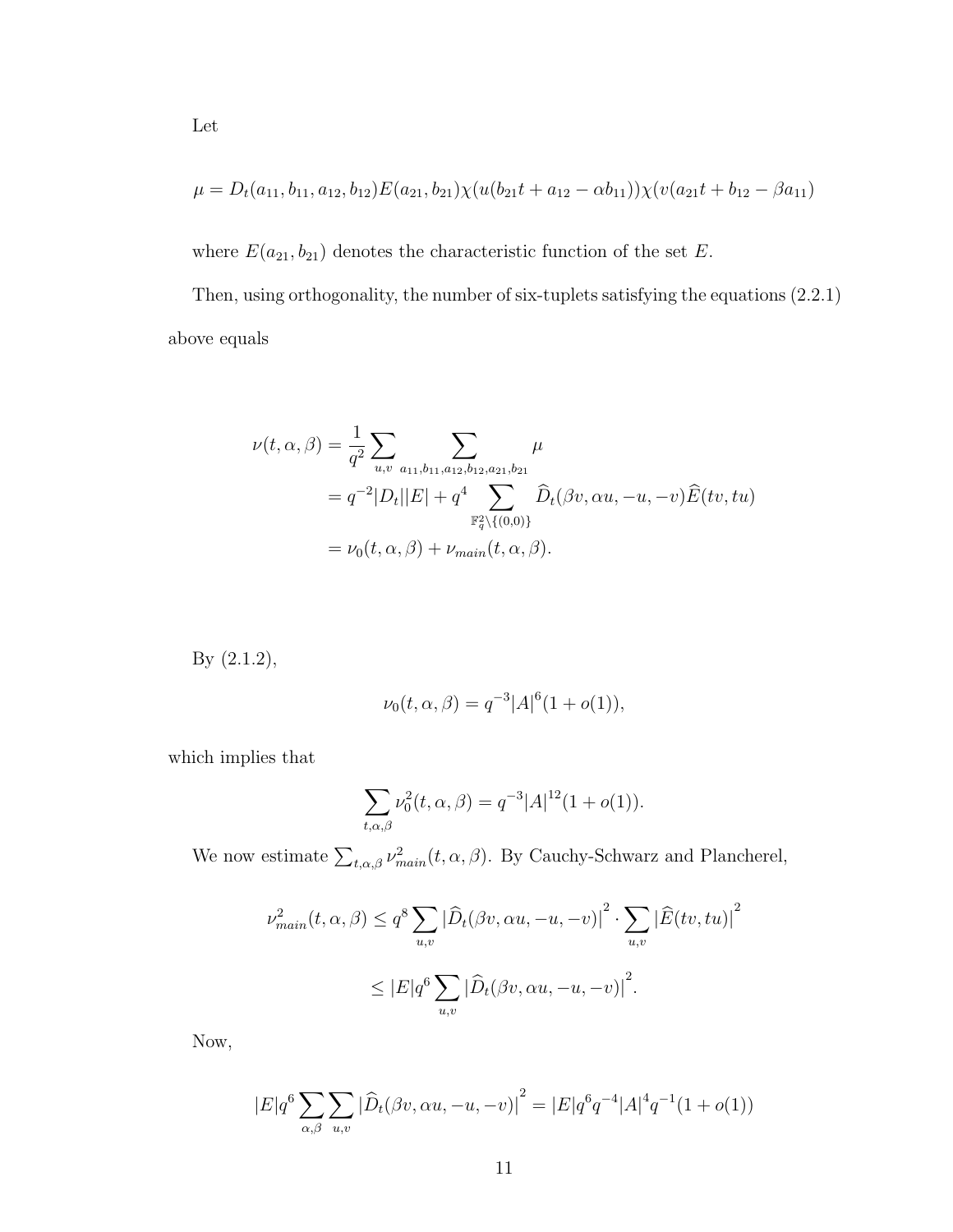as long as |E| is much larger than  $q^{\frac{3}{2}}$ . It follows that

$$
\sum_{t\neq 0,\alpha,\beta}\nu_{main}^2(t,\alpha,\beta)\leq |A|^6q^2.
$$

Hence,

$$
\sum_{t,\alpha,\beta} \nu^2(t,\alpha,\beta) \le C(|A|^{12}q^{-3} + |A|^6q^2). \tag{2.2.2}
$$

Now, by Cauchy-Schwarz and (2.2.2) we have

$$
\left(|A|^6 - \sum_{\alpha,\beta} \nu(0,\alpha,\beta)\right)^2 = \left(\sum_{t \neq 0,\alpha,\beta} \nu(t,\alpha,\beta)\right)^2
$$
  

$$
\leq C|\text{support}(\nu)| \cdot (|A|^{12}q^{-3} + |A|^6q^2).
$$

Suppose that we could show that

$$
\sum_{\alpha,\beta} \nu(0,\alpha,\beta) \le \frac{1}{2}|A|^6. \tag{2.2.3}
$$

Then it would follow that

$$
|support(\nu)| \gtrsim C \min\left\{q^3, \frac{|A|^6}{q^2}\right\}.
$$

This expression is

$$
\geq C|SL_2(\mathbb{F}_q)| = q^3(1+o(1))
$$

if

$$
|A| \ge Cq^{\frac{5}{6}},
$$

as desired.

We are left to establish (2.2.3). Observe that if  $t = 0$ , then  $\beta = -\alpha^{-1}$ . Plugging this into (2.2.1) we see that this forces  $a_{11} = -\alpha b_{12}$  and  $a_{12} = \alpha b_{11}$  which implies that

$$
\nu(0, \alpha, \beta) = \nu(0, \alpha, -\alpha^{-1}) \le q^4,
$$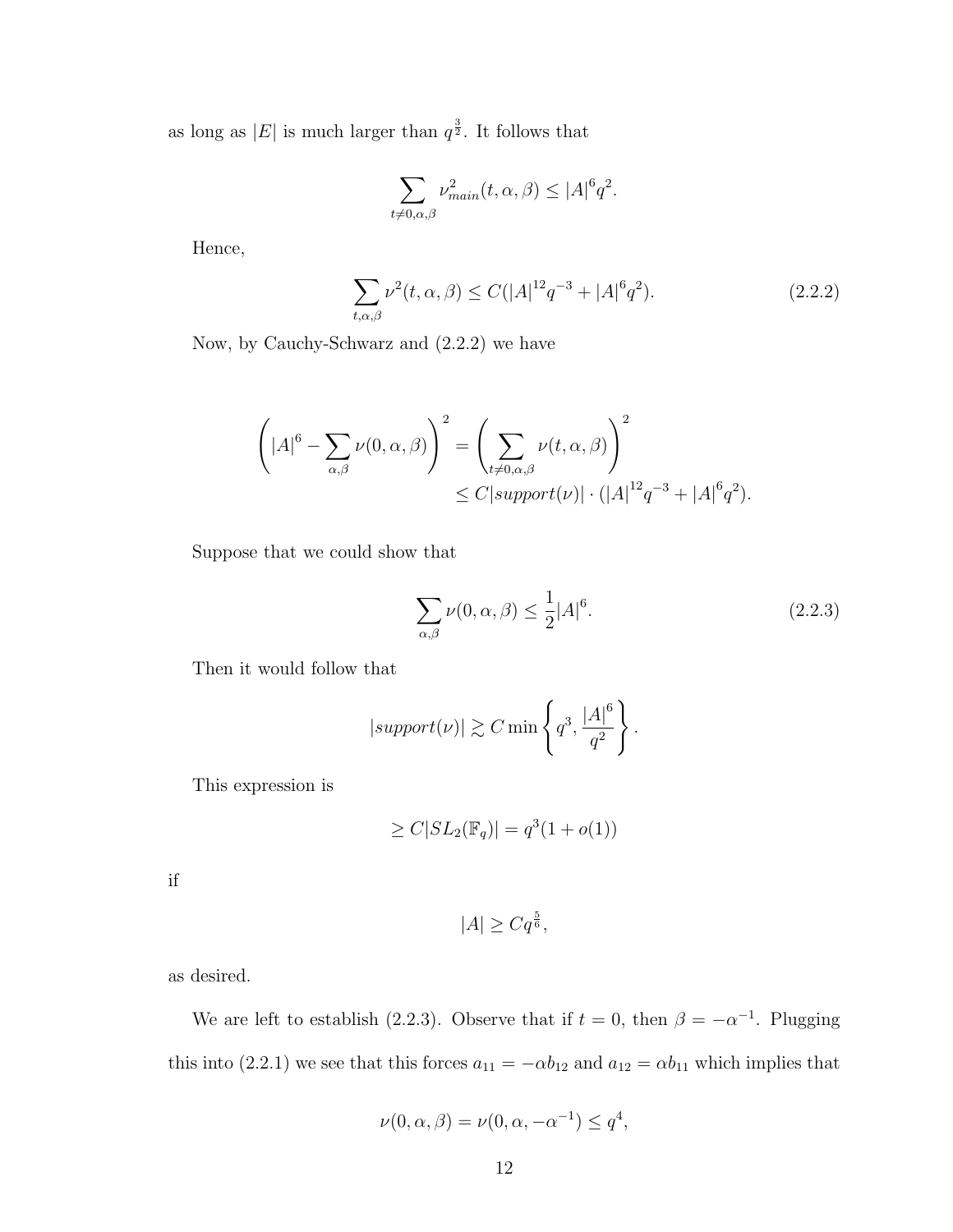which implies that

$$
\sum_{\alpha,\beta}\nu(0,\alpha,\beta) = \sum_{\alpha}\nu(0,\alpha,-\alpha^{-1}) \leq q^5.
$$

We have

$$
q^5 \leq \frac{1}{2}|A|^6
$$

if

$$
|A| \ge Cq^{\frac{5}{6}},
$$

which completes the proof.

## 2.3 Proof of Theorem 4

For completeness, we give the following proof by D. Hart and A. Iosevich ([11]). Observe that

$$
\nu(t) = \sum_{x,y \in E} q^{-1} \sum_{s \in \mathbb{F}_q} \chi(s(x \cdot y - t)),
$$

where  $\chi$  is a non-trivial additive character on  $\mathbb{F}_q$ . It follows that

$$
\nu(t) = |E|^2 q^{-1} + \mathcal{D},
$$

where

$$
\mathcal{D} = \sum_{x,y \in E} q^{-1} \sum_{s \neq 0} \chi(s(x \cdot y - t)).
$$

Viewing  $\mathcal D$  as a sum in x, applying the Cauchy-Schwarz inequality and dominating

the sum over  $x \in E$  by the sum over  $x \in \mathbb{F}_q^d$ , we see that

$$
\mathcal{D}^2 \leq |E| \sum_{x \in \mathbb{F}_q^d} q^{-2} \sum_{s,s' \neq 0} \sum_{y,y' \in E} \chi(sx \cdot y - s'x \cdot y') \chi(t(s'-s)).
$$

Orthogonality in the  $x$  variable yields

$$
= |E|q^{d-2} \sum_{\substack{sy=s'y' \\ s,s'\neq 0}} \chi(t(s'-s))E(y)E(y').
$$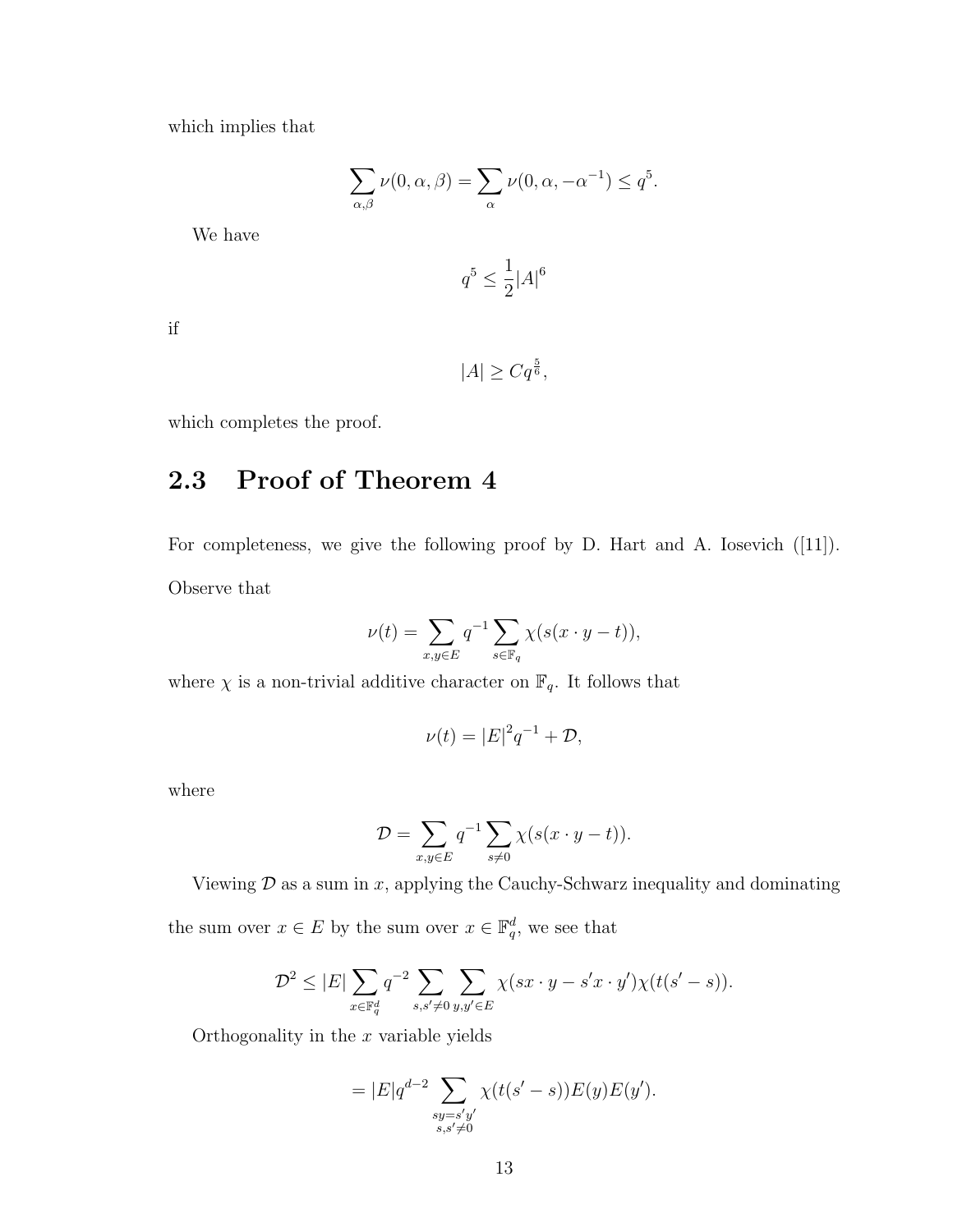If  $s \neq s'$  we may set  $a = s/s', b = s'$  and obtain

$$
|E|q^{d-2} \sum_{\substack{y \neq y' \\ ay = y' \\ a \neq 1,b}} \chi(tb(1-a))E(y)E(y')
$$
  
= 
$$
-|E|q^{d-2} \sum_{y \neq y', a \neq 1} E(y)E(ay),
$$

and the absolute value of this quantity is

$$
\leq |E|q^{d-2} \sum_{y \in E} |E \cap l_y|
$$
  

$$
\leq |E|^2 q^{d-1}
$$

since

$$
|E \cap l_y| \le q
$$

by the virtue of the fact that each line contains exactly  $q$  points.

If  $s = s'$  we get

$$
|E|q^{d-2} \sum_{s,y} E(y) = |E|^2 q^{d-1}.
$$

It follows that

$$
\nu(t) = |E|^2 q^{-1} + \mathcal{D}(t),
$$

where

$$
\mathcal{D}^2(t) \le -Q(t) + |E|^2 q^{d-1},
$$

with

 $Q(t) \geq 0.$ 

It follows that

$$
\mathcal{D}^2(t) \le |E|^2 q^{d-1},
$$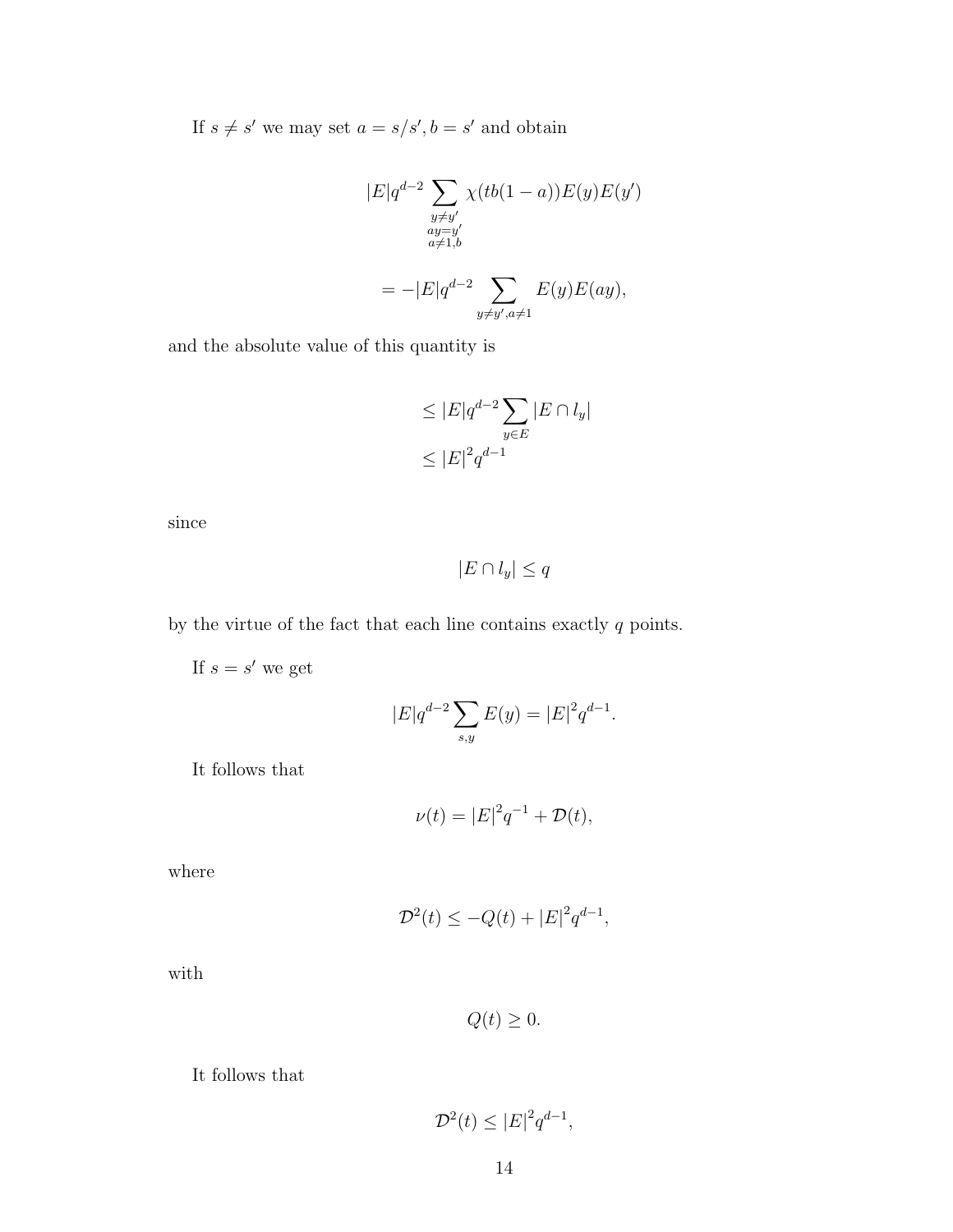$$
\overline{S}_0
$$

$$
|\mathcal{D}(t)| \le |E|q^{\frac{d-1}{2}}.\tag{2.3.1}
$$

We conclude that

$$
\nu(t) = |E|^2 q^{-1} + \mathcal{D}(t)
$$

with  $|\mathcal{D}(t)|$  bounded as in (2.3.1).

This quantity is strictly positive if  $|E| > q^{\frac{d+1}{2}}$  with a sufficiently large constant  $C > 0$ . This completes the proof of Theorem 4.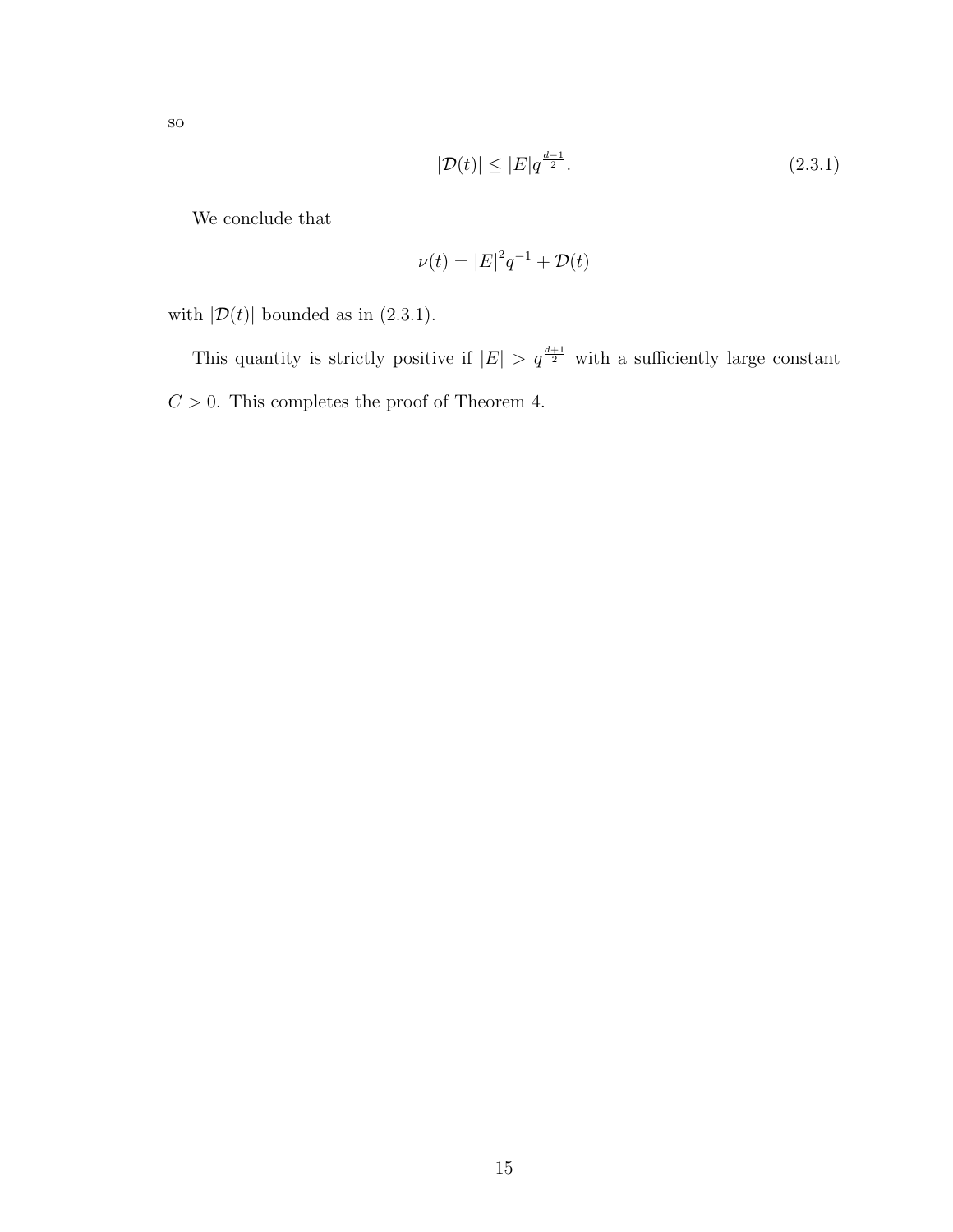# Chapter 3 Finite Point Configurations

## 3.1 Statement of Results

Let  $P_k$  denote a k-simplex, that is  $k + 1$  points spanning a k dimensional subspace. Given another k-simplex  $P'_k$  we write  $P'_k \sim P_k$  if there exists a  $\tau \in \mathbb{F}_q^d$  and an  $O \in SO_d(\mathbb{F}_q)$ , the set of d-by-d orthogonal matrices over  $\mathbb{F}_q$  such that

$$
P'_k = O(P_k) + \tau.
$$

For  $E \subset \mathbb{F}_q^d$  define

$$
\mathcal{T}_k(E) = \{P_k \in E \times \cdots \times E\} / \sim.
$$

Under this equivalence relation one may specify a simplex by the distances determined by its vertices. This follows from the following simple lemma from [10].

**Lemma 5.** Let  $P_k$  be a simplex with vertices  $V_0, V_1, \ldots, V_k, V_j \in \mathbb{F}_q^d$ . Let  $P'$  be another simplex with vertices  $V'_0, V'_1, \ldots, V'_k$ . Suppose that

$$
||V_i - V_j|| = ||V_i' - V_j'|| \tag{3.1.1}
$$

for all i, j. Then there exists  $\tau \in \mathbb{F}_q^d$  and  $O \in SO_d(\mathbb{F}_q)$  such that  $\tau + O(P) = P'$ .

We will specify simplices by specifying the distances determining them piece by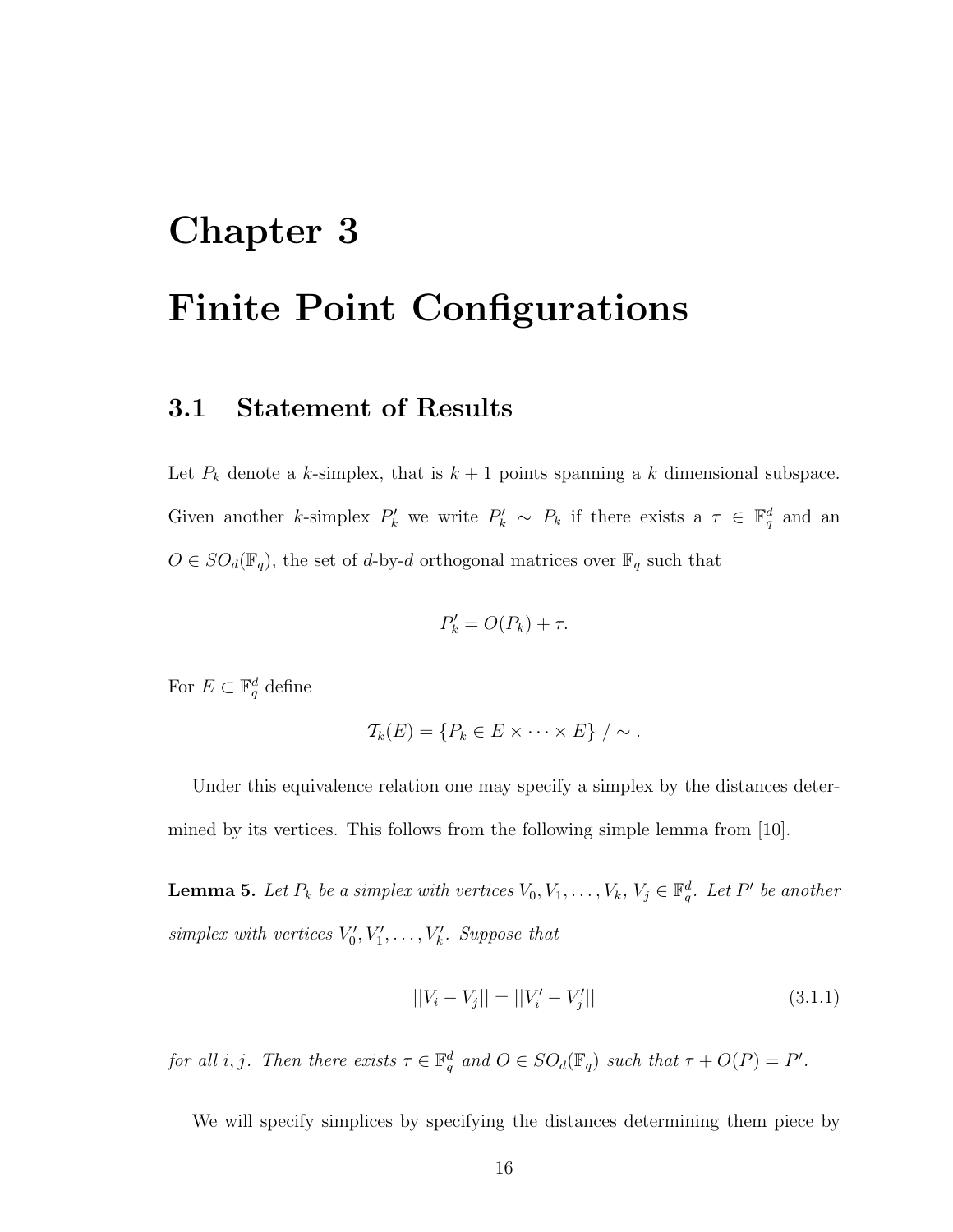piece. With this in mind denote a k-star by

$$
S_k(t_1,\ldots,t_k)=\{(x,y^1\ldots y^k):||x-y^1||=t_1,\ldots||x-y^k||=t_k\},\
$$

where  $t_1, \ldots, t_k \in \mathbb{F}_q$ .

Define  $\Delta_{y^1,y^2,\dots,y^k}(E) = \{(\|x-y^1\|,\dots,\|x-y^k\|) \in \mathbb{F}_q^k : x \in E\}$  where  $y^1$ ,  $y^2, \ldots, y^k \in E$ . In [3] we have the following results, the first of which is a projection theorem involving distance sets.

**Theorem 6.** Let  $E \subset \mathbb{F}_q^d$ . If  $|E| \gtrsim q^{\frac{d+k}{2}}$  then

$$
\frac{1}{|E|^k}\sum_{y^1,\ldots,y^k\in E}|\Delta_{y^1,\ldots,y^k}(E)|\gtrsim q^k.
$$

A pigeon-holing argument using Theorem 6 will allow us to move from sets of  $k$ -stars to sets of  $k$ -simplices.

**Theorem 7.** Let  $E \subset \mathbb{F}_q^d$ . If  $|E| \gtrsim q^{\frac{d+k}{2}}$ ,  $k \leq d$  then  $|\mathcal{T}_k(E)| \gtrsim q^{\binom{k+1}{2}}$ , in other words E determines a positive proportion of all k-simplices.

Similarly, define  $\Pi_{y^1, y^2, ..., y^k}(E) = \{(x \cdot y^1, x \cdot y^2, ..., x \cdot y^k) \in \mathbb{F}_q^k : x \in E\}$  where  $y^1$ ,  $y^2, \ldots, y^k \in E$ . Then we have the following projection theorem involving dot product sets.

**Theorem 8.** Let  $E \subset \mathbb{F}_q^d$ . If  $|E| \gtrsim q^{\frac{d+k}{2}}$  then

$$
\frac{1}{|E|^k} \sum_{y^1, \dots, y^k \in E} |\Pi_{y^1, \dots, y^k}(E)| \gtrsim q^k.
$$

If E is subset of a sphere S where  $S = \{x \in \mathbb{F}_q^d : ||x|| = 1\}$  then one has for  $x, y \in E$  that  $||x - y|| = 2 - 2x \cdot y$ . Therefore in this case determining distances is the same as determining dot products. Under this assumption on  $E$  the proof of Theorem 8 may be modified improving the exponent in Theorem 6 to  $\frac{d+k-1}{2}$  as follows.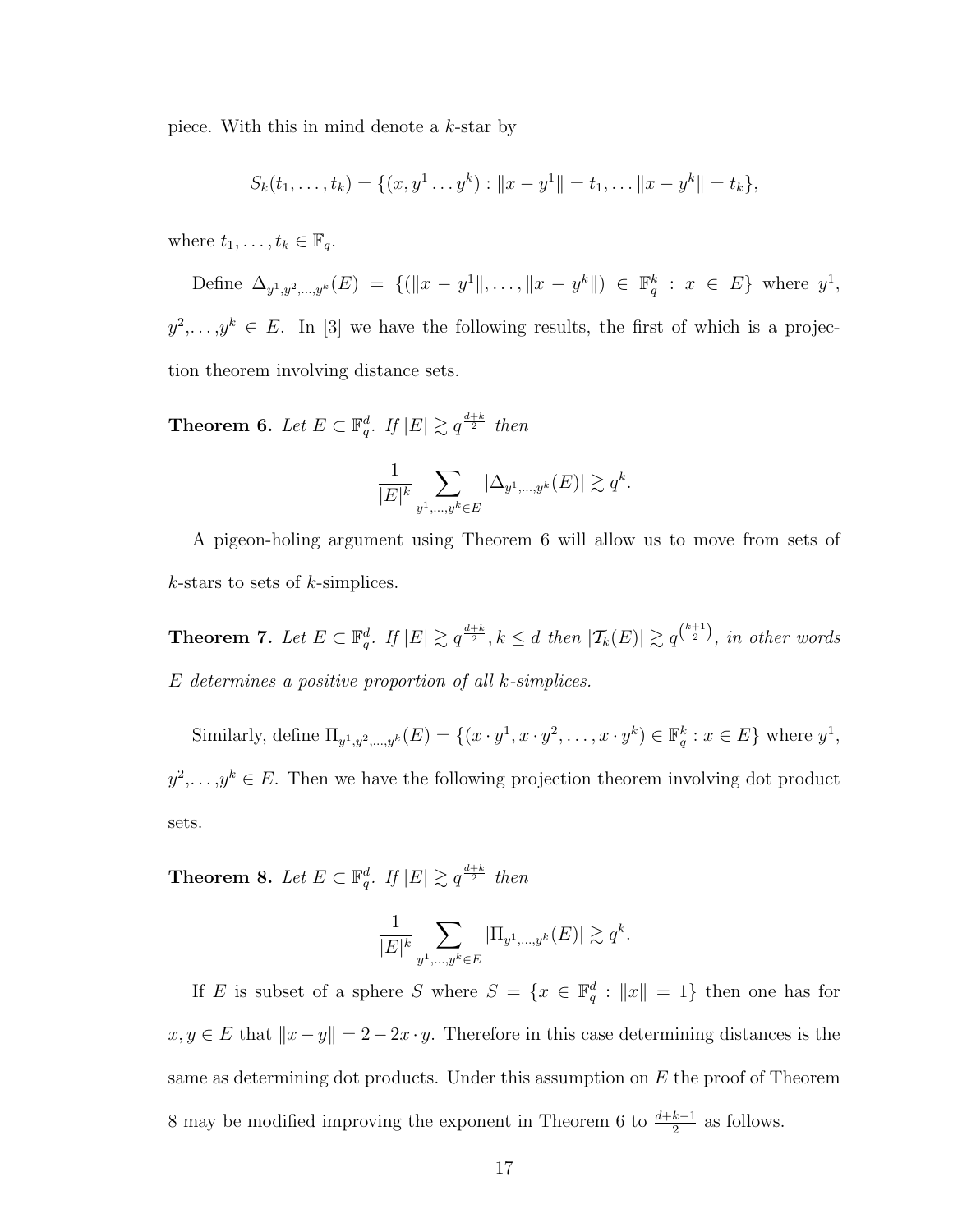**Theorem 9.** Let  $E \subset S$ . If  $|E| \geq q^{\frac{d+k-1}{2}}$  then

$$
\frac{1}{|E|^k} \sum_{y^1,\ldots,y^k \in E} |\Delta_{y^1,\ldots,y^k}(E)| \gtrsim q^k.
$$

This in turn yields the following result.

Theorem 10. Let  $E \subset S$ . If  $|E| \gtrsim q^{\frac{d+k-1}{2}}$ ,  $k \leq d-1$  then  $|\mathcal{T}_k(E)| \gtrsim q^{\binom{k+1}{2}}$ , in other words E determines a positive proportion of all k-simplices.

### 3.2 Proof of Theorem 6: k-star distance sets

We begin by defining the counting function,

$$
\nu_{y^1,\ldots,y^k}(t_1,\ldots,t_k) = \sum_{\|x-y^1\|=t_1,\ldots,\|x-y^k\|=t_k} E(x)
$$

where  $E(x)$  is the characteristic function of the set E. The proof of Theorem 6 is based on the following lemma.

**Lemma 11.** Let  $E \subset \mathbb{F}_q^d$ . Then

$$
\sum_{y^1,\ldots,y^k\in E} \sum_{t_1,t_2,\ldots,t_k\in \mathbb{F}_q} |\nu_{y^1,y^2,\ldots,y^k}(t_1,t_2,\ldots,t_k)|^2 \lesssim \frac{|E|^{k+2}}{q^k} + q^d |E|^k.
$$

*Proof.* We proceed by induction. To prove the initial case we start by squaring  $\nu_{y}$  (*t*). We have

$$
\nu_{y^1}^2(t) = \sum_{\|x-y^1\|=\|x'-y^1\|=t} E(x)E(x').
$$

Summing over  $y^1 \in E$  and  $t \in \mathbb{F}_q$ , we see

$$
\sum_{y^1 \in E} \sum_{t \in \mathbb{F}_q} \nu_{y^1}^2(t) = \sum_{\|x-y^1\| = \|x'-y^1\|} E(y^1) E(x) E(x'),
$$

applying orthogonality,

$$
= q^{-1} \sum_{s \in \mathbb{F}_q} \sum_{y^1, x, x' \in \mathbb{F}_q^d} \chi(s(||x - y^1|| - ||x' - y^1||)) E(y^1) E(x) E(x'),
$$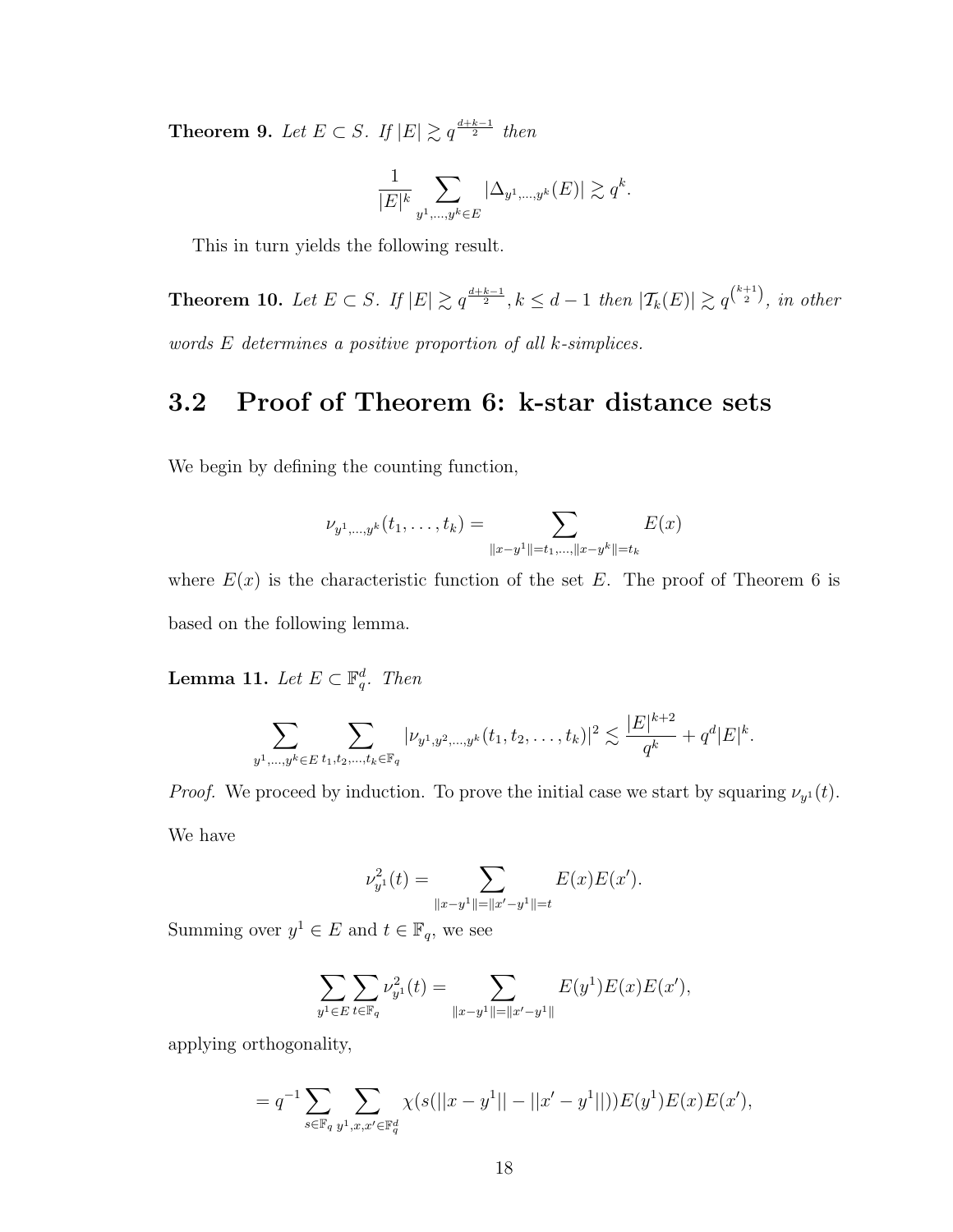and extracting the  $s = 0$  term,

$$
= q^{-1}|E|^3 + q^{-1} \sum_{s \neq 0} \sum_{y^1, x, x' \in \mathbb{F}_q^d} \chi(s(||x - y^1|| - ||x' - y^1||)) E(y^1) E(x) E(x') = I + II.
$$

Here

$$
II = q^{-1} \sum_{s \neq 0} \sum_{y^1 \in E} \left| \sum_{x \in E} \chi(s(||x|| - 2y^1 \cdot x)) \right|^2,
$$

since

$$
||x - y1|| - ||x' - y1|| = (||x|| - 2y1 \cdot x) - (||x'|| - 2y1 \cdot x').
$$

It follows by extending the sum over  $y^1 \in E$  to over  $y^1 \in \mathbb{F}_q^d$  that

$$
0 \le II \le q^{-1} \sum_{s \ne 0} \sum_{y^1 \in \mathbb{F}_q^d} \sum_{x, x' \in E} \chi(-2sy^1 \cdot (x - x')) \chi(s(||x|| - ||x'||)),
$$

and from orthogonality in the variable  $y^1 \in \mathbb{F}_q^d$ ,

$$
= q^{d-1} \sum_{s \neq 0} \sum_{x \in E} 1,
$$

which is less than the quantity  $q^d |E|$ . It therefore follows that

$$
\sum_{y^1 \in E} \sum_{t \in \mathbb{F}_q} \nu_{y^1}^2(t) = I + II < q^{-1} |E|^3 + q^d |E|.
$$

This proves the initial step. For the induction hypothesis, suppose that

$$
\sum_{y^1,\ldots,y^{k-1}\in E} \sum_{t_1,\ldots,t_{k-1}\in \mathbb{F}_q} \nu_{y^1,\ldots,y^{k-1}}^2(t_1,\ldots,t_{k-1}) \lesssim \frac{|E|^{k+1}}{q^{k-1}}+q^d|E|^{k-1}.
$$

Now,

$$
\sum_{y^1,\ldots,y^{k-1},y^k \in E} \sum_{t_1,\ldots,t_k \in \mathbb{F}_q} \nu_{y^1,\ldots,y^{k-1},y^k}^2(t_1,\ldots,t_k) =
$$

$$
\sum_{\|x-y^1\|=\|x'-y^1\|,\ldots,\|x-y^{k-1}\|=\|x'-y^{k-1}\|} E(y^1)\ldots E(y^{k-1}) E(y^k) E(x) E(x').
$$
  

$$
\|x-y^1\|=\|x'-y^k\|=\|x'-y^k\|
$$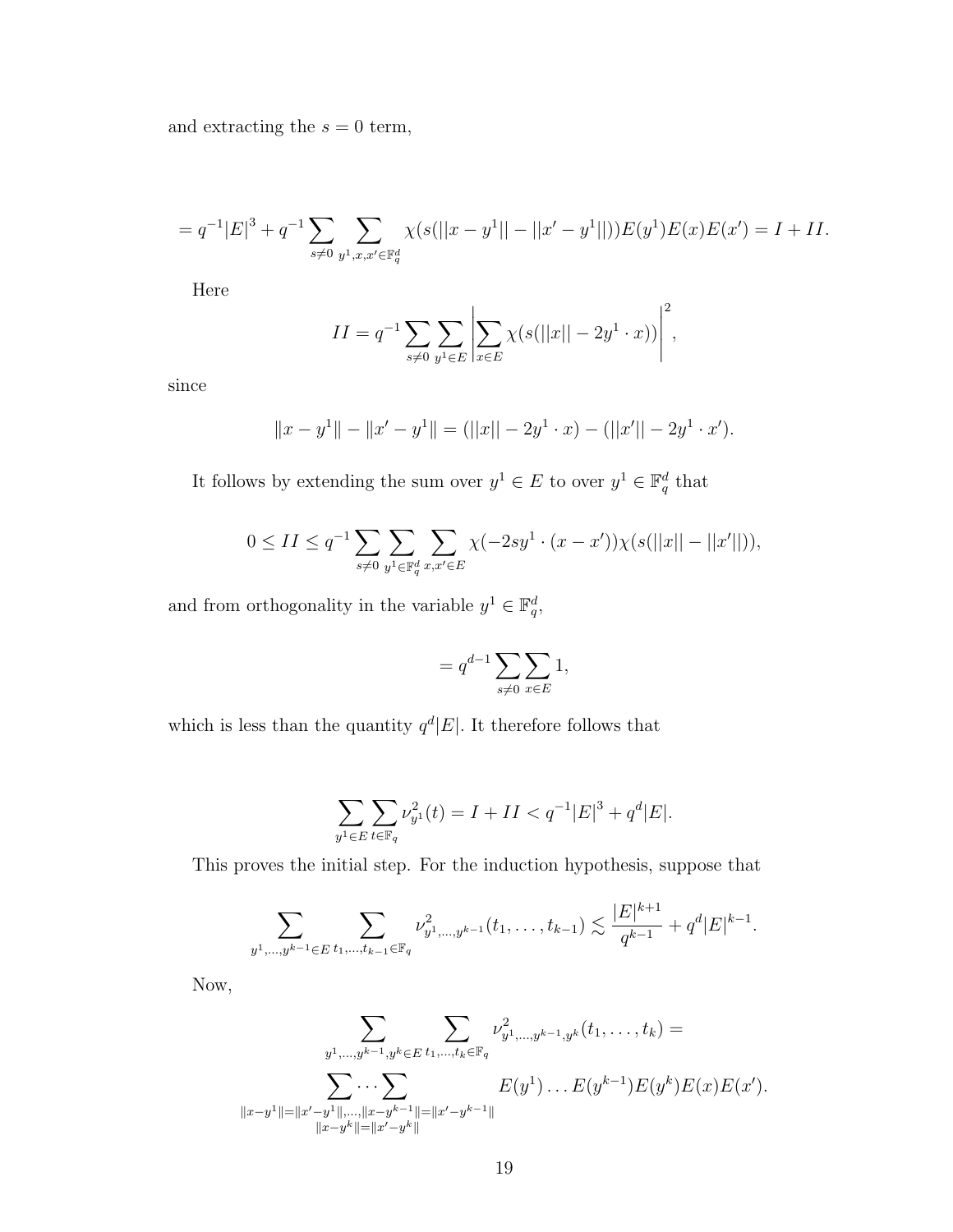Then applying orthogonality,

$$
= q^{-1} \sum_{s \in \mathbb{F}_q} \sum_{\|x-y^1\| = \|x'-y^1\|, \dots, \|x-y^{k-1}\| = \|x'-y^{k-1}\|} \chi(s(||x|| - 2y^k \cdot x))\chi(-s(||x'|| - 2y^k \cdot x')).
$$
  

$$
\chi(s(||x|| - 2y^k \cdot x))\chi(-s(||x'|| - 2y^k \cdot x')).
$$

since

$$
||x - y^{k}|| - ||x' - y^{k}|| = (||x|| - 2y^{k} \cdot x) - (||x'|| - 2y^{k} \cdot x').
$$

Extracting the  $s = 0$  term and applying the induction hypothesis gives

$$
\lesssim \frac{|E|^{k+2}}{q^k} + q^{d-1} |E|^k + R,
$$

where

$$
R = q^{-1} \sum_{s \in \mathbb{F}_q^*} \sum_{\|x - y^1\| = \|x' - y^1\|, \dots, \|x - y^{k-1}\| = \|x' - y^{k-1}\|} \chi(s(||x|| - 2y^k \cdot x))\chi(-s(||x'|| - 2y^k \cdot x')).
$$
  

$$
\chi(s(||x|| - 2y^k \cdot x))\chi(-s(||x'|| - 2y^k \cdot x')).
$$

Then  $R$  may be expressed as

$$
q^{-1} \sum_{s \in \mathbb{F}_q^*} \sum_{t_1, \dots, t_{k-1} \in \mathbb{F}_q} \sum_{\substack{y^1, \dots, y^{k-1} \in E \\ y^k \in E}} \left| \sum_{\|x - y^1\| = t_1, \dots, \|x - y^{k-1}\| = t_{k-1}} \chi(s(\|x\| - 2y^k \cdot x)) \right|^2.
$$

Then extending sum over  $y^k \in E$  to over  $y^k \in \mathbb{F}_q^d$ , expanding the square, and applying orthogonality in  $y^k$  gives

$$
R \le q^{d-1} \sum_{s \in \mathbb{F}_q^*} \sum_{y^1, \dots y^{k-1}, x \in E} 1
$$

which in turn is less than  $q^d |E|^k$ .

Therefore we have

$$
\sum_{y^1,\dots,y^k \in E} \sum_{t_1,\dots,t_k \in \mathbb{F}_q} \nu_{y^1,\dots,y^k}^2(t_1,\dots,t_k) \lesssim \frac{|E|^{k+2}}{q^k} + q^d |E|^k,
$$

which completes the proof of Lemma 11.

 $\hfill \square$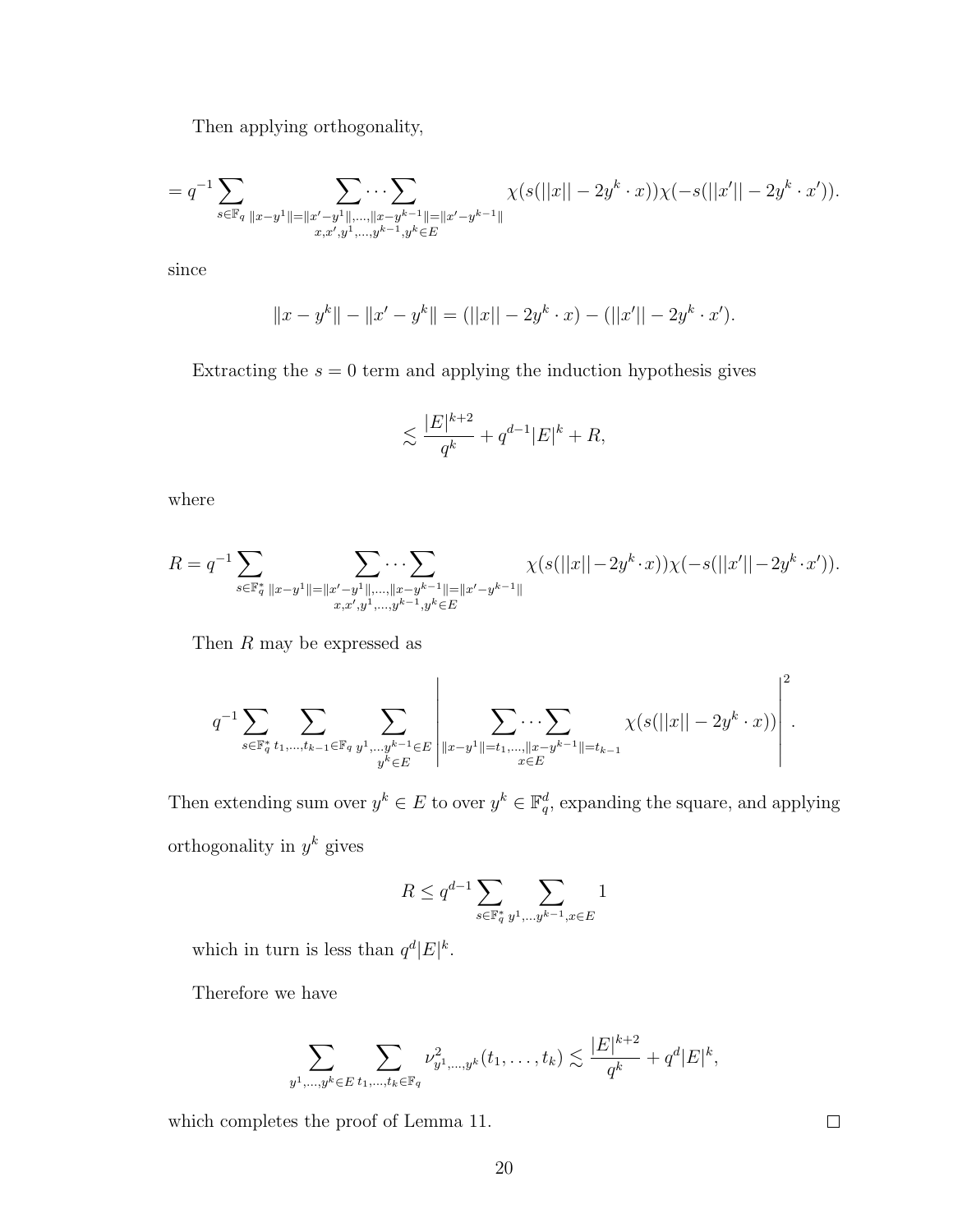We are ready to complete the proof of Theorem 6. By the Cauchy-Schwarz inequality, we have

$$
|E|^{2k+2} = \left(\sum_{y^1,\dots,y^k \in E} \sum_{t_1,t_2,\dots,t_k \in \mathbb{F}_q} \nu_{y^1,y^2,\dots,y^k}(t_1,t_2,\dots,t_k)\right)^2
$$
  

$$
\leq \sum_{y^1,\dots,y^k \in E} |\Delta_{y^1,y^2,\dots,y^k}(E)| \cdot \sum_{y^1,\dots,y^k \in E} \sum_{t_1,t_2,\dots,t_k \in \mathbb{F}_q} |\nu_{y^1,y^2,\dots,y^k}(t_1,t_2,\dots,t_k)|^2.
$$

By Lemma 11 it follows that

$$
|E|^{2k+2} \lesssim \sum_{y^1,\dots,y^k \in E} |\Delta_{y^1,y^2,\dots,y^k}(E)| \cdot \left( \frac{|E|^{k+2}}{q^k} + q^d |E|^k \right).
$$

Therefore,

$$
\sum_{y^1,\dots,y^k \in E} |\Delta_{y^1,y^2,\dots,y^k}(E)| \gtrsim \frac{|E|^{2k+2}}{\frac{|E|^{k+2}}{q^k} + q^d |E|^k}.
$$

Normalize to obtain

$$
\frac{1}{|E|^k} \sum_{y^1, \dots, y^k \in E} |\Delta_{y^1, y^2, \dots, y^k}(E)| \gtrsim \frac{|E|^{k+2}}{\frac{|E|^{k+2}}{q^k} + q^d |E|^k},
$$

which for  $|E| \gtrsim q^{\frac{d+k}{2}}$  gives

$$
\frac{1}{|E|^k}\sum_{y^1,\ldots,y^k\in E}|\Delta_{y^1,y^2,\ldots,y^k}(E)|\gtrsim q^k.
$$

Thus the proof of Theorem 6 is complete.

Remark 2. Since

$$
\frac{1}{|E|^k}\sum_{y^1,\ldots,y^k\in E}|\Delta_{y^1,y^2,\ldots,y^k}(E)|\gtrsim q^k
$$

is an average and  $|\Delta_{y^1,y^2,\dots,y^k}(E)|$  is bounded above by  $q^k$ , it follows that there exists  $\mathcal{E} \subseteq E \times \cdots \times E = E^k$ ,  $|\mathcal{E}| \gtrsim |E|^k$  such that

$$
|\Delta_{y^1, y^2, \dots, y^k}(E)| \gtrsim q^k
$$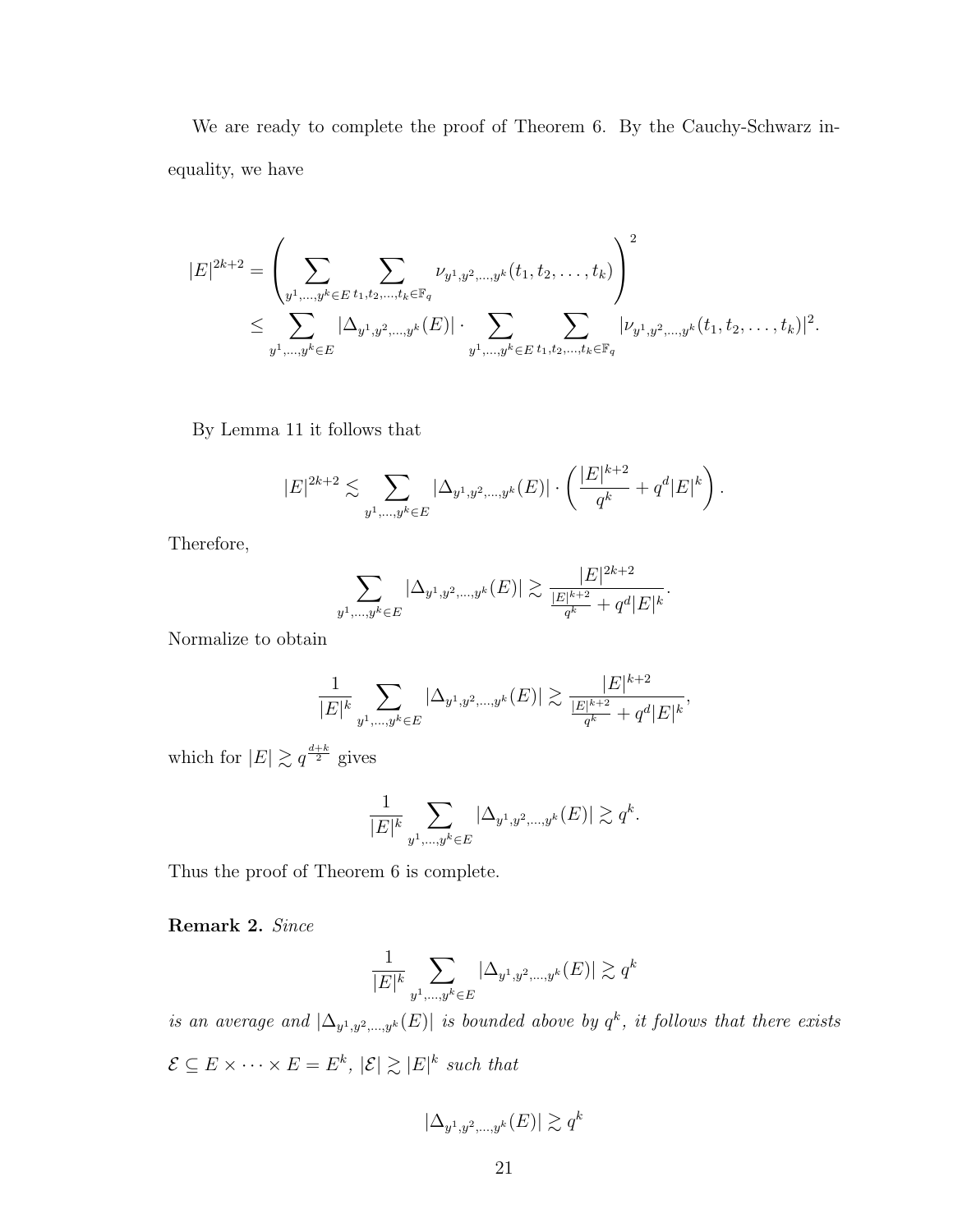for all  $(y_1, \ldots, y_k) \in \mathcal{E}$ . In other words, for a positive proportion of  $(y_1, \ldots, y_k)$  we have  $|\Delta_{y^1,y^2,...,y^k}(E)| \gtrsim q^k$ .

*Proof.* Define  $\mathcal{E} = \{(y_1, ..., y_k) \in E^k : |\Delta_{y^1, y^2, ..., y^k}(E)| \ge c_g q^k\}$  and  $B = \{(y_1, ..., y_k) \in E^k\}$  $E^k: |\Delta_{y^1, y^2, ..., y^k}(E)| < c_g q^k$ . Then it follows that

$$
cq^{k} \leq \frac{1}{|E|^{k}} \sum_{y^{1}, \dots, y^{k} \in E} |\Delta_{y^{1}, y^{2}, \dots, y^{k}}(E)|
$$
  
= 
$$
\frac{1}{|E|^{k}} \sum_{(y^{1}, \dots, y^{k}) \in \mathcal{E}} |\Delta_{y^{1}, y^{2}, \dots, y^{k}}(E)| + \frac{1}{|E|^{k}} \sum_{(y^{1}, \dots, y^{k}) \in B} |\Delta_{y^{1}, y^{2}, \dots, y^{k}}(E)|
$$
  

$$
\leq \frac{1}{|E|^{k}} |\mathcal{E}| q^{k} + \frac{1}{|E|^{k}} |B| c_{g} q^{k}.
$$

Solving for  $|\mathcal{E}|$  and setting  $c_g = \frac{c}{2}$  we obtain  $|\mathcal{E}| \geq \frac{c}{2}|E|^k$ .

 $\Box$ 

## 3.3 General Version of Theorem 6

In order to prove the k-simplices result, we need the following theorem which is a more general version of Theorem 6.

**Theorem 12.** Given  $E \subset \mathbb{F}_q^d$ , let  $\mathcal{E} \subset E \times \cdots \times E = E^s$ ,  $s \geq 2$ , with  $|\mathcal{E}| \sim |E|^s$ . Define

$$
\mathcal{E}' = \{ (y^1, \dots, y^{s-1}) \in E^{s-1} : (y^1, \dots, y^{s-1}, y^s) \in \mathcal{E} \text{ for some } y^s \in E \}.
$$

In addition, for each  $(y^1, \ldots, y^{s-1}) \in \mathcal{E}'$  we define

$$
\mathcal{E}(y^1, \dots, y^{s-1}) = \{y^s \in E : (y^1, \dots, y^{s-1}, y^s) \in \mathcal{E}\}.
$$

If  $|E| \gtrsim q^{\frac{d+s-1}{2}}$ , then we have

$$
\frac{1}{|\mathcal{E}'|} \sum_{(y^1,\ldots,y^{s-1}) \in \mathcal{E}'} \left| \Delta_{y^1,\ldots,y^{s-1}} \left( \mathcal{E}(y^1,\ldots,y^{s-1}) \right) \right| \gtrsim q^{s-1},\tag{3.3.1}
$$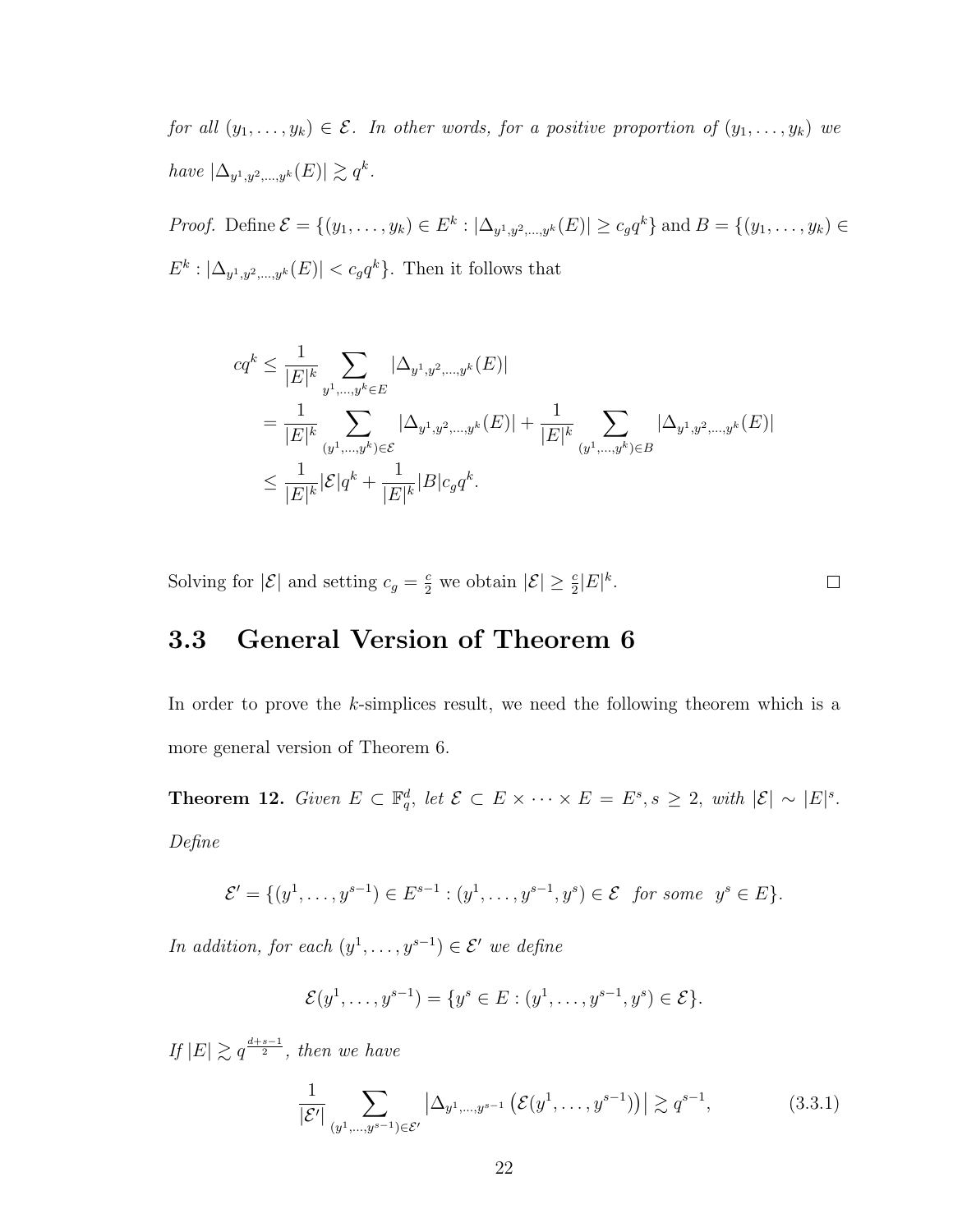where

$$
\Delta_{y^1,\ldots,y^{s-1}}\left(\mathcal{E}(y^1,\ldots,y^{s-1})\right)=\{(\|y^s-y^1\|,\ldots,\|y^s-y^{s-1}\|)\in (\mathbb{F}_q)^{s-1}: y^s\in \mathcal{E}(y^1,\ldots,y^{s-1})\}.
$$

*Proof.* For each  $t_1, \ldots, t_s \in \mathbb{F}_q$ , the incidence function on  $\Delta_{y^1,\ldots,y^{s-1}}(\mathcal{E}(y^1,\ldots,y^{s-1}))$ is given by

$$
\nu_{y^1,\ldots,y^{s-1}}^{\mathcal{E}(y^1,\ldots,y^{s-1})}(t_1,\ldots,t_{s-1})=|\{y^s\in \mathcal{E}(y^1,\ldots,y^{s-1}): ||y^s-y^1||=t_1,\ldots,||y^s-y^{s-1}||=t_{s-1}\}|.
$$

Observe that

$$
\nu_{y^1,\dots,y^{s-1}}^{\mathcal{E}(y^1,\dots,y^{s-1})}(t_1,\dots,t_{s-1}) \leq \nu_{y^1,\dots,y^{s-1}}(t_1,\dots,t_{s-1})
$$
  
=  $|\{(y^s \in E : ||y^s - y^1|| = t_1,\dots,||y^s - y^{s-1}|| = t_{s-1}\}|.$ 

By the Cauchy-Schwarz inequality, we have

$$
|\mathcal{E}|^2 = \left(\sum_{(y^1,\ldots,y^{s-1})\in \mathcal{E}'}\sum_{t_1,\ldots,t_{s-1}\in \mathbb{F}_q} \nu^{\mathcal{E}(y^1,\ldots,y^{s-1})}_{y^1,\ldots,y^{s-1}}(t_1,\ldots,t_{s-1})\right)^2\\ \leq \left(\sum_{(y^1,\ldots,y^{s-1})\in \mathcal{E}'} |\Delta_{y^1,\ldots,y^{s-1}}(\mathcal{E}(y^1,\ldots,y^{s-1}))|\right)\cdot \left(\sum_{y^1,\ldots,y^{s-1}\in E} \sum_{t_1,\ldots,t_{s-1}\in \mathbb{F}_q} |\nu_{y^1,\ldots,y^{s-1}}(t_1,\ldots,t_{s-1})|^2\right).
$$

Using Lemma 11, we therefore have

$$
|\mathcal{E}|^2 \leq \sum_{(y^1,\ldots,y^{s-1})\in \mathcal{E}'} |\Delta_{y^1,\ldots,y^{s-1}} (\mathcal{E}(y^1,\ldots,y^{s-1}))| \cdot \left(\frac{|E|^{s+1}}{q^{s-1}} + q^d |E|^{s-1}\right).
$$

Observe that  $|\mathcal{E}'| \sim |E|^{s-1}$  because otherwise  $|\mathcal{E}| \leq |\mathcal{E}'| |E| \ll |E|^s$  which contradicts  $|\mathcal{E}|$  ~  $|E|$ <sup>s</sup>. Therefore, if  $|E|$   $\gtrsim$   $q^{(d+s-1)/2}$ , then it follows that

$$
\frac{1}{|\mathcal{E}'|} \sum_{(y^1,\ldots,y^{s-1}) \in \mathcal{E}'} |\Delta_{y^1,\ldots,y^{s-1}} (\mathcal{E}(y^1,\ldots,y^{s-1}))| \gtrsim q^{s-1}
$$

Thus the proof of Theorem 12 is complete.

When a pigeon-holing argument similar to Remark 2 is applied to the inequality (3.3.1) in Theorem 12, the following corollary immediately follows.

 $\Box$ 

.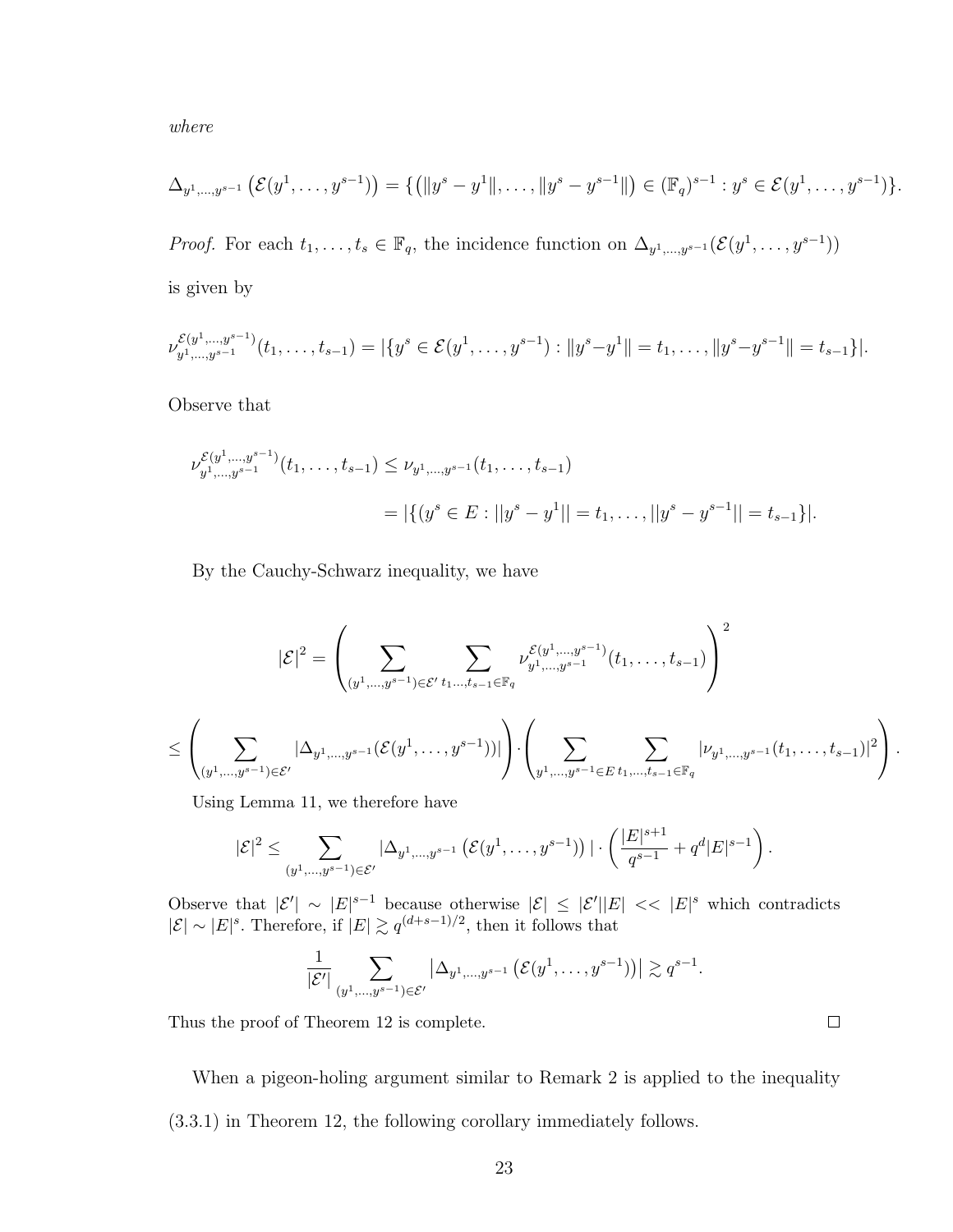Corollary 13. Let  $E \subset \mathbb{F}_q^d$  and  $\mathcal{E} \subset E \times \cdots \times E = E^s$ ,  $s \geq 2$ , with  $|\mathcal{E}| \sim |E|^s$ . If  $|E| \gtrsim q^{\frac{d+s-1}{2}}$ , then there exists  $\mathcal{E}^{(1)} \subset \mathcal{E}' \subset E^{s-1}$  with  $|\mathcal{E}^{(1)}| \sim |\mathcal{E}'| \sim |E|^{s-1}$  such that for every  $(y^1, \ldots, y^{s-1}) \in \mathcal{E}^{(1)}$ ,

$$
\left|\Delta_{y^1,\ldots,y^{s-1}}(\mathcal{E}(y^1,\ldots,y^{s-1}))\right| \gtrsim q^{s-1}.
$$

Namely, the elements in  $\mathcal E$  determine a positive proportion of all  $(s - 1)$ -simplices whose bases are fixed as a  $(s-2)$ -simplex given by any element  $(y^1, \ldots, y^{s-1}) \in \mathcal{E}^{(1)}$ .

### 3.4 Exposition of  $k = 2$

To help make the proof of Theorem 7 as clear as possible, we first prove the result for  $k = 2$ . We want to show that if  $|E| \gtrsim q^{\frac{d+2}{2}}$ , then the set E determines a positive proportion of all triangles.

Using Remark 2 together with Theorem 6, we see that for  $|E| \geq q^{\frac{d+2}{2}}$ , there exists a set  $\mathcal{E} \subset E \times E = E^2$  with  $|\mathcal{E}| \gtrsim |E|^2$  such that for every  $(y^1, y^2) \in \mathcal{E}$ , we have  $|\Delta_{y^1,y^2}(E)| \gtrsim q^2$ . Notice that this implies that if  $|E| \gtrsim q^{\frac{d+2}{2}}$ , then the set E determines a positive proportion of all 2-simplices whose bases are given by any fixed 1-simplex determined by  $(y^1, y^2) \in \mathcal{E}$ . It therefore suffices to show that a positive proportion of all 1-simplices can be constructed by the elements of  $\mathcal{E}$ . Since  $|E| \gtrsim q^{\frac{d+2}{2}} \gtrsim q^{\frac{d+1}{2}}$ and  $|\mathcal{E}| \subset |E|^2$  with  $|\mathcal{E}| \sim |E|^2$ , we can apply Corollary 13 where s is replaced by 2. Then we see that there exists a set  $\mathcal{E}^{(1)} \subset \mathcal{E}' \subset E$  with  $|\mathcal{E}^{(1)}| \sim |\mathcal{E}'| \sim |E|$  such that for every  $y^1 \in \mathcal{E}^{(1)}$ , we have  $|\Delta_{y^1}(\mathcal{E}(y^1))| \gtrsim q$ . Since we have constructed a positive proportion of all 1-simplices from the elements of  $\mathcal{E}$ , the proof is complete.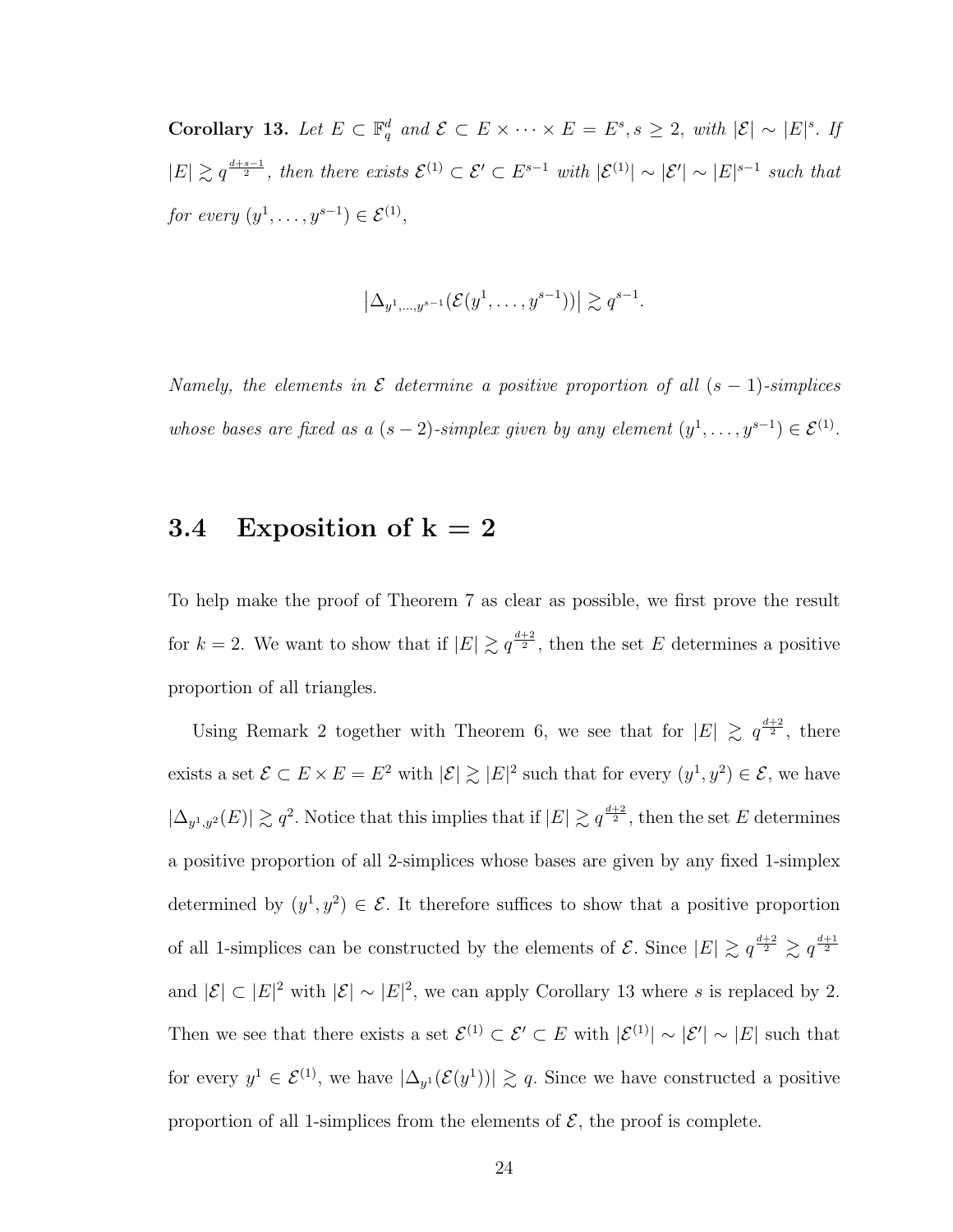### 3.5 Exposition of  $k = 3$

The case  $k = 3$  encompasses all of the necessary ideas needed to prove Theorem 7. We want to show that if  $|E| \gtrsim q^{\frac{d+3}{2}}$ , then the set E determines a positive proportion of all 3-simplices.

Using Remark 2 together with Theorem 6, we see that for  $|E| \gtrsim q^{\frac{d+3}{2}}$ , there exists a set  $\mathcal{E} \subset E \times E \times E = E^3$  with  $|\mathcal{E}| \geq |E|^3$  such that for every  $(y^1, y^2, y^3) \in \mathcal{E}$ , we have  $|\Delta_{y^1,y^2,y^3}(E)| \gtrsim q^3$ . Notice that this implies that if  $|E| \gtrsim q^{\frac{d+3}{2}}$ , then the set  $E$  determines a positive proportion of all 3-simplices whose bases are given by any fixed 2-simplex determined by  $(y^1, y^2, y^3) \in \mathcal{E}$ . It therefore suffices to show that a positive proportion of all 2-simplices can be constructed by the elements of  $\mathcal{E}$ . Since  $|E| \geq q^{\frac{d+3}{2}} \geq q^{\frac{d+2}{2}}$  and  $|\mathcal{E}| \subset |E|^3$  with  $|\mathcal{E}| \sim |E|^3$ , we can apply Corollary 13 where s is replaced by 3. Then we see that there exists a set  $\mathcal{E}^{(1)} \subset \mathcal{E}' \subset E^2$  with  $|\mathcal{E}^{(1)}| \sim |\mathcal{E}'| \sim |E|^2$  such that for every  $(y^1, y^2) \in \mathcal{E}^{(1)}$ , we have  $|\Delta_{y^1, y^2}(\mathcal{E}(y^1, y^2))| \gtrsim q^2$ . Namely, the elements in  $\mathcal E$  determine a positive proportion of all 2-simplices whose bases are fixed as a 1-simplex given by any element  $(y^1, y^2) \in \mathcal{E}^{(1)}$ . It therefore suffices to show that a positive proportion of all 1-simplices can be constructed by the elements of  $\mathcal{E}^{(1)}$ . Since  $|E| \gtrsim q^{\frac{d+3}{2}} \gtrsim q^{\frac{d+1}{2}}$  and  $\mathcal{E}^{(1)} \subset E^2$  with  $|\mathcal{E}^{(1)}| \sim |E|^2$ , we see that we can apply Corollary 13 where  $\mathcal E$  is replaced by  $\mathcal E^{(1)}$  and  $s=2$ . Then we see that there exists  $\mathcal{E}^{(2)} \subset (\mathcal{E}^{(1)})' \subset E$  with  $|\mathcal{E}^{(2)}| \sim$  $(\mathcal{E}^{(1)})'$  ~  $|E|$  such that for every  $y^1 \in \mathcal{E}^{(2)}$ , we have  $\left|\Delta_{y^1}(\mathcal{E}^{(1)}(y^1))\right| \gtrsim q$ . Namely, the elements in  $\mathcal{E}^{(1)}$  determine a positive proportion of all 1-simplices. Therefore, the proof for the case  $k = 3$  is complete.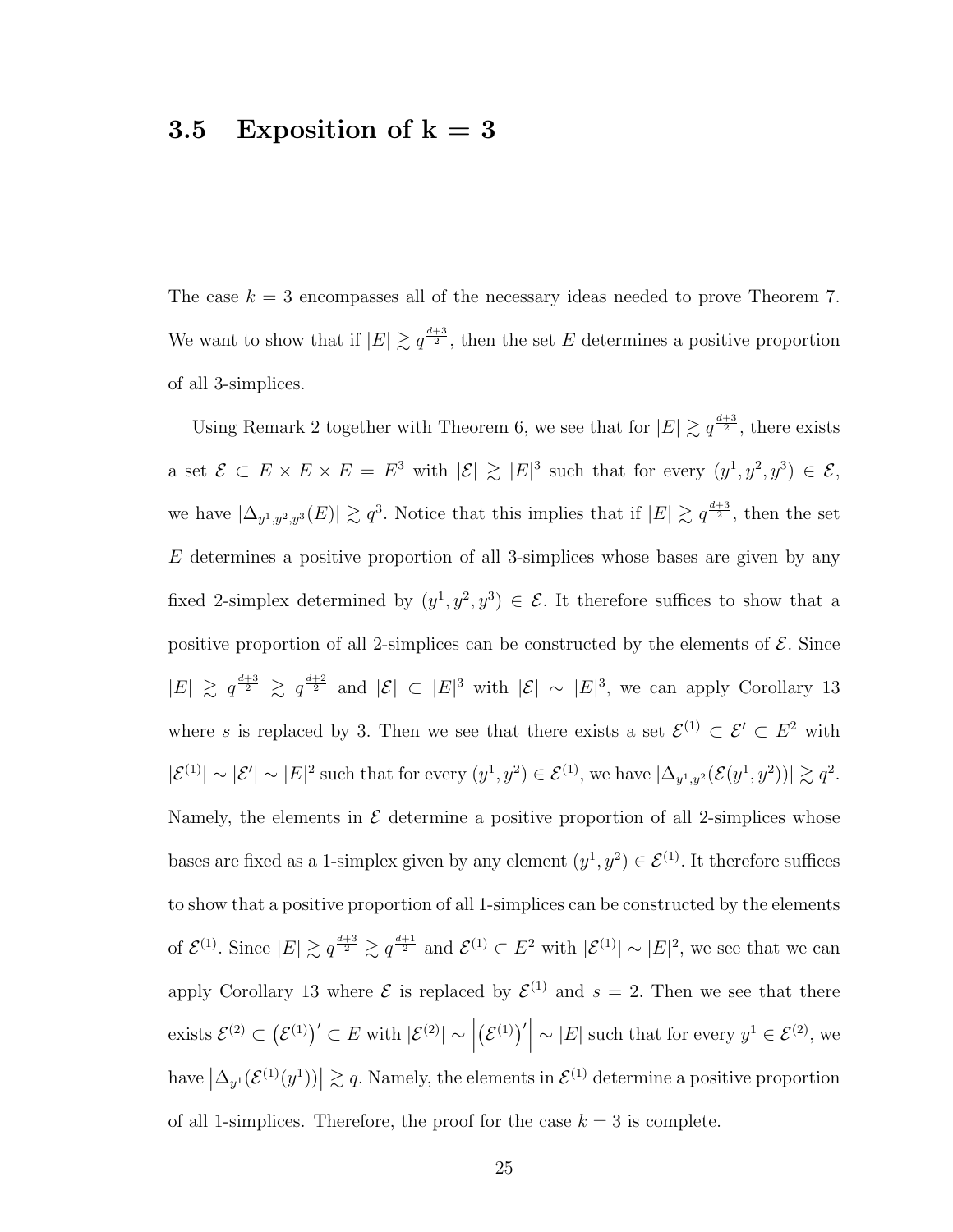### 3.6 Proof of Theorem 7: k-simplices

After looking specifically at the cases  $k = 2$  and  $k = 3$  in the previous two sections, we now give a proof for general  $k$ . As stated in the introduction, in order to specify a k-simplex up to isometry it is enough to specify the distances determined by the points. Here we will specify our k-simplices using Theorem 6 as one set of distances at a time.

First, using Remark 2 together with Theorem 6, we see that for  $|E| \gtrsim q^{\frac{d+k}{2}}$ , there exists a set  $\mathcal{E} \subset E \times \cdots \times E = E^k$  with  $|\mathcal{E}| \gtrsim |E|^k$  such that for every  $(y^1, \ldots, y^k) \in \mathcal{E}$ , we have

$$
|\Delta_{y^1,\dots,y^k}(E)| = |\{ (||y^0 - y^j||)_{1 \le j \le k} \in (\mathbb{F}_q)^k : y^0 \in E \}| \gtrsim q^k.
$$

Notice that this implies that if  $|E| \geq q^{\frac{d+k}{2}}$ , then the set E determines a positive proportion of all k-simplices whose bases are given by any fixed  $(k - 1)$ −simplex determined by  $(y^1, \ldots, y^k) \in \mathcal{E}$ . It therefore suffices to show that a positive proportion of all  $(k-1)$ -simplices can be constructed by the elements of  $\mathcal{E}$ . Since  $|E| \gtrsim q^{\frac{d+k}{2}} \gtrsim$  $q^{\frac{d+k-1}{2}}$  and  $|\mathcal{E}| \sim |E|^k$ , we can apply Corollary 13 where s is replaced by k. Then we see that there exists a set  $\mathcal{E}^{(1)} \subset \mathcal{E}'$  with  $|\mathcal{E}^{(1)}| \sim |\mathcal{E}'| \sim |E|^{k-1}$  such that for every  $(y^1, \ldots, y^{k-1}) \in \mathcal{E}^{(1)}$ , we have

$$
\left|\Delta_{y^1,\ldots,y^{k-1}}(\mathcal{E}(y^1,\ldots,y^{k-1}))\right| \gtrsim q^{k-1}.
$$

Observe that this estimation implies that the elements in  $\mathcal E$  determines a positive proportion of all possible  $(k - 1)$ -simplices where their bases are fixed by a  $(k - 1)$ 2)–simplex given by any  $(y^1, \ldots, y^{k-1}) \in \mathcal{E}^{(1)}$ . Thus, it is enough to show that the elements in  $\mathcal{E}^{(1)}$  can determine a positive proportion of all  $(k-2)$ -simplices. Putting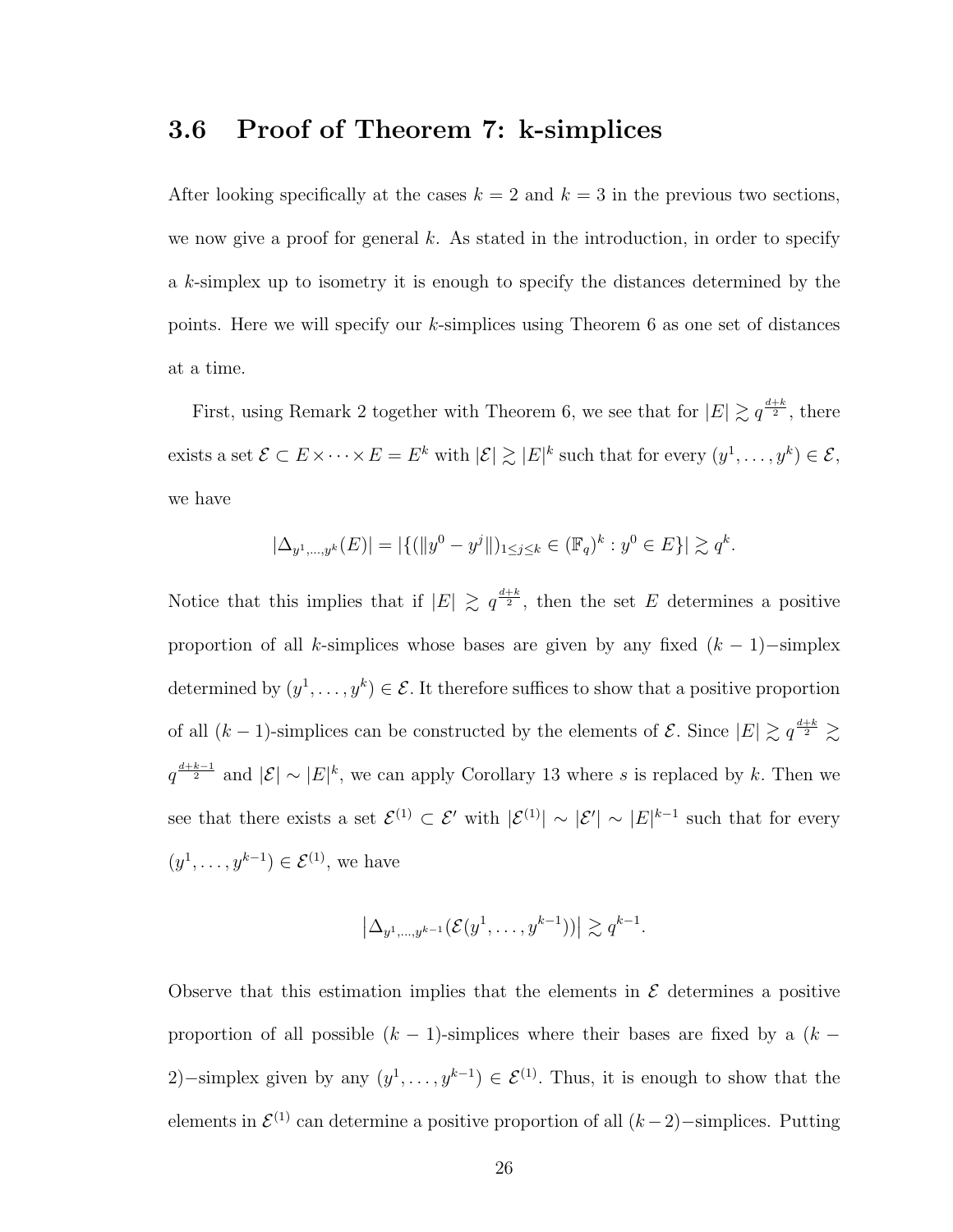$\mathcal{E}^{(0)} = \mathcal{E}$  and using Corollary 13, if we repeat above process p-times, then we see that there exists a set  $\mathcal{E}^{(p)} \subset (\mathcal{E}^{(p-1)})' \subset E^{k-p}$  with  $|\mathcal{E}^{(p)}| \sim |(\mathcal{E}^{(p-1)})'| \sim |E|^{k-p}$  such that for each  $(y^1, \ldots, y^{k-p}) \in \mathcal{E}^{(p)}$ , we have

$$
\left|\Delta_{y^1,\ldots,y^{k-p}}(\mathcal{E}^{(p-1)}(y^1,\ldots,y^{k-p}))\right| \gtrsim q^{k-p},
$$

and so it suffices to show that the elements in  $\mathcal{E}^{(p)} \subset E^{k-p}$  determine a positive proportion of all  $(k - p - 1)$ -simplices. Taking  $p = k - 2$ , we reduce our problem to showing that the elements in  $\mathcal{E}^{(k-2)} \subset E \times E$  determine a positive proportion of all 1–simplices. However, it is clear by applying Corollary 13 after setting  $s = 2$  and  $\mathcal{E} = \mathcal{E}^{(k-2)}$ . To see this, first notice from our repeated process that  $\mathcal{E}^{(k-2)} \subset E \times E$ and  $|\mathcal{E}^{(k-2)}| \sim |E|^2$ . Since  $|E| \gtrsim q^{\frac{d+k}{2}} \gtrsim q^{\frac{d+1}{2}}$ , Corollary 13 yields the desired result. Therefore, the proof of Theorem 7 is complete.

### 3.7 Proof of Theorem 8: k-star dot product sets

Define  $\eta_{y^1,y^2,\dots,y^k}(s_1,s_2,\dots,s_k)$  by the relation

$$
\sum_{s_1, s_2, \dots, s_k \in \mathbb{F}_q} g(s_1, s_2, \dots, s_k) \eta_{y^1, y^2, \dots, y^k}(s_1, s_2, \dots, s_k) = \sum_{x \in \mathbb{F}_q^d} g(x \cdot y^1, x \cdot y^2, \dots, x \cdot y^k) E(x),
$$

where g is a complex-valued function on  $\mathbb{F}_q^k$ , and  $y^j \in \mathbb{F}_q^d$  for  $j = 1, 2, \ldots, k$ . The proof of Theorem 8 is based on the following lemma.

**Lemma 14.** Let  $E \subset \mathbb{F}_q^d$ . Then

$$
\sum_{y^1,\ldots,y^k\in E} \sum_{s_1,s_2,\ldots,s_k\in \mathbb{F}_q} |\eta_{y^1,y^2,\ldots,y^k}(s_1,s_2,\ldots,s_k)|^2 \lesssim \frac{|E|^{k+2}}{q^k} + q^d |E|^k.
$$

*Proof.* We proceed by induction. To prove the initial case, take  $g(s) = q^{-1}\chi(-ts)$ . Then we see that

$$
\widehat{\eta}_{y^1}(t) = q^{d-1} \widehat{E}(ty^1).
$$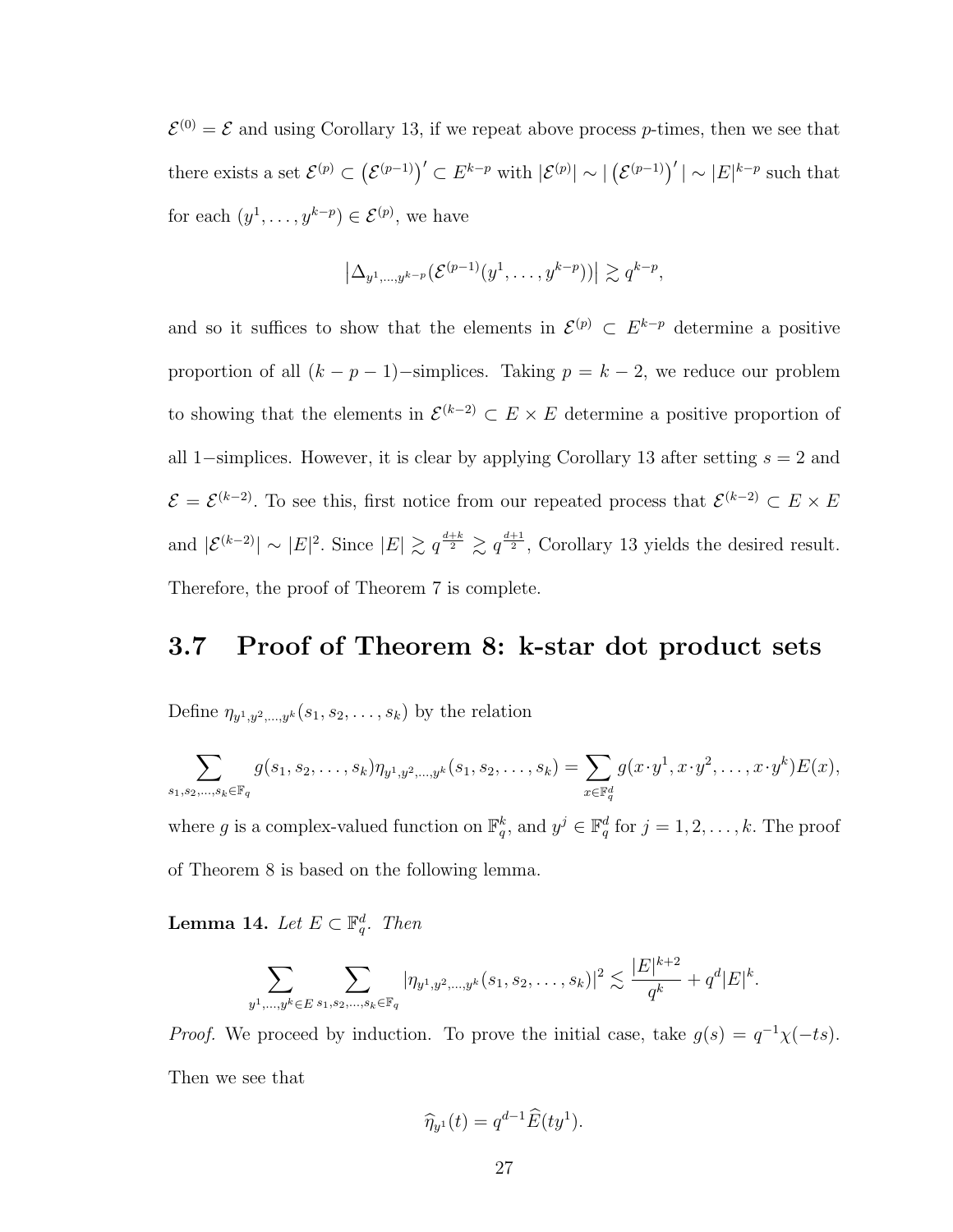It follows that

$$
\sum_{t\in \mathbb F_q}\sum_{y^1\in E}|\widehat{\eta}_{y^1}(t)|^2=q^{2(d-1)}\sum_{t\in \mathbb F_q}\sum_{y^1\in E}\big|\widehat{E}(ty^1)\big|^2,
$$

and extracting  $t = 0$  we have that

$$
\sum_{t \in \mathbb{F}_q} \sum_{y^1 \in E} |\widehat{\eta}_{y^1}(t)|^2 = |E|^3 q^{-2} + q^{2(d-1)} \sum_{t \neq 0} \sum_{y^1 \in E} |\widehat{E}(ty^1)|^2
$$

$$
= |E|^3 q^{-2} + q^{2(d-1)} \sum_{x \in \mathbb{F}_q^d} |\widehat{E}(x)|^2 \cdot n(x)
$$

where

$$
n(x) = |\{(t, y^1) \in \mathbb{F}_q^* \times E : ty^1 = x\}|.
$$

Observe that  $n(x) \leq q$  since every line in  $\mathbb{F}_q^d$  contains exactly q points. Therefore, it follows by the Plancherel theorem that

$$
\sum_{t \in \mathbb{F}_q} \sum_{y^1 \in E} |\widehat{\eta}_{y^1}(t)|^2 \le |E|^3 q^{-2} + q^{2d-1} (|E|q^{-d})
$$
  
=  $|E|^3 q^{-2} + q^{d-1} |E|$ ,

and applying the Plancherel theorem once again, we see that

$$
q \sum_{t \in \mathbb{F}_q} \sum_{y^1 \in E} |\widehat{\eta}_{y^1}(t)|^2 = \sum_{s \in \mathbb{F}_q} \sum_{y^1 \in E} |\eta_{y^1}(s)|^2
$$
  

$$
\leq |E|^3 q^{-1} + q^d |E|.
$$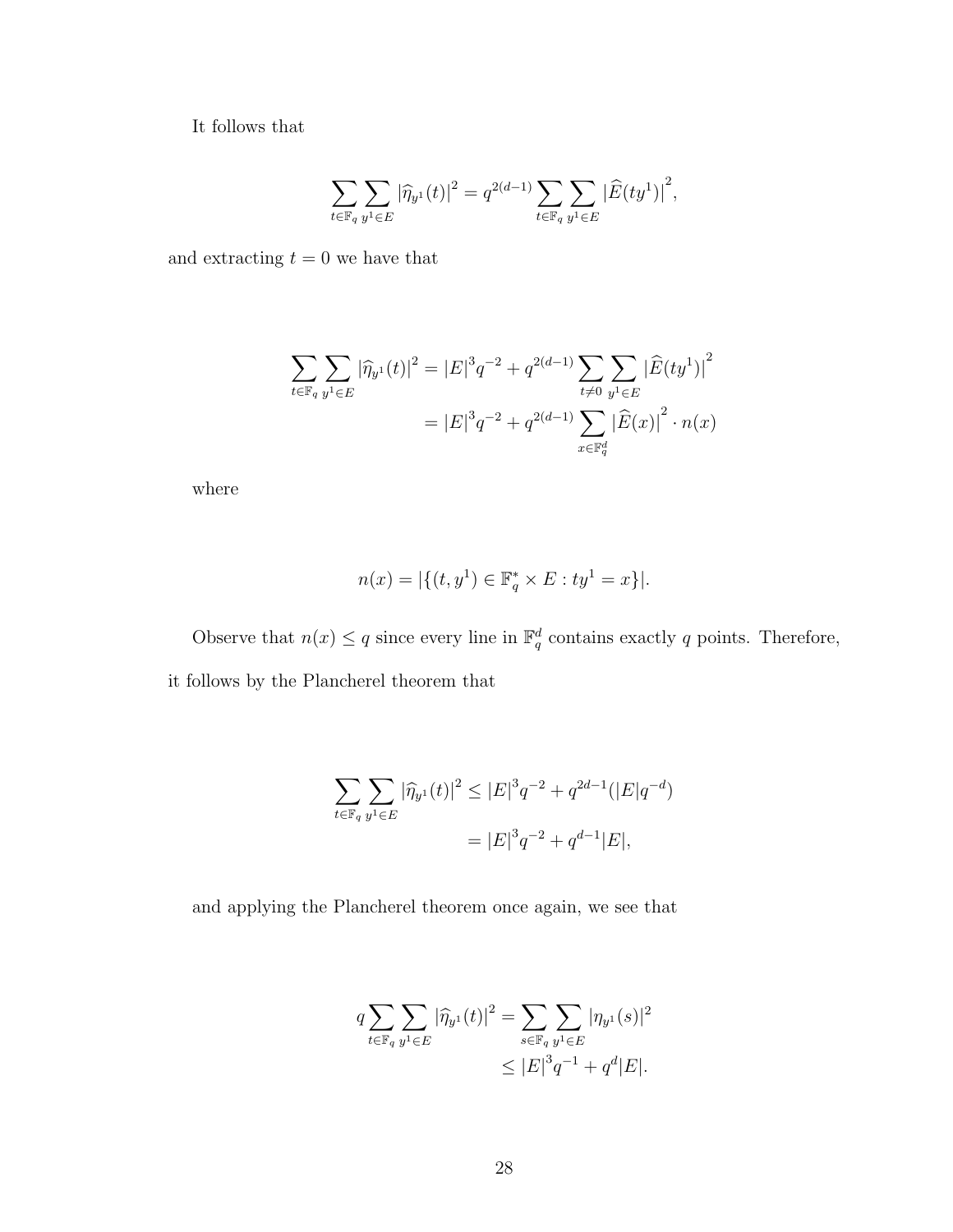This proves the initial step. Now, suppose that

$$
\sum_{y^1,\ldots,y^{k-1}\in E} \sum_{s_1,s_2,\ldots,s_{k-1}\in \mathbb{F}_q} |\eta_{y^1,y^2,\ldots,y^{k-1}}(s_1,s_2,\ldots,s_{k-1})|^2 \lesssim \frac{|E|^{k+1}}{q^{k-1}}+q^d|E|^{k-1}.
$$

Let  $g(s_1, s_2, \ldots, s_k) = q^{-k} \chi(-s_1 t_1 - s_2 t_2 - \cdots - s_k t_k)$ . It follows that

$$
\widehat{\eta}_{y^1,y^2,\dots,y^k}(t_1,t_2,\dots,t_k)=q^{d-k}\widehat{E}(t_1y^1+t_2y^2+\dots+t_ky^k).
$$

Then substituting in,

$$
\sum_{t_1,\dots,t_k \in \mathbb{F}_q} \sum_{y^1,\dots,y^k \in E} |\widehat{\eta}_{y^1,y^2,\dots,y^k}(t_1,t_2,\dots,t_k)|^2
$$
  
=  $q^{2(d-k)} \sum_{t_1,\dots,t_k \in \mathbb{F}_q} \sum_{y^1,\dots,y^k \in E} |\widehat{E}(t_1y^1+t_2y^2+\dots+t_ky^k)|^2$ ,

and extracting the case when  $t_k = 0$  we have

$$
= q^{2(d-k)}|E|\sum_{t_1,\dots,t_{k-1}\in\mathbb{F}_q}\sum_{y^1,\dots,y^{k-1}\in E}|\widehat{E}(t_1y^1+t_2y^2+\dots+t_{k-1}y^{k-1})|^2
$$
  
+
$$
+q^{2(d-k)}\sum_{t_1,\dots,t_{k-1}\in\mathbb{F}_q}\sum_{y^1,\dots,y^k\in E}|\widehat{E}(t_1y^1+t_2y^2+\dots+t_ky^k)|^2=I+II.
$$

For the first term we apply Plancherel and the induction hypothesis to get

$$
I \lesssim \frac{|E|^{k+2}}{q^{2k}} + q^{d-k-1} |E|^k.
$$

For the second term we write,

$$
II = q^{2(d-k)} \sum_{\substack{t_1,\dots,t_{k-1}\in\mathbb{F}_q\\t_k\neq 0}} \sum_{y^1,\dots,y^k\in E} |\widehat{E}(t_1y^1+t_2y^2+\dots+t_ky^k)|^2
$$
  
=  $q^{2(d-k)} \sum_{y^1,\dots,y^{k-1}\in E} \sum_{\substack{t_1,\dots,t_{k-1}\in\mathbb{F}_q\\t_k\neq 0}} \left( \sum_{y^k\in\mathbb{F}_q^d} E(y^k) |\widehat{E}(t_1y^1+t_2y^2+\dots+t_ky^k)|^2 \right),$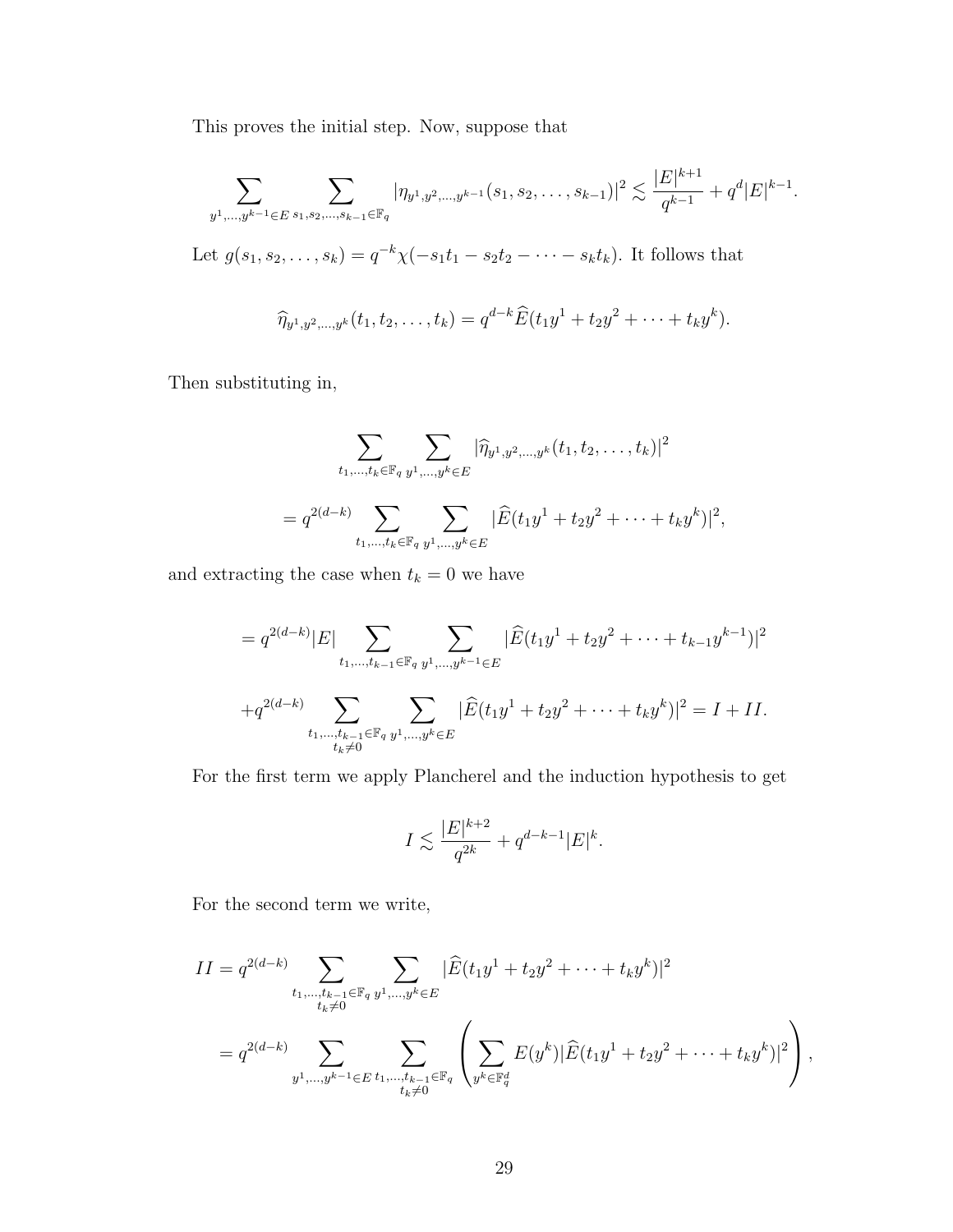and changing variables gives

$$
\lesssim q^{2(d-k)} \sum_{y^1,\dots,y^{k-1} \in E} \sum_{\substack{t_1,\dots,t_{k-1} \in \mathbb{F}_q \\ t_k \neq 0}} \sum_{m \in \mathbb{F}_q^d} |\widehat{E}(m)|^2 E(t_1 y^1 + \dots + t_{k-1} y^{k-1} + m t_k^{-1}),
$$

which summing in  $t_1, \ldots, t_k$  gives

$$
= q^{2(d-k)} \sum_{y^1,\dots,y^{k-1} \in E} \sum_{m \in \mathbb{F}_q^d} |\widehat{E}(m)|^2 |E \cap H_{y^1,\dots,y^{k-1},m}|,
$$

where  $H_{y^1,\dots,y^{k-1},m}$  is k dimensional hyperplane running through the origin. Since  $|E \cap H_{y^1,\dots,y^{k-1},m}| \leq q^k$ , it follows that

$$
\lesssim q^{2(d-k)}|E|^{k-1}q^k\sum_{m\in\mathbb{F}_q^d}|\widehat{E}(m)|^2=q^{d-k}|E|^k.
$$

Therefore we have that

$$
\sum_{t_1,\ldots,t_k\in\mathbb{F}_q}\sum_{y^1,\ldots,y^k\in E}|\widehat{\eta}_{y^1,y^2,\ldots,y^k}(t_1,t_2,\ldots,t_k)|^2\lesssim \frac{|E|^{k+2}}{q^{2k}}+q^{d-k}|E|^k.
$$

Applying Plancherel in  $t_1, \ldots, t_k$  we obtain

$$
\sum_{y^1,\dots,y^k \in E} \sum_{s_1,s_2,\dots,s_k \in \mathbb{F}_q} |\eta_{y^1,y^2,\dots,y^k}(s_1,s_2,\dots,s_k)|^2 \lesssim \frac{|E|^{k+2}}{q^k} + q^d |E|^k.
$$

We are ready to complete the proof of Theorem 8 . By the Cauchy-Schwarz inequality, we have

$$
|E|^{2(k+1)} = \left(\sum_{y^1,\dots,y^k \in E} \sum_{s_1,s_2,\dots,s_k \in \mathbb{F}_q} \eta_{y^1,y^2,\dots,y^k}(s_1,s_2,\dots,s_k)\right)^2
$$
  

$$
\lesssim \sum_{y^1,\dots,y^k \in E} |\Pi_{y^1,y^2,\dots,y^k}(E)| \cdot \sum_{y^1,\dots,y^k \in E} \sum_{s_1,s_2,\dots,s_k \in \mathbb{F}_q} |\eta_{y^1,y^2,\dots,y^k}(s_1,s_2,\dots,s_k)|^2.
$$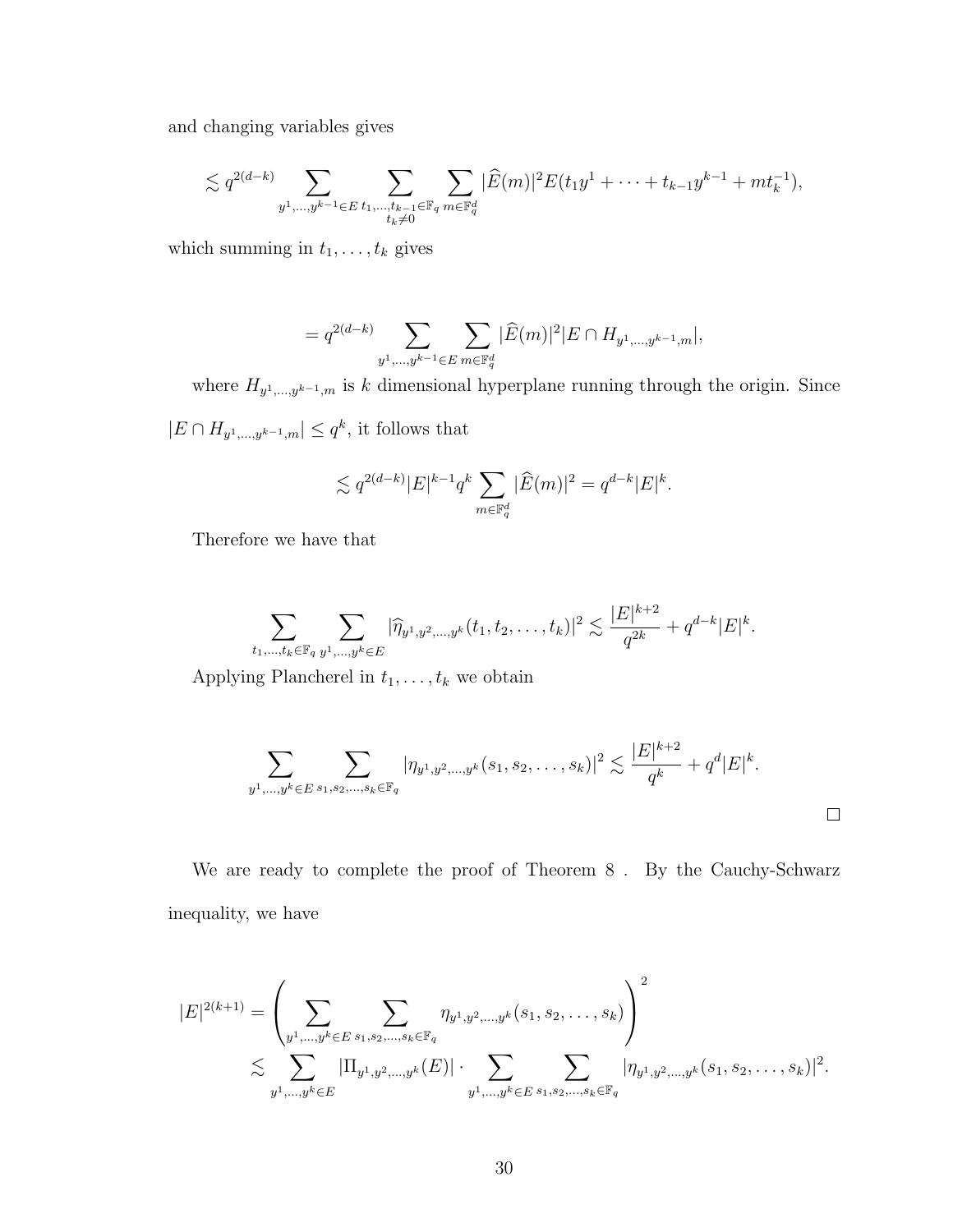By Lemma 14 it follows that

$$
|E|^{2k+2} \lesssim \sum_{y^1,\dots,y^k \in E} |\Pi_{y^1,y^2,\dots,y^k}(E)| \cdot \left( \frac{|E|^{k+2}}{q^k} + q^d |E|^k \right).
$$

Therefore,

$$
\sum_{y^1,\dots,y^k \in E} |\Pi_{y^1,y^2,\dots,y^k}(E)| \gtrsim \frac{|E|^{2k+2}}{\frac{|E|^{k+2}}{q^k} + q^d |E|^k}.
$$

Normalize to obtain

$$
\frac{1}{|E|^k} \sum_{y^1, \dots, y^k \in E} |\Pi_{y^1, y^2, \dots, y^k}(E)| \gtrsim \frac{|E|^{k+2}}{\frac{|E|^{k+2}}{q^k} + q^d |E|^k},
$$

which for  $|E| \gtrsim q^{\frac{d+k}{2}}$  gives

$$
\frac{1}{|E|^k} \sum_{y^1, \dots, y^k \in E} |\Pi_{y^1, y^2, \dots, y^k}(E)| \gtrsim q^k.
$$

Thus the proof of Theorem 8 is complete.

## 3.8 Proof of Theorem 9: k-star distance sets on a sphere

Here we will need the following lemma whose proof is very similar to the proof of Lemma 14.

Lemma 15. Let  $E \subset S$ . Then

$$
\sum_{y^1,\ldots,y^k \in E} \sum_{s_1,s_2,\ldots,s_k \in \mathbb{F}_q} |\eta_{y^1,y^2,\ldots,y^k}(s_1,s_2,\ldots,s_k)|^2 \lesssim \frac{|E|^{k+2}}{q^k} + q^{d-1}|E|^k.
$$

*Proof.* We proceed by induction. To prove the initial case, take  $g(s) = q^{-1}\chi(-ts)$ . Then we see that

$$
\widehat{\eta}_{y^1}(t) = q^{d-1} \widehat{E}(ty^1).
$$

It follows that

$$
\sum_{t \in \mathbb{F}_q} \sum_{y^1 \in E} |\widehat{\eta}_{y^1}(t)|^2 = q^{2(d-1)} \sum_{t \in \mathbb{F}_q} \sum_{y^1 \in E} |\widehat{E}(ty^1)|^2,
$$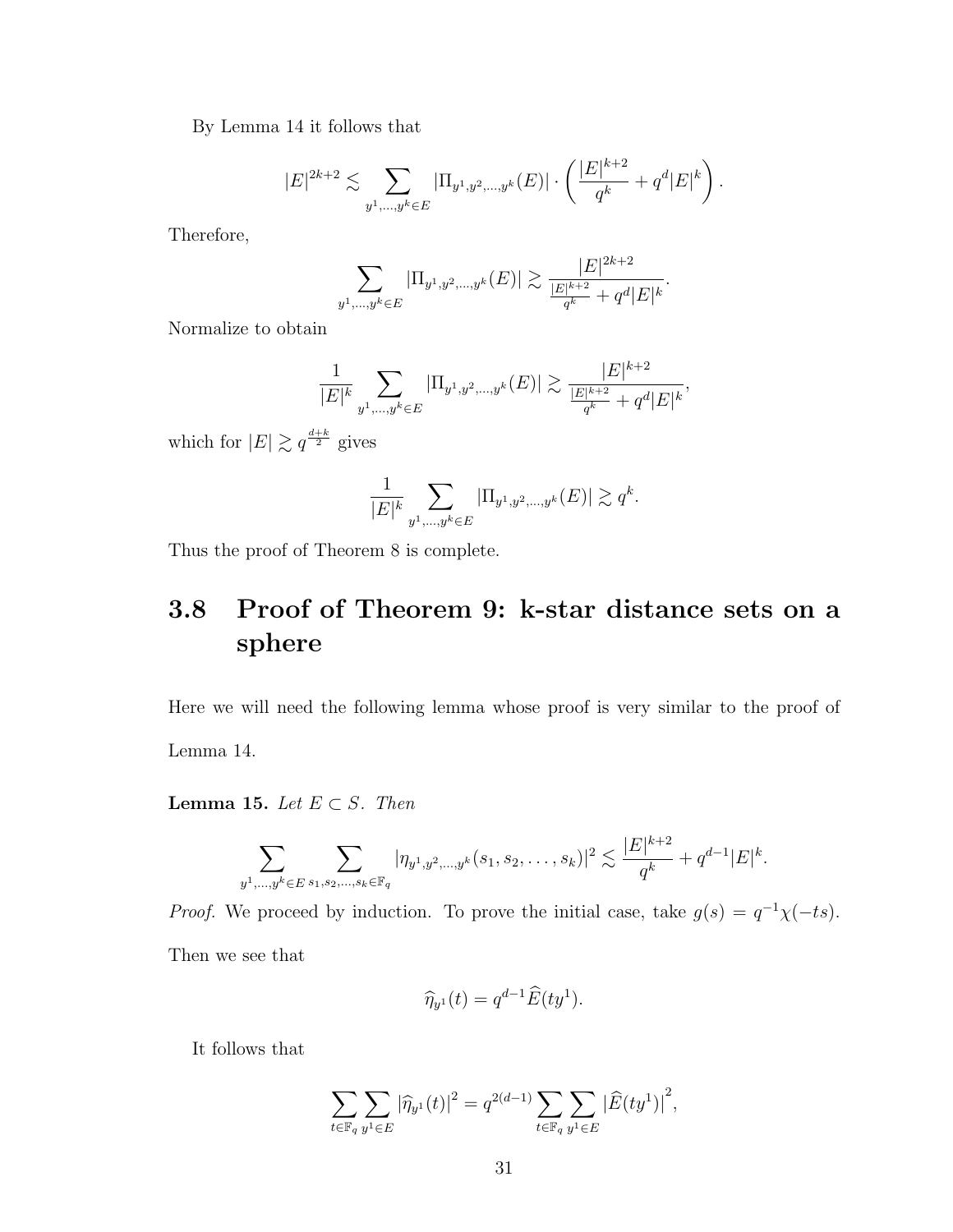and extracting  $t = 0$  we have that

$$
\sum_{t \in \mathbb{F}_q} \sum_{y^1 \in E} |\widehat{\eta}_{y^1}(t)|^2 = |E|^3 q^{-2} + q^{2(d-1)} \sum_{t \neq 0} \sum_{y^1 \in E} |\widehat{E}(ty^1)|^2
$$

$$
= |E|^3 q^{-2} + q^{2(d-1)} \sum_{x \in \mathbb{F}_q^d} |\widehat{E}(x)|^2 \cdot n(x)
$$

where

$$
n(x) = |\{(t, y^1) \in \mathbb{F}_q^* \times E : ty^1 = x\}|.
$$

Since  $E \subset S$ , it does not contain the origin and  $n(x) \leq 2$  as seen in [12]. Therefore, it follows by the Plancherel theorem that

$$
\sum_{t \in \mathbb{F}_q} \sum_{y^1 \in E} |\widehat{\eta}_{y^1}(t)|^2 \le |E|^3 q^{-2} + 2q^{2(d-1)} (|E|q^{-d})
$$
  
=  $|E|^3 q^{-2} + 2q^{d-2} |E|$   

$$
\lesssim |E|^3 q^{-2} + q^{d-2} |E|,
$$

and applying the Plancherel theorem once again, we see that

$$
q \sum_{t \in \mathbb{F}_q} \sum_{y^1 \in E} |\widehat{\eta}_{y^1}(t)|^2 = \sum_{s \in \mathbb{F}_q} \sum_{y^1 \in E} \eta_{y^1}^2(s)
$$
  

$$
\lesssim |E|^3 q^{-1} + q^{d-1} |E|.
$$

This proves the initial step. Now, suppose that

$$
\sum_{y^1,\ldots,y^{k-1}\in E} \sum_{s_1,s_2,\ldots,s_{k-1}\in \mathbb{F}_q} |\eta_{y^1,y^2,\ldots,y^{k-1}}(s_1,s_2,\ldots,s_{k-1})|^2 \lesssim \frac{|E|^{k+1}}{q^{k-1}}+q^{d-1}|E|^{k-1}.
$$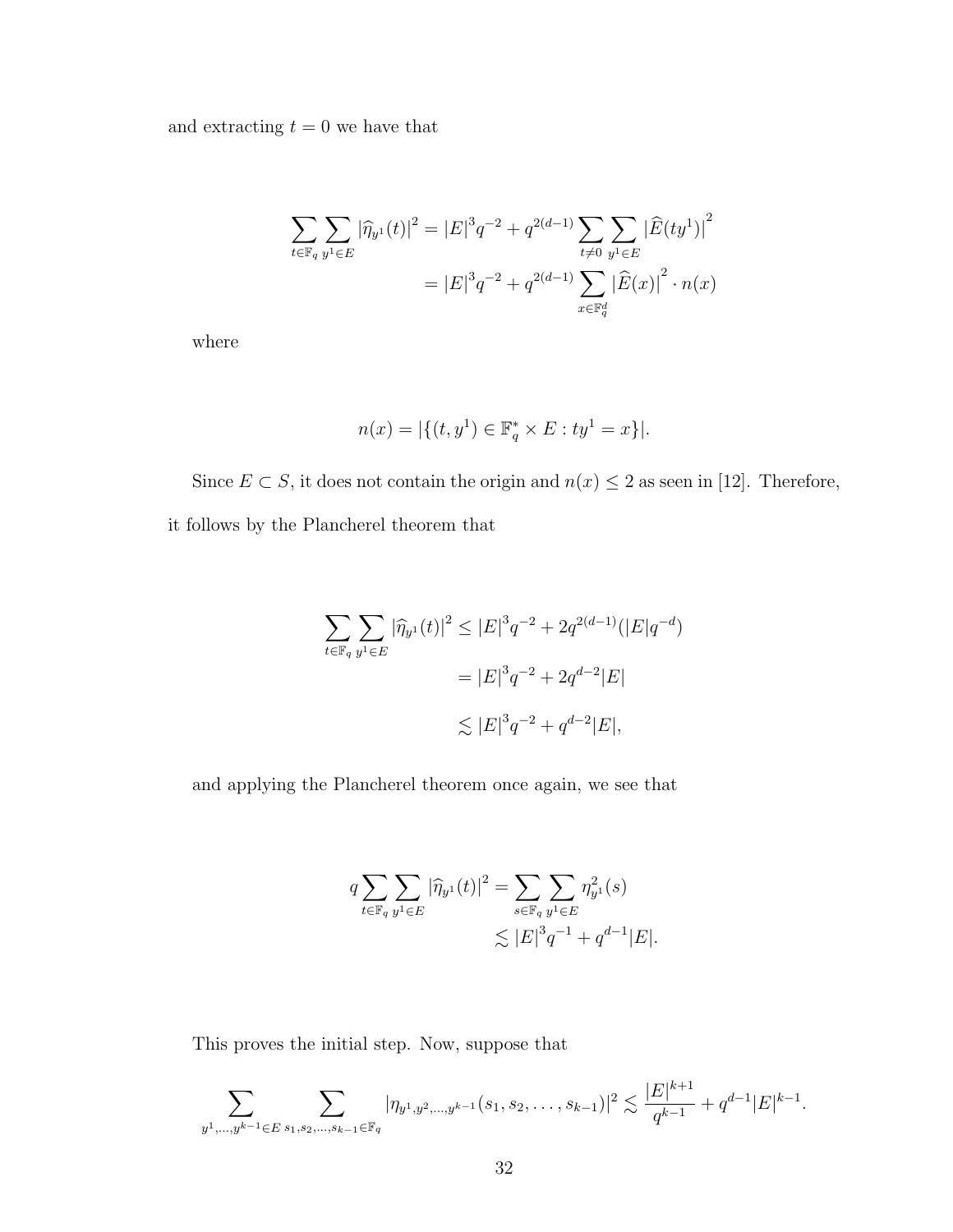Let  $g(s_1, s_2, \ldots, s_k) = q^{-k} \chi(-s_1 t_1 - s_2 t_2 - \cdots - s_k t_k)$ . It follows that

$$
\widehat{\eta}_{y^1,y^2,\dots,y^k}(t_1,t_2,\dots,t_k)=q^{d-k}\widehat{E}(t_1y^1+t_2y^2+\dots+t_ky^k).
$$

Then substituting in,

$$
\sum_{t_1,\dots,t_k \in \mathbb{F}_q} \sum_{y^1,\dots,y^k \in E} |\widehat{\eta}_{y^1,y^2,\dots,y^k}(t_1,t_2,\dots,t_k)|^2
$$
  
=  $q^{2(d-k)} \sum_{t_1,\dots,t_k \in \mathbb{F}_q} \sum_{y^1,\dots,y^k \in E} |\widehat{E}(t_1y^1+t_2y^2+\dots+t_ky^k)|^2$ ,

and extracting the case when  $t_k = 0$  we have

$$
= q^{2(d-k)}|E|\sum_{t_1,\dots,t_{k-1}\in\mathbb{F}_q}\sum_{y^1,\dots,y^{k-1}\in E}|\widehat{E}(t_1y^1+t_2y^2+\dots+t_{k-1}y^{k-1})|^2
$$
  
+
$$
+q^{2(d-k)}\sum_{t_1,\dots,t_{k-1}\in\mathbb{F}_q}\sum_{y^1,\dots,y^k\in E}|\widehat{E}(t_1y^1+t_2y^2+\dots+t_ky^k)|^2=I+II.
$$

For the first term we apply Plancherel and the induction hypothesis to get

$$
I \lesssim \frac{|E|^{k+2}}{q^{2k}} + q^{d-k-1} |E|^k.
$$

For the second term we write,

$$
II = q^{2(d-k)} \sum_{\substack{t_1,\dots,t_{k-1}\in\mathbb{F}_q}} \sum_{\substack{y^1,\dots,y^k\in E\\ y^1,\dots,y^{k-1}\in E}} |\widehat{E}(t_1y^1+t_2y^2+\dots+t_ky^k)|^2
$$
  
=  $q^{2(d-k)} \sum_{\substack{y^1,\dots,y^{k-1}\in E}} \sum_{\substack{t_1,\dots,t_{k-1}\in\mathbb{F}_q\\ t_k\neq 0}} \left(\sum_{y^k\in\mathbb{F}_q^d} E(y^k)|\widehat{E}(t_1y^1+t_2y^2+\dots+t_ky^k)|^2\right),$ 

and changing variables gives

$$
\lesssim q^{2(d-k)} \sum_{y^1,\dots,y^{k-1} \in E} \sum_{\substack{t_1,\dots,t_{k-1} \in \mathbb{F}_q \\ t_k \neq 0}} \sum_{m \in \mathbb{F}_q^d} |\widehat{E}(m)|^2 E(t_1 y^1 + \dots + t_{k-1} y^{k-1} + m t_k^{-1}),
$$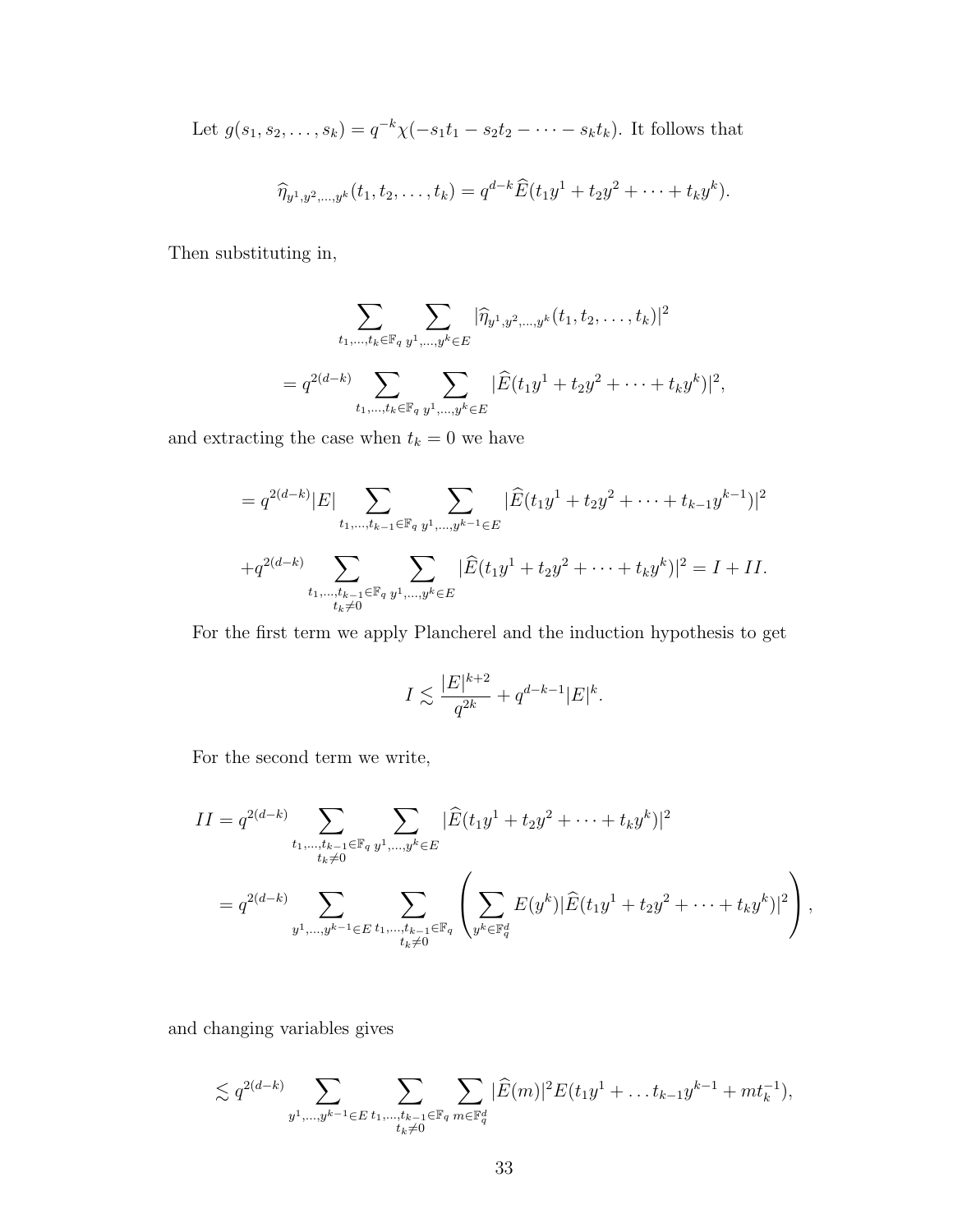which summing in  $t_1, \ldots, t_k$  gives

$$
= q^{2(d-k)} \sum_{y^1,\dots,y^{k-1} \in E} \sum_{m \in \mathbb{F}_q^d} |\widehat{E}(m)|^2 |E \cap H_{y^1,\dots,y^{k-1},m}|,
$$

where  $H_{y_1,\ldots,y^{k-1},m}$  is k dimensional hyperplane running through the origin. Since E is a subset of a sphere, we see that  $|E \cap H_{y^1,\dots,y^{k-1},m}| \leq q^{k-1}$ . Then the quantity is

$$
\lesssim q^{2(d-k)}|E|^{k-1}q^{k-1}\sum_{m\in\mathbb{F}_q^d}|\widehat{E}(m)|^2=q^{d-k-1}|E|^k.
$$

Therefore we have that

$$
\sum_{t_1,\ldots,t_k\in\mathbb{F}_q}\sum_{y^1,\ldots,y^k\in E}|\widehat{\eta}_{y^1,y^2,\ldots,y^k}(t_1,t_2,\ldots,t_k)|^2\lesssim \frac{|E|^{k+2}}{q^{2k}}+q^{d-k-1}|E|^k.
$$

Applying Plancherel in  $t_1, \ldots, t_k$  we obtain

$$
\sum_{y^1,\ldots,y^k\in E} \sum_{s_1,s_2,\ldots,s_k\in \mathbb{F}_q} |\eta_{y^1,y^2,\ldots,y^k}(s_1,s_2,\ldots,s_k)|^2 \lesssim \frac{|E|^{k+2}}{q^k} + q^{d-1}|E|^k.
$$

 $\Box$ 

We are now ready to complete the proof of Theorem 9.

By the Cauchy-Schwarz inequality, we have

$$
|E|^{2(k+1)} = \left(\sum_{y^1,\dots,y^k \in E} \sum_{s_1,s_2,\dots,s_k \in \mathbb{F}_q} \eta_{y^1,y^2,\dots,y^k}(s_1,s_2,\dots,s_k)\right)^2
$$
  

$$
\lesssim \sum_{y^1,\dots,y^k \in E} |\Pi_{y^1,y^2,\dots,y^k}(E)| \cdot \sum_{y^1,\dots,y^k \in E} \sum_{s_1,s_2,\dots,s_k \in \mathbb{F}_q} |\eta_{y^1,y^2,\dots,y^k}(s_1,s_2,\dots,s_k)|^2.
$$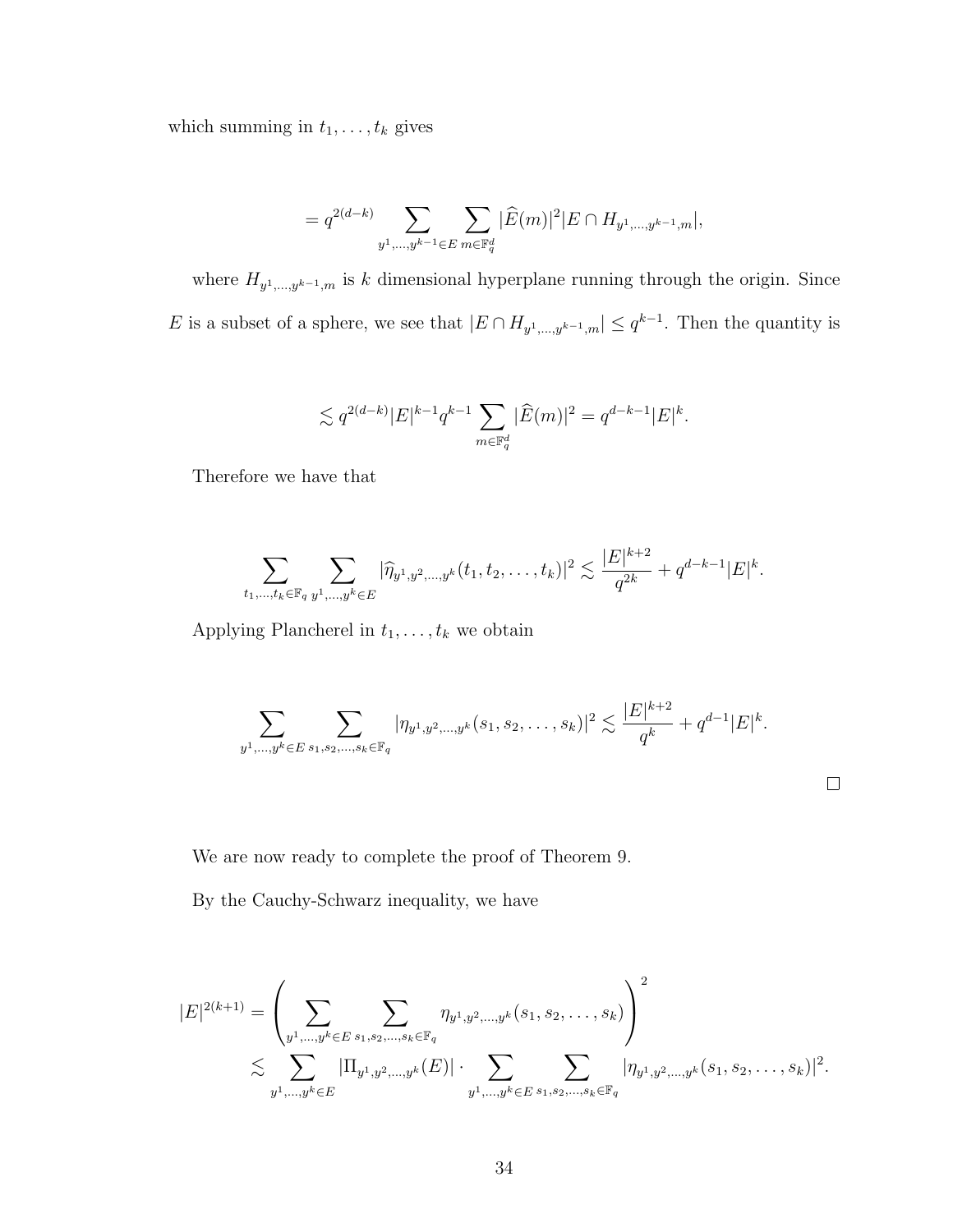By Lemma 15 it follows that

$$
|E|^{2k+2} \lesssim \sum_{y^1,\dots,y^k \in E} |\Pi_{y^1,y^2,\dots,y^k}(E)| \cdot \left( \frac{|E|^{k+2}}{q^k} + q^{d-1} |E|^k \right).
$$

Therefore,

$$
\sum_{y^1,\dots,y^k \in E} |\Pi_{y^1,y^2,\dots,y^k}(E)| \gtrsim \frac{|E|^{2k+2}}{\frac{|E|^{k+2}}{q^k} + q^{d-1}|E|^k}.
$$

Normalize to obtain

$$
\frac{1}{|E|^k} \sum_{y^1, \dots, y^k \in E} |\Pi_{y^1, y^2, \dots, y^k}(E)| \gtrsim \frac{|E|^{k+2}}{\frac{|E|^{k+2}}{q^k} + q^{d-1}|E|^k},
$$

which for  $|E| \gtrsim q^{\frac{d+k-1}{2}}$  gives

$$
\frac{1}{|E|^k}\sum_{y^1,\ldots,y^k\in E}|\Pi_{y^1,y^2,\ldots,y^k}(E)|\gtrsim q^k.
$$

Since  $E$  is a subset of  $S$ , recall that determining distances is equivalent to determining dot products. Therefore, for  $|E| \gtrsim q^{\frac{d+k-1}{2}}$  we have

$$
\frac{1}{|E|^k} \sum_{y^1, \dots, y^k \in E} |\Delta_{y^1, y^2, \dots, y^k}(E)| \gtrsim q^k.
$$

Thus the proof of Theorem 9 is complete.

## 3.9 Proof of Theorem 10: k-simplices on a sphere

For this proof, we will follow the same basic outline as the proof of Theorem 7. If  $k = 1$ , then the statement of Theorem 10 immediately follows when a pigeon-holing argument similar to Remark 2 is applied to Theorem 9. We therefore assume that  $k \geq 2$ . As stated in the introduction, in order to specify a k-simplex up to isometry it is enough to specify the distances determined by the points. Here we will specify our k-simplices using Theorem 9 as one set of distances at a time. In addition, we need the following theorem which is more general version of Theorem 9.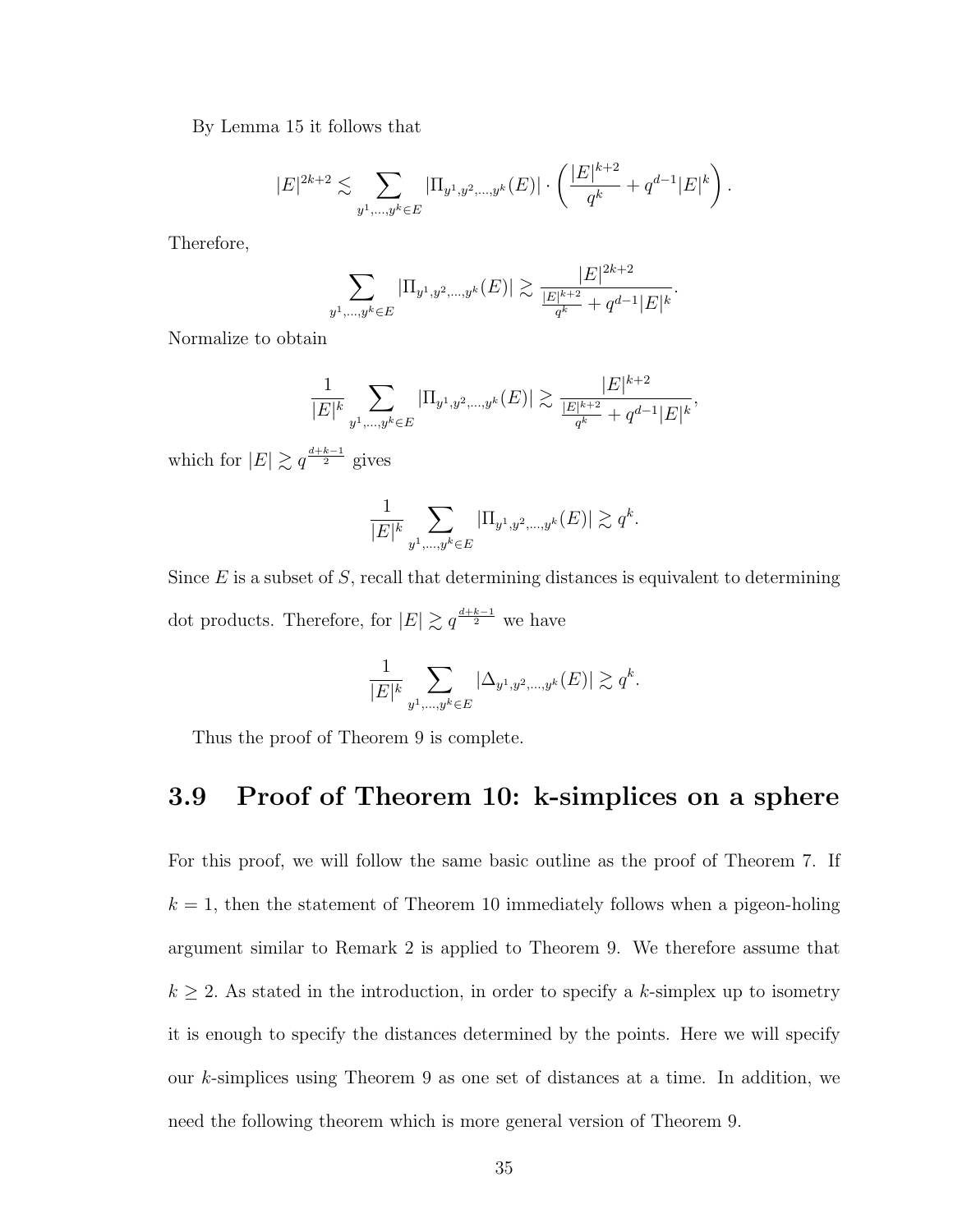**Theorem 16.** Given  $E \subset S$ , let  $\mathcal{E} \subset E \times \cdots \times E = E^s$ ,  $s \geq 2$ , with  $|\mathcal{E}| \sim |E|^s$ . Define

$$
\mathcal{E}' = \{ (y^1, \dots, y^{s-1}) \in E^{s-1} : (y^1, \dots, y^{s-1}, y^s) \in \mathcal{E} \text{ for some } y^s \in E \}.
$$

In addition, for each  $(y^1, \ldots, y^{s-1}) \in \mathcal{E}'$  we define

$$
\mathcal{E}(y^1, \dots, y^{s-1}) = \{y^s \in E : (y^1, \dots, y^{s-1}, y^s) \in \mathcal{E}\}.
$$

If  $|E| \gtrsim q^{\frac{d+s-2}{2}}$ , then we have

$$
\frac{1}{|\mathcal{E}'|} \sum_{(y^1,\ldots,y^{s-1}) \in \mathcal{E}'} \left| \Delta_{y^1,\ldots,y^{s-1}} \left( \mathcal{E}(y^1,\ldots,y^{s-1}) \right) \right| \gtrsim q^{s-1},\tag{3.9.1}
$$

where

$$
\Delta_{y^1,\dots,y^{s-1}}\left(\mathcal{E}(y^1,\dots,y^{s-1})\right) = \{ (||y^s - y^1||,\dots,||y^s - y^{s-1}||) \in (\mathbb{F}_q)^{s-1} : y^s \in \mathcal{E}(y^1,\dots,y^{s-1}) \}.
$$

*Proof.* For each  $t_1, \ldots, t_s \in \mathbb{F}_q$ , recall that the incidence function on  $\Delta_{y^1,\ldots,y^{s-1}}(\mathcal{E}(y^1,\ldots,y^{s-1}))$ is given by

$$
\nu_{y_1,\ldots,y_{s-1}}^{\mathcal{E}(y_1,\ldots,y_{s-1})}(t_1,\ldots,t_{s-1})=|\{y^s\in \mathcal{E}(y_1,\ldots,y_{s-1}): \|y^s-y^1\|=t_1,\ldots,\|y^s-y^{s-1}\|=t_{s-1}\}|.
$$

Observe that

$$
\nu_{y^1,\dots,y^{s-1}}^{\mathcal{E}(y^1,\dots,y^{s-1})}(t_1,\dots,t_{s-1}) \leq \nu_{y^1,\dots,y^{s-1}}(t_1,\dots,t_{s-1})
$$
  
=  $|\{(y^s \in E : ||y^s - y^1|| = t_1,\dots,||y^s - y^{s-1}|| = t_{s-1}\}|.$ 

By the Cauchy-Schwarz inequality, we have

$$
|\mathcal{E}|^2 = \left(\sum_{(y^1,\ldots,y^{s-1})\in \mathcal{E}'} \sum_{t_1,\ldots,t_{s-1}\in \mathbb{F}_q} \nu^{\mathcal{E}(y^1,\ldots,y^{s-1})}_{y^1,\ldots,y^{s-1}}(t_1,\ldots,t_{s-1})\right)^2
$$
  

$$
\leq \left(\sum_{(y^1,\ldots,y^{s-1})\in \mathcal{E}'} |\Delta_{y^1,\ldots,y^{s-1}}(\mathcal{E}(y^1,\ldots,y^{s-1}))| \right) \cdot \left(\sum_{y^1,\ldots,y^{s-1}\in E} \sum_{t_1,\ldots,t_{s-1}\in \mathbb{F}_q} |\nu_{y^1,\ldots,y^{s-1}}(t_1,\ldots,t_{s-1})|^2\right).
$$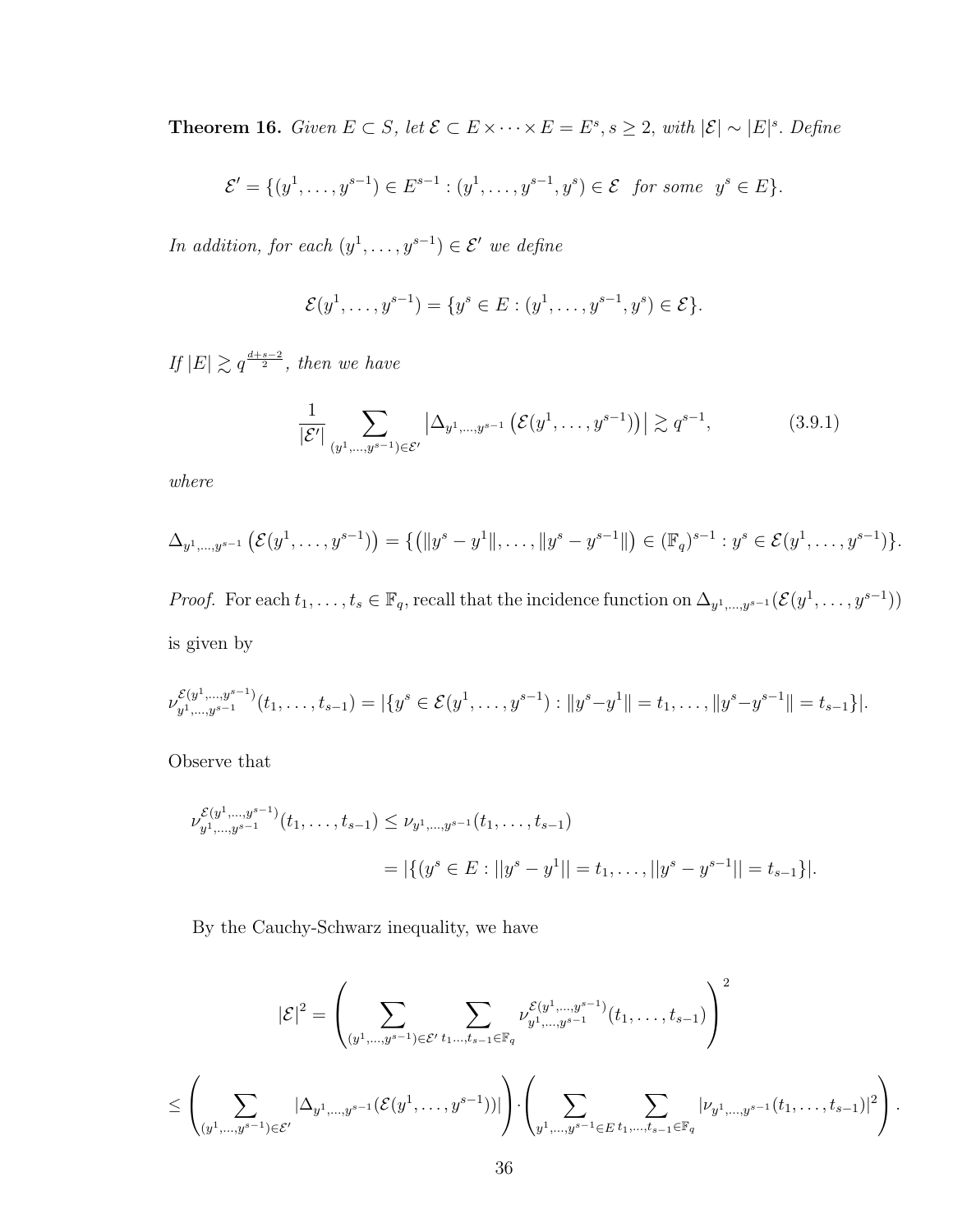Using Lemma 15 and remembering that determining distances and dot products are equivalent in this situation, it follows that

$$
|\mathcal{E}|^2 \leq \sum_{(y^1,\ldots,y^{s-1})\in \mathcal{E}'} |\Delta_{y^1,\ldots,y^{s-1}} (\mathcal{E}(y^1,\ldots,y^{s-1}))| \cdot \left(\frac{|E|^{s+1}}{q^{s-1}} + q^{d-1}|E|^{s-1}\right).
$$

Observe that  $|\mathcal{E}'| \sim |E|^{s-1}$  because otherwise  $|\mathcal{E}| \leq |\mathcal{E}'| |E| \ll |E|^s$  which contradicts  $|\mathcal{E}|$  ∼  $|E|$ <sup>s</sup>. Therefore, if  $|E|$   $\gtrsim$   $q^{(d+s-2)/2}$ , then

$$
\frac{1}{|\mathcal{E}'|} \sum_{(y^1,\ldots,y^{s-1}) \in \mathcal{E}'} \left| \Delta_{y^1,\ldots,y^{s-1}} \left( \mathcal{E}(y^1,\ldots,y^{s-1}) \right) \right| \gtrsim q^{s-1}
$$

Thus the proof of Theorem 16 is complete.

When a pigeon-holing argument similar to Remark 2 is applied to the inequality (3.9.1) in Theorem 16, the following corollary immediately follows.

Corollary 17. Let  $E \subset S$  and  $\mathcal{E} \subset E \times \cdots \times E = E^s$ ,  $s \geq 2$ , with  $|\mathcal{E}| \sim |E|^s$ . If  $|E| \gtrsim q^{\frac{d+s-2}{2}}$ , then there exists  $\mathcal{E}^{(1)} \subset \mathcal{E}' \subset E^{s-1}$  with  $|\mathcal{E}^{(1)}| \sim |\mathcal{E}'| \sim |E|^{s-1}$  such that for every  $(y^1, \ldots, y^{s-1}) \in \mathcal{E}^{(1)}$ ,

$$
\left|\Delta_{y^1,\ldots,y^{s-1}}(\mathcal{E}(y^1,\ldots,y^{s-1}))\right| \gtrsim q^{s-1}.
$$

Namely, the elements in  $\mathcal E$  determine a positive proportion of all  $(s - 1)$ -simplices whose bases are fixed as a  $(s-2)$ -simplex given by any element  $(y^1, \ldots, y^{s-1}) \in \mathcal{E}^{(1)}$ .

We are now ready to prove Theorem 10. First, using a pigeon-holing argument together with Theorem 9, we see that for  $|E| \gtrsim q^{\frac{d+k-1}{2}}$ , there exists a set  $\mathcal{E} \subset E \times$  $\cdots \times E = E^k$  with  $|\mathcal{E}| \gtrsim |E|^k$  such that for every  $(y^1, \ldots, y^k) \in \mathcal{E}$ , we have

$$
|\Delta_{y^1,\dots,y^k}(E)| = |\{ (||y^0 - y^j||)_{1 \le j \le k} \in (\mathbb{F}_q)^k : y^0 \in E \}| \gtrsim q^k.
$$

Notice that this implies that if  $|E| \geq q^{\frac{d+k-1}{2}}$ , then the set E determines a positive proportion of all k-simplices whose bases are given by any fixed  $(k-1)$ −simplex determined by  $(y^1, \ldots, y^k) \in \mathcal{E}$ . It therefore suffices to show that a positive proportion

 $\Box$ 

.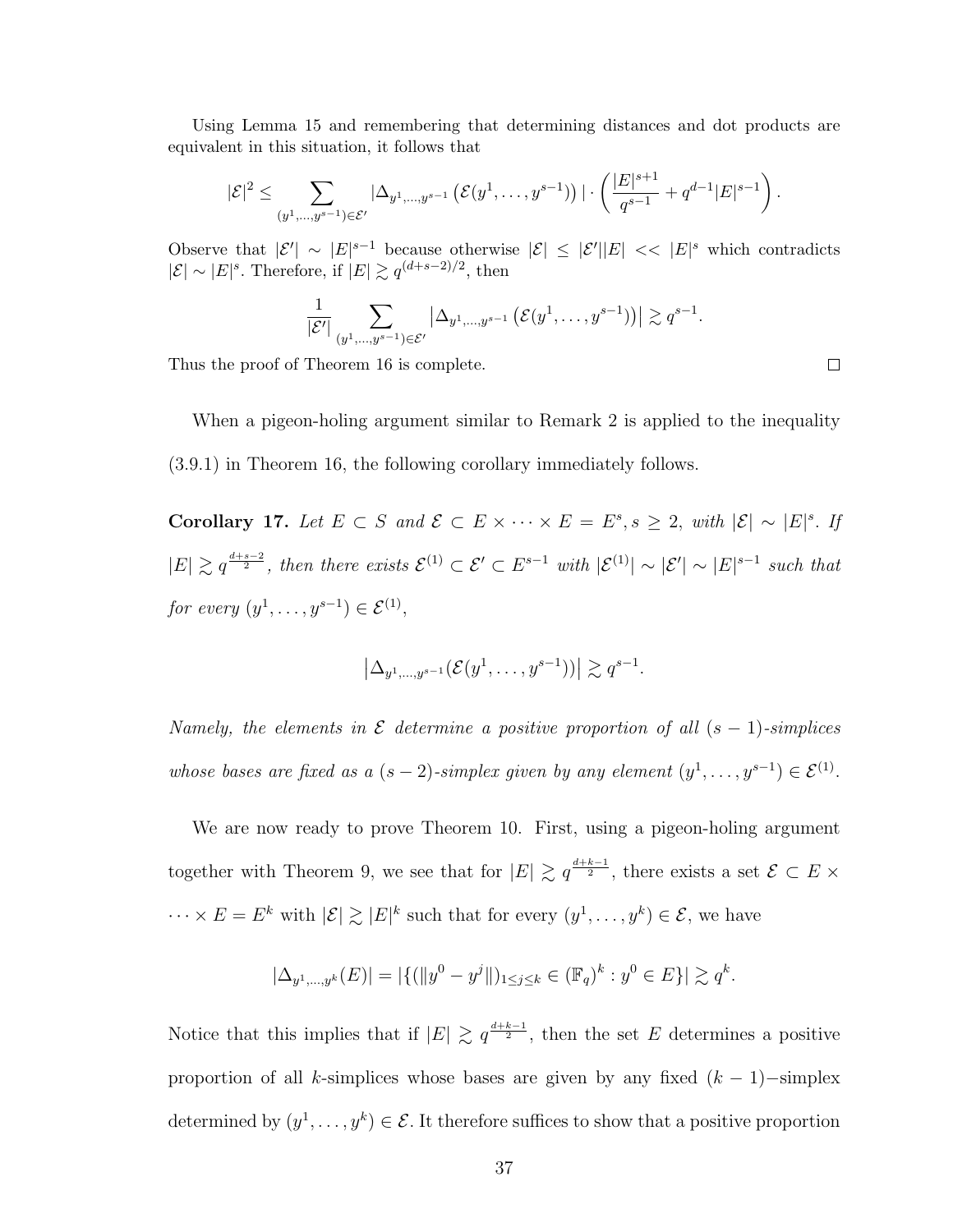of all  $(k-1)$ -simplices can be constructed by the elements of  $\mathcal{E}$ . Since  $|E| \gtrsim q^{\frac{d+k-1}{2}} \gtrsim$  $q^{\frac{d+k-2}{2}}$  and  $|\mathcal{E}| \sim |E|^k$ , we can apply Corollary 17 where s is replaced by k. Then we see that there exists a set  $\mathcal{E}^{(1)} \subset \mathcal{E}'$  with  $|\mathcal{E}^{(1)}| \sim |\mathcal{E}'| \sim |E|^{k-1}$  such that for every  $(y^1, \ldots, y^{k-1}) \in \mathcal{E}^{(1)}$ , we have

$$
\left|\Delta_{y^1,\ldots,y^{k-1}}(\mathcal{E}(y^1,\ldots,y^{k-1}))\right| \gtrsim q^{k-1}.
$$

Observe that this estimation implies that the elements in  $\mathcal E$  determines a positive proportion of all possible  $(k - 1)$ -simplices where their bases are fixed by a  $(k - 1)$ 2)–simplex given by any  $(y^1, \ldots, y^{k-1}) \in \mathcal{E}^{(1)}$ . Thus, it is enough to show that the elements in  $\mathcal{E}^{(1)}$  determine a positive proportion of all  $(k-2)$ -simplices. Putting  $\mathcal{E}^{(0)} = \mathcal{E}$  and using Corollary 17 we see that if we repeat the above process p-times then there exists a set  $\mathcal{E}^{(p)} \subset (\mathcal{E}^{(p-1)})' \subset E^{k-p}$  with  $|\mathcal{E}^{(p)}| \sim |(\mathcal{E}^{(p-1)})'| \sim |E|^{k-p}$  such that for each  $(y^1, \ldots, y^{k-p}) \in \mathcal{E}^{(p)}$ , we have

$$
\left|\Delta_{y^1,\ldots,y^{k-p}}(\mathcal{E}^{(p-1)}(y^1,\ldots,y^{k-p}))\right| \gtrsim q^{k-p},
$$

and so it suffices to show that the elements in  $\mathcal{E}^{(p)} \subset E^{k-p}$  determine a positive proportion of all  $(k - p - 1)$ –simplices. Taking  $p = k - 2$ , we reduce our problem to showing that the elements in  $\mathcal{E}^{(k-2)} \subset E \times E$  determine a positive proportion of all 1-simplices. However, it is clear by applying Corollary 17 after setting  $s =$  $2,\mathcal{E}=\mathcal{E}^{(k-2)}$ . To see this, first notice from our repeated process that  $\mathcal{E}^{(k-2)}\subset E\times E$ and  $|\mathcal{E}^{(k-2)}| \sim |E|^2$ . Since  $|E| \gtrsim q^{\frac{d+k-1}{2}} \gtrsim q^{\frac{d}{2}}$ , Corollary 17 yields the desired result. Therefore, we complete the proof of Theorem 10.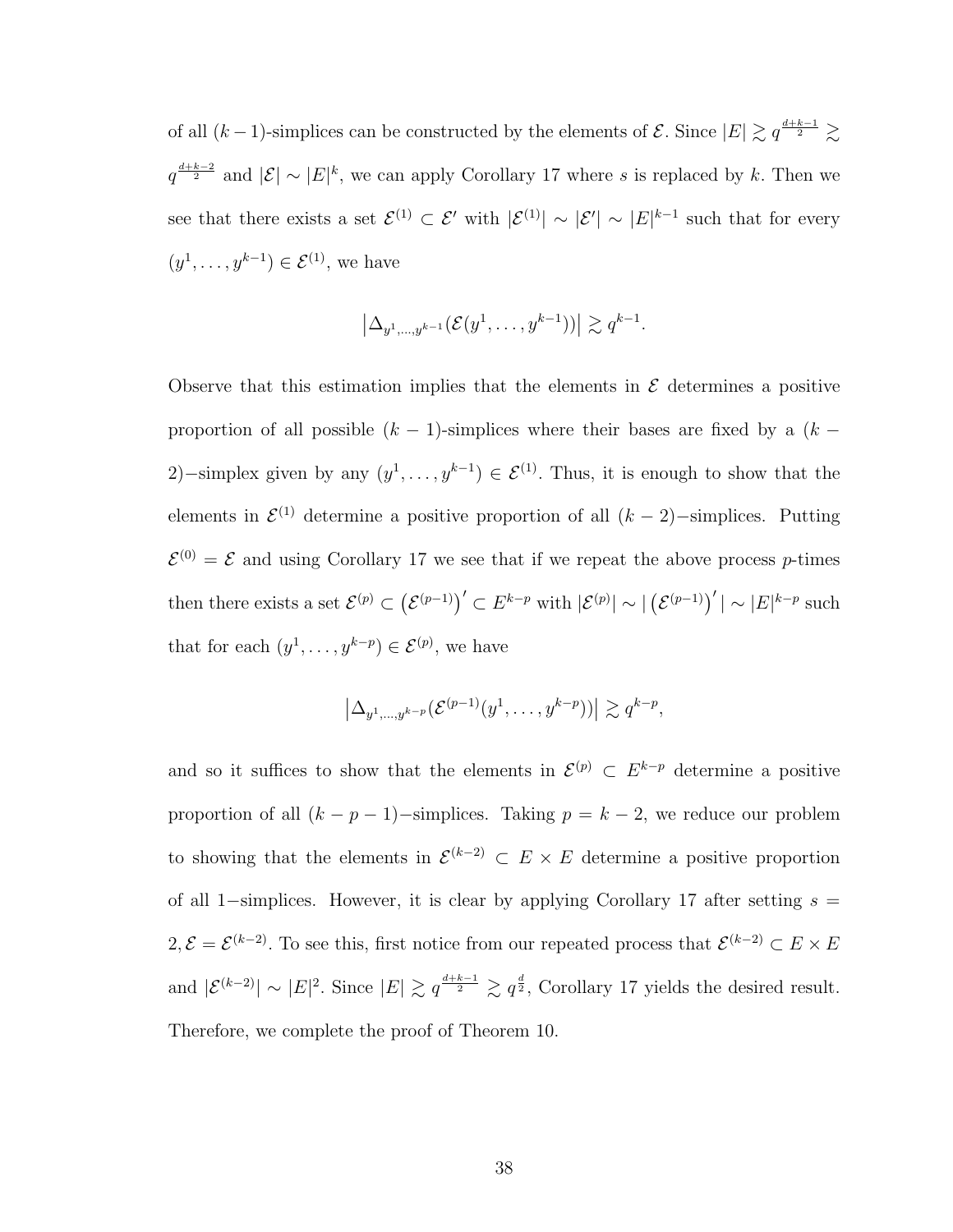# Bibliography

- [1] J. Bourgain, N. Katz, and T. Tao, A sum-product estimate in finite fields, and *applications.* Geom. Funct. Anal.  $14$   $(2004)$ ,  $27-57$ .
- [2] J. Bourgain, A Szemerdi type theorem for sets of positive density, Israel J. Math. 54 (1986), no. 3, 307-331.
- [3] J. Chapman, M. B. Erdogan, D. Hart, A. Iosevich, D. Koh, Pinned distance sets, k-simplices, Wolff 's exponent in finite fields and sum-product estimates, Preprint.
- [4] J. Chapman and A. Iosevich, On Rapid Generation of  $SL_2(\mathbb{F}_q)$ , Integers Electronic Journal of Combinatorial Number Theory, vol. 9, (2009), pages 47-52.
- [5] D. Covert, D. Hart, A. Iosevich and I. Uriarte-Tuero, An analog of the Furstenberg- Katznelson-Weiss theorem on triangles in sets of positive density in finite field geometries, preprint (2008).
- [6] M. B. Erdo˘gan. A bilinear Fourier extension theorem and applications to the distance set problem. Internat. Math. Res. Notices  $23$  (2005), 1411–1425.
- [7] P. Erdös, *Integral distances*. Bull. Amer. Math. Soc.  $51$  (1945) 996.
- [8] K. J. Falconer On the Hausdorff dimensions of distance sets, Mathematika 32 (1986) 206-212.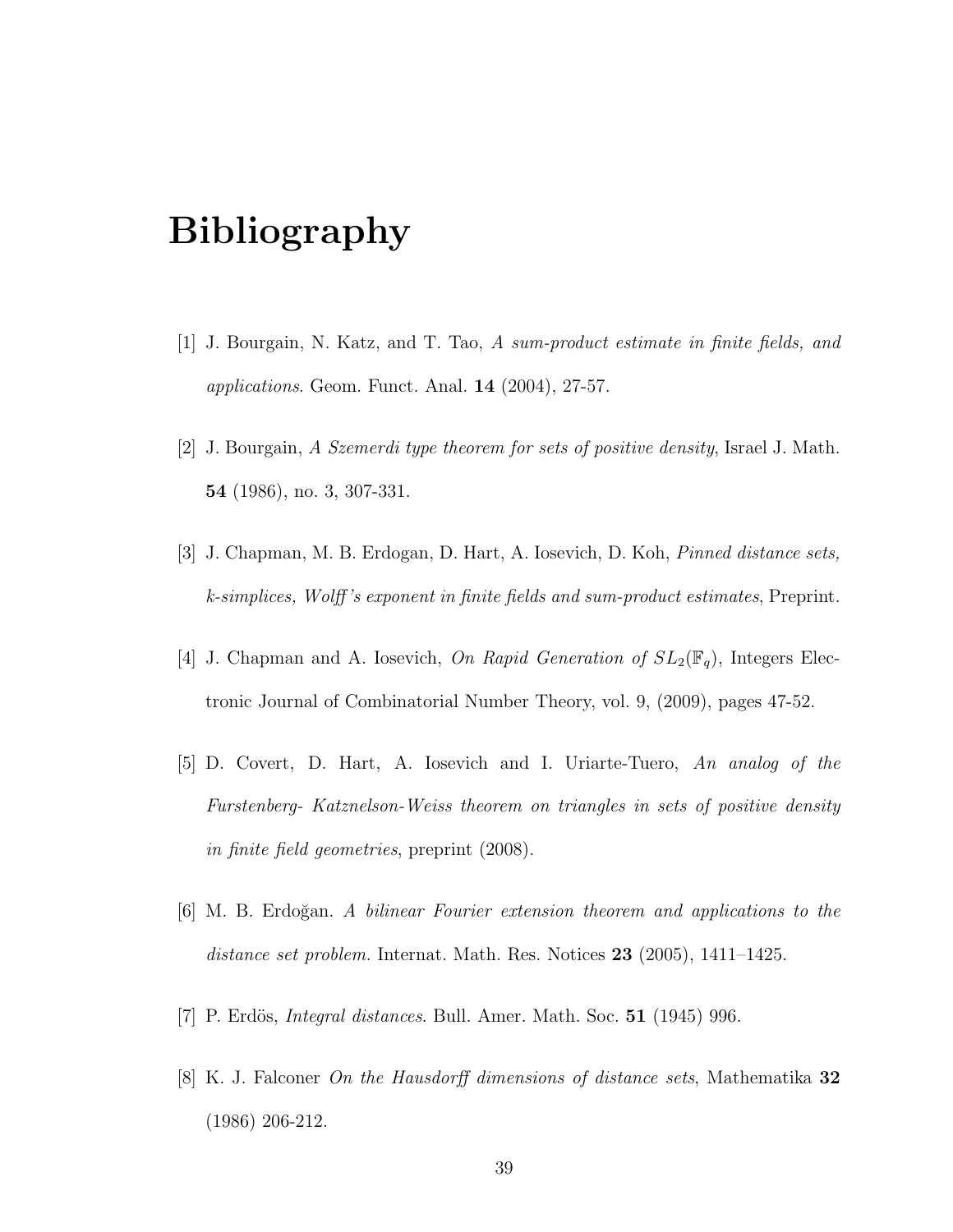- [9] H. Furstenberg, Y. Katznelson, and B. Weiss, Ergodic theory and configurations in sets of positive density Mathematics of Ramsey theory, 184-198, Algorithms Combin., 5, Springer, Berlin, (1990).
- [10] D. Hart and A. Iosevich, Ubiquity of simplices in subsets of vector spaces over finite fields. Anal. Math. 34 (2008), no. 1, 29–38.
- [11] D. Hart and A. Iosevich. Sums and products in finite fields: an integral geometric viewpoint. Contemporary Mathematics, Vol. 464, (2008).
- [12] D. Hart, A. Iosevich, D. Koh and M. Rudnev, Averages over hyperplanes, sumproduct theory in vector spaces over finite fields and the Erdos-Falconer distance conjecture. To appear in TAMS.
- [13] D. Hart, A. Iosevich, D. Koh, S. Senger, I. Uriarte-Tuero, Distance graphs in vector spaces over finite fields, coloring and pseudo-randomness, 22 pages. To appear in Graphs and Combinatorics.
- [14] H. Helfgott, *Growth and generation in*  $SL_2(Z/pZ)$ , Ann. of Math. **167** (2008), 601-623.
- [15] A. Iosevich and M. Rudney, *Erdős distance problem in vector spaces over finite* fields. Transactions of the AMS, (2007).
- [16] N. Katz and G. Tardos A new entropy inequality for the Erdös distance problem Contemp. Math. 342, Towards a theory of geometric graphs, 119-126, Amer. Math. Soc., Providence, RI (2004).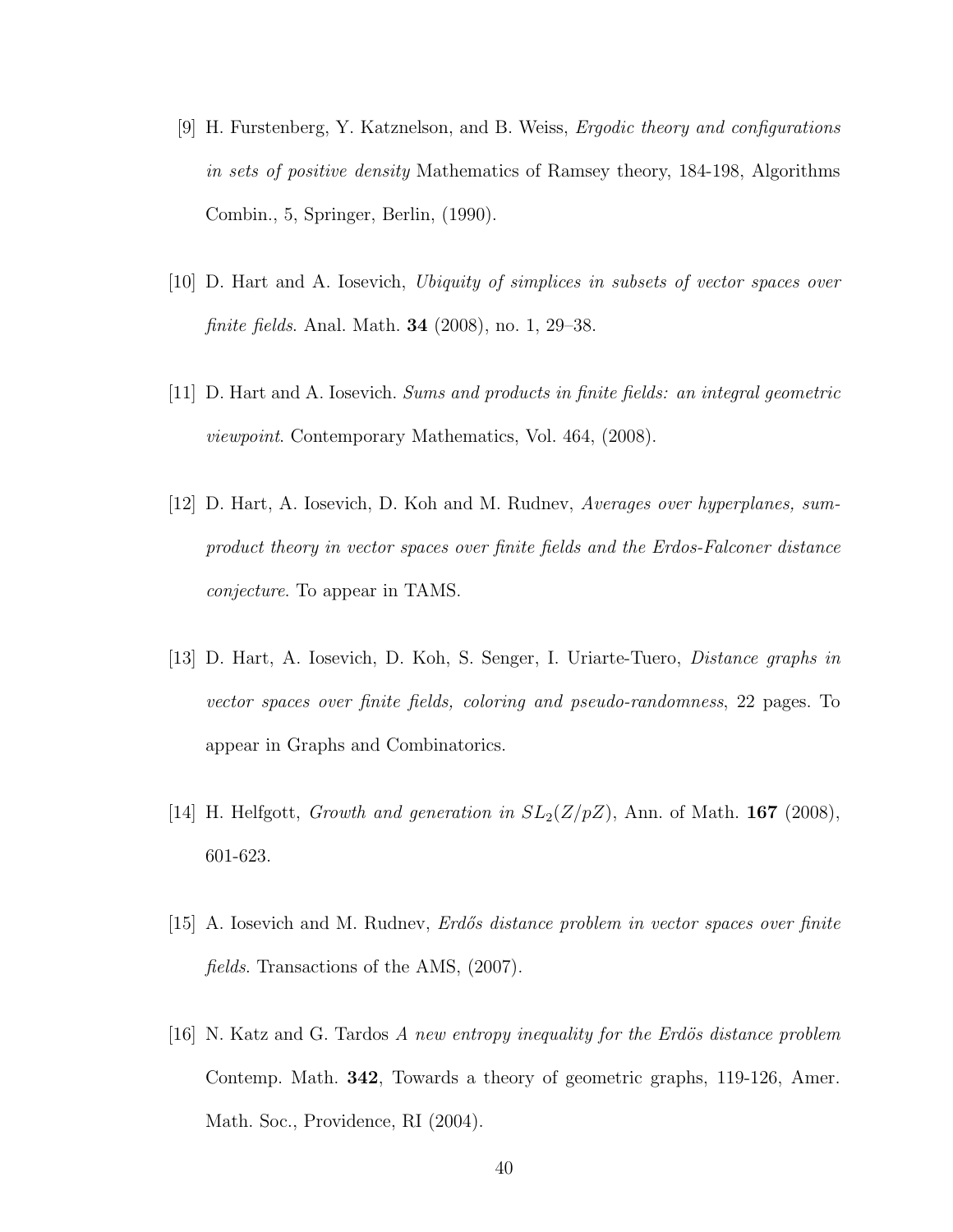- [17] J. Solymosi and V. Vu, Near optimal bounds for the number of distinct distances in high dimensions Combinatorica (2005).
- [18] L. A. Vinh, On kaleidoscopic pseudo-randomness of finite Euclidean graphs, preprint (2008).
- [19] L. A. Vinh, Triangles in vector spaces over finite fields, preprint (2008).